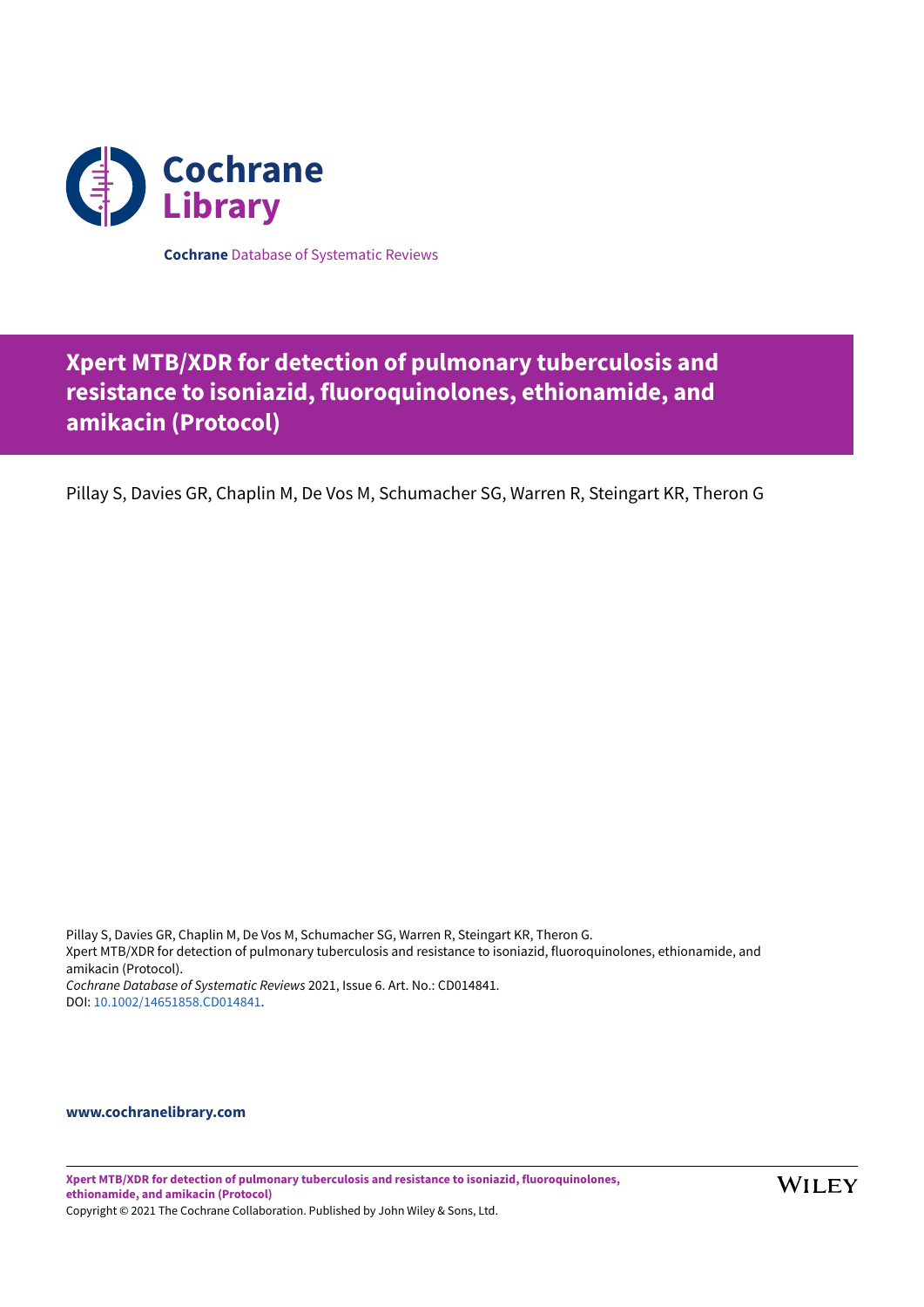

Trusted evidence.<br>Informed decisions.<br>Better health.

# TABLE OF CONTENTS

| Figure 1.          |    |
|--------------------|----|
|                    | 9  |
| <b>OBJECTIVES</b>  | 10 |
|                    | 10 |
|                    | 16 |
|                    | 17 |
|                    | 20 |
|                    | 35 |
|                    | 35 |
| SOURCES OF SUPPORT | 35 |
|                    |    |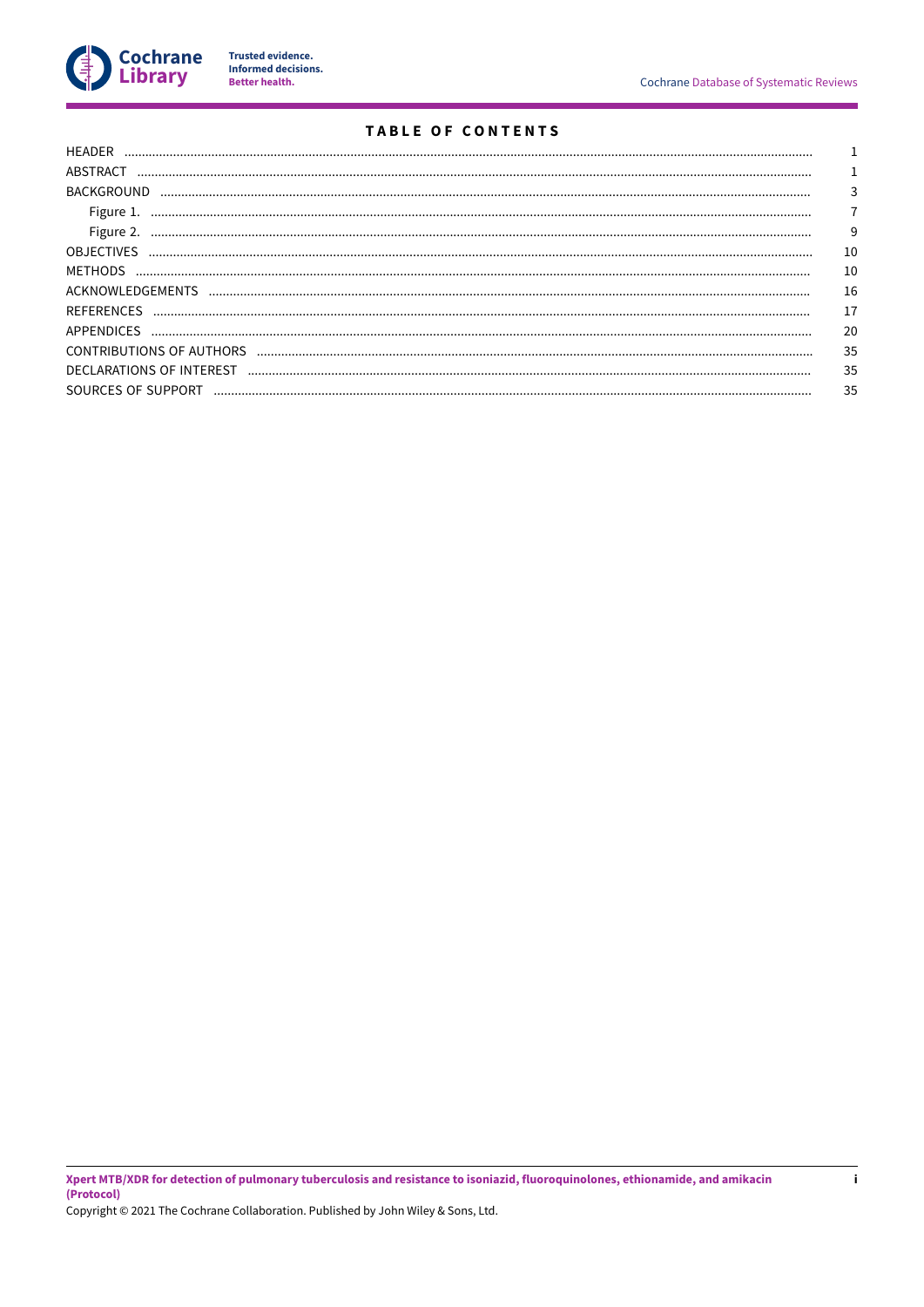

# <span id="page-2-0"></span>**Xpert MTB/XDR for detection of pulmonary tuberculosis and resistance to isoniazid, fluoroquinolones, ethionamide, and amikacin**

Samantha Pillay<sup>1</sup>, Geraint R Davies<sup>2</sup>, Marty Chaplin<sup>3</sup>, Margaretha De Vos<sup>4</sup>, Samuel G Schumacher<sup>4</sup>, Rob Warren<sup>1</sup>, Karen R Steingart<sup>5</sup>, Grant Theron1

1DSI-NRF Centre of Excellence for Biomedical Tuberculosis Research; South African Medical Research Council Centre for Tuberculosis Research; Division of Molecular Biology and Human Genetics, Faculty of Medicine and Health Sciences, Stellenbosch University, Cape Town, South Africa. <sup>2</sup>Institute of Infection, Veterinary and Ecological Sciences, University of Liverpool, Liverpool, UK. <sup>3</sup>Department of Clinical Sciences, Liverpool School of Tropical Medicine, Liverpool, UK. 4FIND, Geneva, Switzerland. 5Honorary Research Fellow, Department of Clinical Sciences, Liverpool School of Tropical Medicine, Liverpool, UK

**Contact address:** Karen R Steingart, [karen.steingart@gmail.com.](mailto:karen.steingart@gmail.com)

**Editorial group:** Cochrane Infectious Diseases Group. **Publication status and date:** New, published in Issue 6, 2021.

**Citation:** Pillay S, Davies GR, Chaplin M, De Vos M, Schumacher SG, Warren R, Steingart KR, Theron G. Xpert MTB/XDR for detection of pulmonary tuberculosis and resistance to isoniazid, fluoroquinolones, ethionamide, and amikacin (Protocol). *Cochrane Database of Systematic Reviews* 2021, Issue 6. Art. No.: CD014841. DOI: [10.1002/14651858.CD014841.](https://doi.org/10.1002%2F14651858.CD014841)

Copyright © 2021 The Cochrane Collaboration. Published by John Wiley & Sons, Ltd.

### **A B S T R A C T**

### <span id="page-2-1"></span>**Objectives**

This is a protocol for a Cochrane Review (diagnostic). The objectives are as follows:

To estimate the diagnostic accuracy of Xpert MTB/XDR for the detection of pulmonary tuberculosis in people with signs and symptoms of pulmonary tuberculosis.

To estimate the diagnostic accuracy of Xpert MTB/XDR for resistance to isoniazid, fluoroquinolones, ethionamide, and amikacin in people irrespective of rifampicin resistance and people with detected rifampicin resistance. In these populations, pulmonary tuberculosis will have been detected by Xpert MTB/XDR (as it is a reflex test). Such populations typically will have received prior testing verifying tuberculosis with another WHO-approved test.

### *Secondary objectives*

To compare the diagnostic accuracy of Xpert MTB/XDR by direct testing versus indirect testing (whereby Xpert MTB/XDR is performed on a *Mycobacterium tuberculosis* isolate grown from culture).

To investigate the effects of potential sources of heterogeneity on test accuracy.

For pulmonary tuberculosis, potential sources include HIV status, smear status, history of tuberculosis, treatment status (no treatment or currently on treatment), and treatment response status (culture conversion, yes or no).

For drug resistance, potential sources include the type of reference standard and history of tuberculosis treatment. In addition, for fluoroquinolone resistance, a potential source of heterogeneity is the specific drug (e.g. ofloxacin or moxifloxacin) used in the phenotypic culture-based DST (pDST) reference standard. We will also consider whether the WHO-recommended critical drug concentration was used for the pDST reference standard (WHO Critical [Concentrations](#page-20-0) 2018; WHO Critical [Concentrations](#page-20-1) 2021).

Regarding previously treated people, these investigations are important questions for clinical practice. For tuberculosis detection, studies have highlighted the challenges in interpreting Xpert MTB/RIF-positive and XpertUltra-positive results in previously treated people ([Mishra](#page-19-0)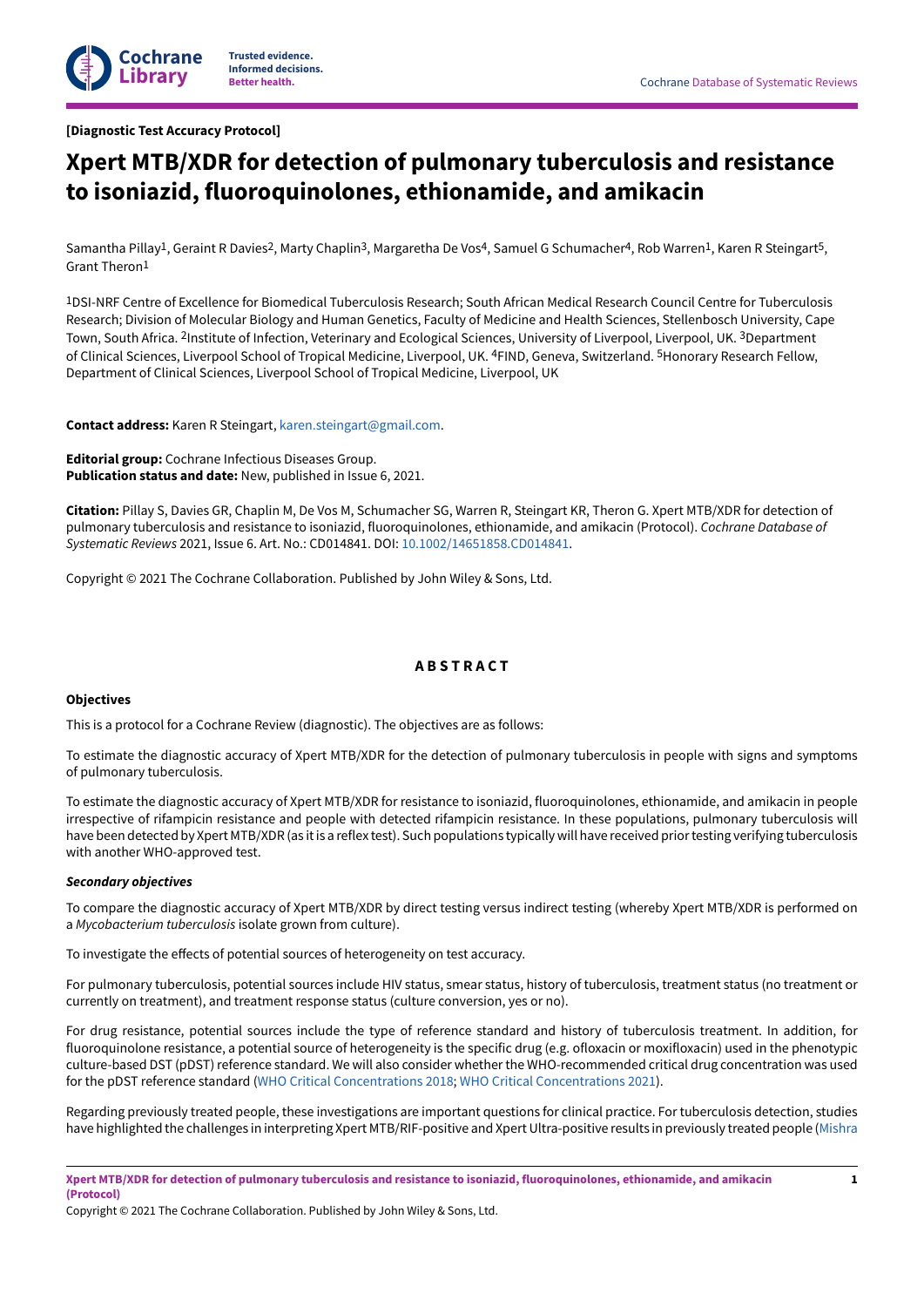

[2020](#page-19-0); [Theron](#page-20-2) 2016a). As mentioned, for detection of drug resistance, previous treatment may increase the likelihood of having drug resistance.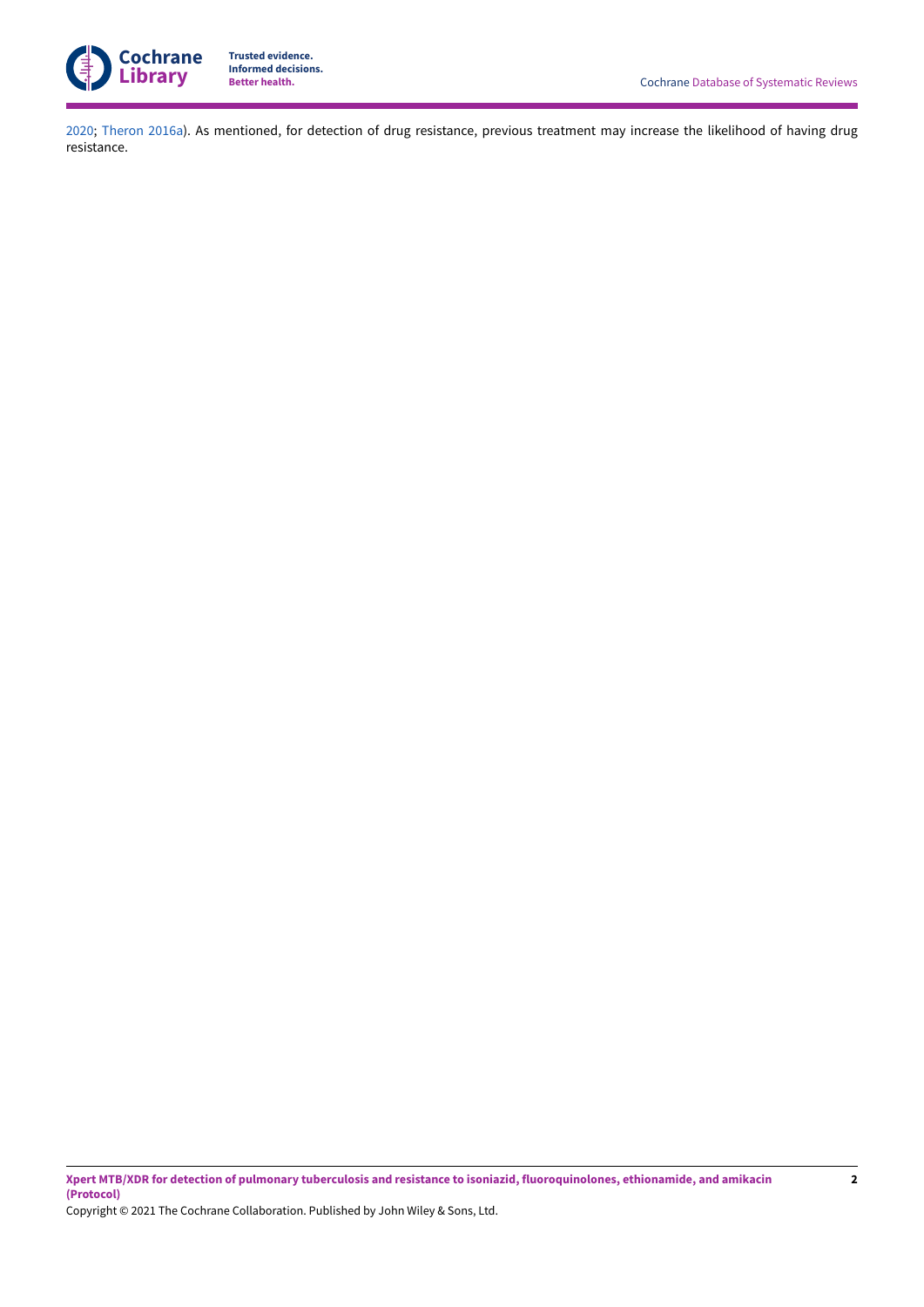

### <span id="page-4-0"></span>**B A C K G R O U N D**

A glossary of terms related to this Cochrane Protocol is provided in [Appendix 1](#page-21-1).

Tuberculosis is one of the top 10 causes of death worldwide; and people with tuberculosis are often poor and disadvantaged, have more limited access to health care, and often face stigma and discrimination (WHO Global [Tuberculosis](#page-21-2) Report 2020). In 2019, 10 million people developed active tuberculosis disease (WHO [Global](#page-21-2) [Tuberculosis](#page-21-2) Report 2020). When tuberculosis is detected early and effectively treated, the disease is largely curable. However, the World Health Organization (WHO) estimates that nearly onethird of individuals with active tuberculosis go undiagnosed and unreported and do not receive the care they need (WHO [Global](#page-21-2) [Tuberculosis](#page-21-2) Report 2020). The gap is even wider for drug-resistant tuberculosis [\(Naidoo 2017](#page-19-1); [Subbaraman](#page-20-3) 2016; WHO [Global](#page-21-2) [Tuberculosis](#page-21-2) Report 2020). Globally, in 2019, there were 465,000 (estimated) new cases of rifampicin-resistant tuberculosis with three countries accounting for around one half of the cases: India (27%), China (14%), and the Russian Federation (8%) (WHO [Global](#page-21-2) [Tuberculosis](#page-21-2) Report 2020). However, only 38% of the number of people estimated to have drug-resistant tuberculosis were ultimately enrolled in multidrug-resistant tuberculosis (MDR-TB) treatment programmes and of these, only 57% were successfully treated (WHO Global [Tuberculosis](#page-21-2) Report 2020).

Tuberculosis drug resistance is a critical public health problem presenting a major challenge for patients, healthcare workers, and health services. Importantly, drug-resistant tuberculosis threatens to impede progress towards the targets set by the End TB Strategy of the WHO [\(WHO End TB 2015\)](#page-21-3), and the health-related targets described in United Nations Sustainable Development Goal 3 (United Nations Sustainable [Development](#page-20-4) Goals 2030). MDR-TB (defined below) and extensively drug-resistant tuberculosis (XDR-TB, defined below) are responsible for almost a third of deaths owing to antimicrobial resistance globally [\(O'Neill 2016](#page-19-2)).

The following classification system is used for tuberculosis drug resistance (WHO [Consolidated](#page-20-5) Guidelines (Module 4) 2020; [WHO](#page-21-4) Extensively [Drug-Resistant](#page-21-4) Tuberculosis 2021). Of note, in 2021, the WHO updated the definitions for XDR-TB and pre-XDR-TB to draw attention to the seriousness of these conditions and take into consideration new and repurposed drugs.

- Rifampicin-resistant tuberculosis is caused by *Mycobacterium tuberculosis (M tuberculosis*) strains resistant to rifampicin (resistance caused by mutations in a small region of the *rpoB* gene). These strains may be susceptible or resistant to isoniazid (i.e. MDR-TB), or resistant to other first-line or second-line tuberculosis medicines.
- Rifampicin-susceptible, isoniazid-resistant tuberculosis is tuberculosis caused by *M tuberculosis* strains resistant to isoniazid and susceptible to rifampicin.
- MDR-TB is tuberculosis caused by *M tuberculosis* strains that are resistant to at least rifampicin and isoniazid, two of the core tuberculosis medicines. A subset of people with rifampicinresistant tuberculosis will have MDR-TB.
- Pre-XDR-TB is caused by *M tuberculosis* strains that fulfil the definition of MDR-TB or rifampicin-resistant tuberculosis, and which are also resistant to any fluoroquinolone. The fluoroquinolones include levofloxacin and

moxifloxacin, because these are the fluoroquinolones currently recommended by WHO for inclusion in shorter and longer regimens.

• XDR-TB is caused by *M tuberculosis* strains that fulfil the definition of MDR-TB or rifampicin-resistant tuberculosis and which are also resistant to any fluoroquinolone and at least one additional Group A drug. The Group A drugs are currently levofloxacin or moxifloxacin, bedaquiline, and linezolid. Owing to the recent change in the definition, the present version of Xpert MTB/XDR is not capable of detecting WHO-defined XDR-TB.

### **MDR-TB/rifampicin-resistant tuberculosis**

Globally, in 2019, 3% of new tuberculosis cases and 18% of previously treated tuberculosis cases had MDR-TB/rifampicinresistant tuberculosis; the percentage of these cases that were MDR-TB was 78% (WHOGlobal [Tuberculosis](#page-21-2) Report 2020). While the availability of drug susceptibility testing (DST) using culture-based and molecular methods is increasing, coverage and availability of these technologies varies widely. For example, globally in 2019, only 59% of bacteriologically confirmed new tuberculosis cases were tested for rifampicin resistance. Among people with rifampicin resistance, 71% were tested for resistance to fluoroquinolones, though coverage varied from around 35% in the Western Pacific to nearly 90% in Europe (WHO Global [Tuberculosis](#page-21-2) Report 2020).

The development and scale-up of the Xpert MTB/RIF assay was a major step towards improving detection of tuberculosis and rifampicin resistance globally. The assay simultaneously tests for both conditions and consists of a mostly automated hands-off method making it feasible to position and scale in many high tuberculosis burden settings. Xpert MTB/RIF has, however, been met with limitations. In 2019, of 48 high tuberculosis burden countries, only 18 (38%) reported that a WHO-recommended rapid diagnostic (which includes Xpert MTB/RIF) had been used as the initial test for more than 50% of the tuberculosis cases who were notified (WHO Global Tuberculosis Report 2020). These 48 countries are in one or more of the three lists of high tuberculosis burden, high TB/HIV burden, and high MDR-TB burden countries.

### **Isoniazid mono-resistant tuberculosis**

Globally in 2019, 13% of new tuberculosis cases and 17% of previously treated tuberculosis cases had isoniazid resistance (WHO Global [Tuberculosis](#page-21-2) Report 2020), yet susceptibility testing for isoniazid (a critical first-line drug) is often only performed in people who are rifampicin resistant. Although in high MDR-TB settings the presence of rifampicin resistance alone has served as a proxy for MDR-TB and the basis for treatment decisions [\(Liu 2019;](#page-18-1) [Nasiri 2018\)](#page-19-3), emerging data suggest that in some settings, DST for rifampicin resistance has suboptimal specificity for MDR-TB. This means that testing for resistance to isoniazid is increasingly important. For example, one study in the eastern Democratic Republic of the Congo found one in five people with rifampicin resistance to be isoniazid susceptible when tested using the GenoType MTBDR*plus*, a line probe assay ([Bisimwa](#page-18-2) [2020\)](#page-18-2), and the most recent South African National Survey of Drug Resistance found hotspots of rifampicin mono-resistance, where the prevalence ratio of such cases exceeded that of MDR-TB by up to 30% [\(NICD 2016\)](#page-19-4). Conversely, isoniazid resistance in the presence of rifampicin susceptibility (isoniazid mono-resistance)

Xpert MTB/XDR for detection of pulmonary tuberculosis and resistance to isoniazid, fluoroquinolones, ethionamide, and amikacin **(Protocol)**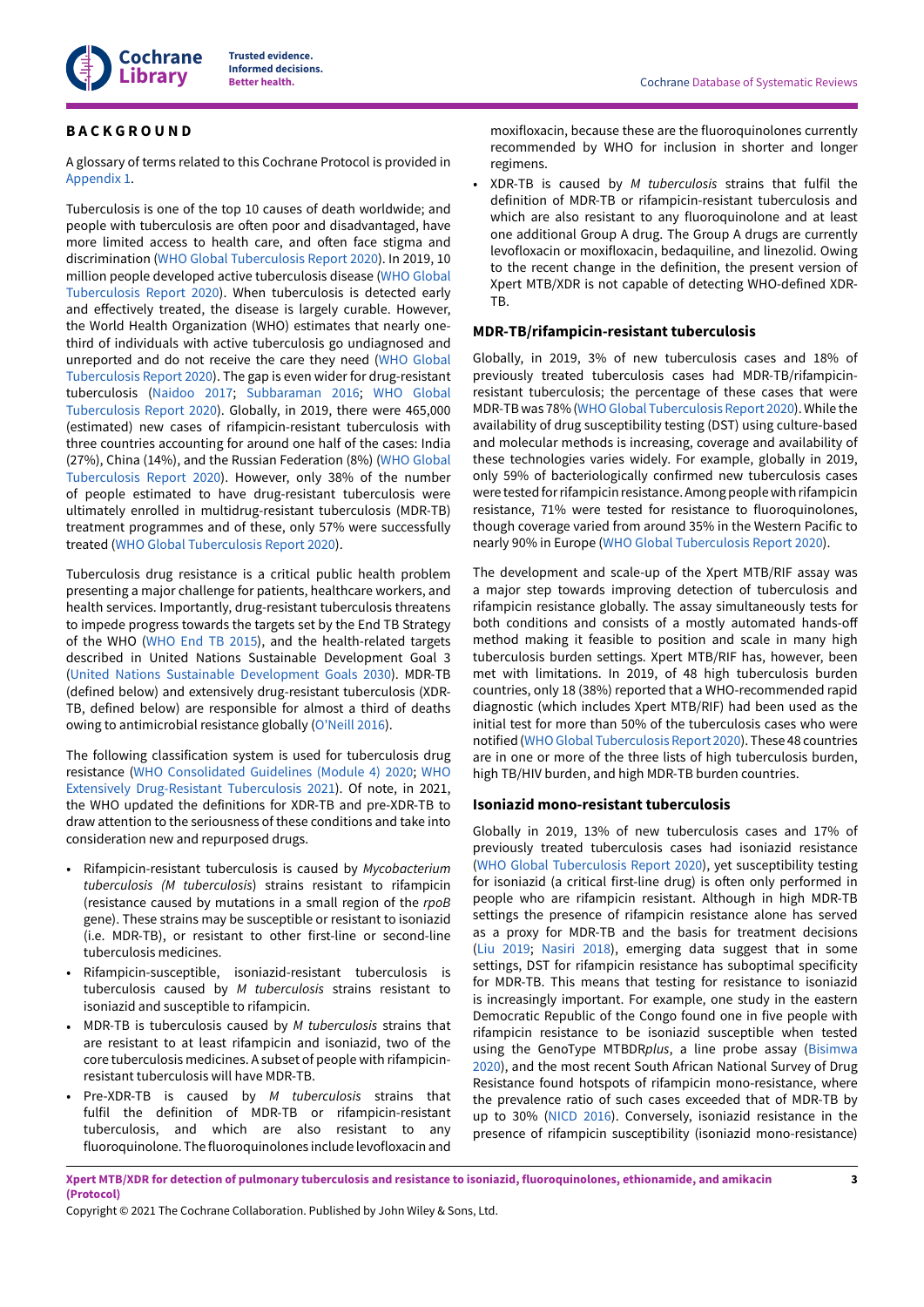

is also increasingly recognized as another emerging challenge in managing tuberculosis as it is an important enabler of MDR-TB.

Susceptibility testing for isoniazid is more complicated than for rifampicin owing to a greater variety of resistance-associated variants (including large deletions) across several genes (e.g. loci in *katG*, *inhA*, and *ahpC*). Information on these mutations may not be routinely available in lower resource settings despite evidence showing that isoniazid resistance is associated with a threefold increased risk of poor treatment outcomes [\(Espinal 2000\)](#page-18-3), and should be treated with an intensified regimen including a fluoroquinolone (WHO [Consolidated](#page-20-5) Guidelines (Module 4) 2020).

### **Treatment of tuberculosis**

Tuberculosis treatment regimens must contain multiple drugs to which the organisms are susceptible to cure tuberculosis and avoid selection for drug resistance. Compared to treatment for drugsusceptible tuberculosis (tuberculosis caused by *M tuberculosis strains* not suspected or confirmed to be drug resistant), treatment for MDR-TB is longer and more complex, toxic, and expensive with a median cost per person of USD 5659 as against USD 860 for drug-susceptible tuberculosis (WHO Global [Tuberculosis](#page-21-2) Report [2020](#page-21-2)). MDR-TB regimens may be standardized (all patients are treated with the same regimen) or individualized (patients receive only drugs to which laboratory testing confirms susceptibility). Individualized regimens have higher rates of treatment success [\(Orenstein](#page-19-5) 2009); however, until 2018, all MDR-TB regimens employed at least five second-line drugs for a duration of up to 24 months. This arduous regimen resulted in significant drug toxicity, suboptimal adherence, and substantial loss to followup ([Walker](#page-20-6) 2019). Fluoroquinolones and aminoglycosides formed the backbone of such regimens and treatment outcomes are significantly worse in people infected with tuberculosis strains that exhibit resistance to one or both of these drug classes [\(Falzon](#page-18-4) [2013](#page-18-4)). However, the introduction of novel or repurposed drugs, such as bedaquiline, clofazimine, and linezolid, has revolutionized the efficacy of longer regimens, dispensing with the need for injectable drugs and promising to deliver shorter all-oral regimens (WHO [Consolidated](#page-20-5) Guidelines (Module 4) 2020). In treating MDR-TB/rifampicin-resistant tuberculosis, fluoroquinolones have an essential role and are also important for protecting second-line drugs such as bedaquiline.

In a recent landmark clinical trial, a seven-drug shorter standardized regimen of nine to 12 months showed non-inferiority to longer regimens [\(Nunn 2019\)](#page-19-6). Although, the seven-drug shorter standardized regimen saves patients from a year or more of daily tuberculosis drugs, it still requires four months of an injectable drug, associated with pain at the injection site and a potential for serious adverse events (e.g. hearing loss and kidney damage) [\(Churchyard](#page-18-5) 2019). Uptake of this regimen was initially limited because the regimen's efficacy may be impacted by undetected resistance to individual component drugs if DST is unavailable and, as mentioned, it still contains an injectable drug for the initial four months (WHO Global [Tuberculosis](#page-21-2) Report 2020). Based on additional observational data, the WHO subsequently recommended that the injectable agent may be replaced by bedaquiline (WHO Rapid [Communication](#page-21-5) 2019). Recently, a sixmonth three-drug regimen, based on bedaquiline, linezolid, and the novel drug pretomanid, achieved high rates of treatment success in an observational cohort of peoplewith XDR-TB[\(Conradie](#page-18-6) [2020](#page-18-6)). Early diagnosis and characterization of resistance is a

prerequisite for delivery of these new treatment regimens for drugresistant tuberculosis as quickly as possible to those who could benefit, drawing attention to the need for faster, cheaper, and more easily deployable diagnostic technologies.

Though individualization of MDR-TB treatment regimens according to DST is promoted by guidance, gaps in infrastructure and personnel to support DST based on culture, the conventional method used to detect resistance to first- and second-line tuberculosis drugs, may in part explain why, of an estimated 465,000 new cases of MDR-TB/rifampicin-resistant tuberculosis in 2019, only 44% were detected and notified (WHO [Global](#page-21-2) [Tuberculosis](#page-21-2) Report 2020). The WHO recommends that rapid techniques be used as the initial diagnostic tests to detect tuberculosis and rifampicin resistance in order to minimize delays in starting appropriate treatment (WHO [Consolidated](#page-20-7) Guidelines [\(Module 3\) 2020](#page-20-7)). The multiplexed nature of these new technologies theoretically permits susceptibility to be detected accurately and comprehensively for a single drug (where variants in multiple genes may cause resistance) and to several different drugs, with their own set of distinct resistance determinants. The flexibility of this technology offers the possibility of simultaneous detection of resistance mutations important for multiple drugs other than rifampicin.

This systematic review will evaluate Xpert MTB/XDR, a newly developed nucleic acid amplification test (NAAT) that detects pulmonary tuberculosis and resistance to tuberculosis drugs other than rifampicin, namely isoniazid, fluoroquinolones, ethionamide, and amikacin.

### **Target condition being diagnosed**

The target conditions are pulmonary tuberculosis and resistance to four tuberculosis drugs: isoniazid, fluoroquinolones, ethionamide, and amikacin.

### **Pulmonary tuberculosis**

Tuberculosis is caused by one of several bacterial species belonging to the *Mycobacterium tuberculosis* complex of which the main human pathogen is *M tuberculosis* (Pai [2016\)](#page-19-7). Tuberculosis most commonly affects the lungs (pulmonary tuberculosis), but may affect any organ or tissue outside of the lungs, such as the brain or spine (extrapulmonary tuberculosis). Signs and symptoms of pulmonary tuberculosis include a persistent cough (for at least two weeks), fever, night sweats, weight loss, haemoptysis (coughing up blood), and fatigue. Tuberculosis is spread from person to person through the air.

#### **Tuberculosis drug resistance**

Isoniazid resistance: isoniazid is an important and commonly used first-line drug for tuberculosis. Isoniazid affects mycolic acid (cell wall) synthesis. The drug is taken orally (Curry [International](#page-18-7) [Tuberculosis](#page-18-7) Center 2016; Pai [2016](#page-19-7)).

Fluoroquinolone resistance: the fluoroquinolones are a class of antibiotics widely used to treat lower respiratory infections. They are second-line drugs for tuberculosis. Ofloxacin is an earlier generation fluoroquinolone and moxifloxacin, levofloxacin, and gatifloxacin are later generation fluoroquinolones. The fluoroquinolones act by relaxing the supercoiling of DNA strands through inhibition of the enzyme DNA gyrase [\(Chitra](#page-18-8) 2020). These

Xpert MTB/XDR for detection of pulmonary tuberculosis and resistance to isoniazid, fluoroquinolones, ethionamide, and amikacin **(Protocol)**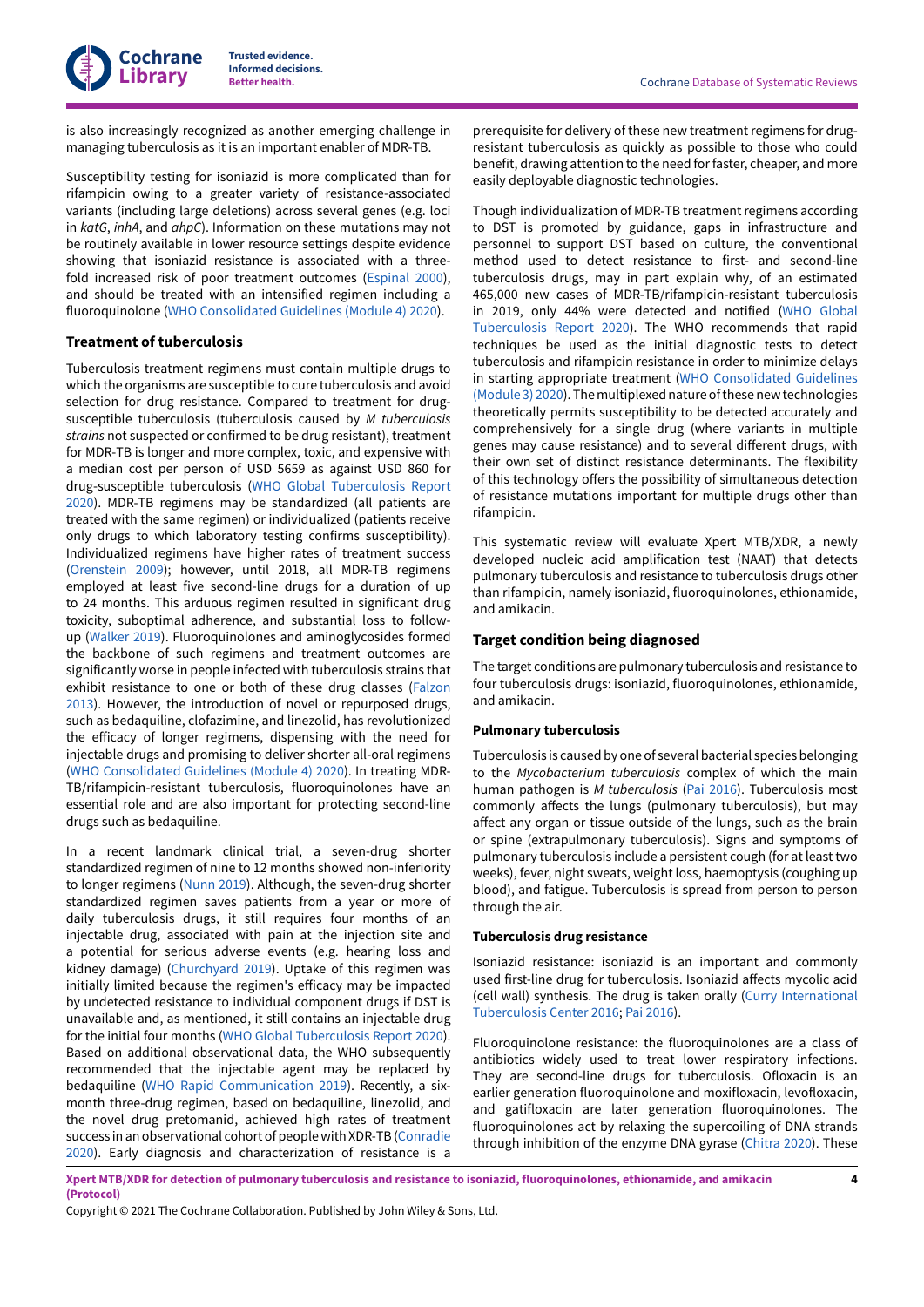drugs are mainly taken orally (Curry [International](#page-18-7) Tuberculosis [Center](#page-18-7) 2016; Pai [2016](#page-19-7)).

Ethionamide resistance: ethionamide is a second-line drug for tuberculosis in the thioamide drug class. Ethionamide affects mycolic acid synthesis. The drug is taken orally (Curry [International](#page-18-7) [Tuberculosis](#page-18-7) Center 2016; Pai [2016\)](#page-19-7).

Amikacin resistance: amikacin is a second-line drug fortuberculosis in the aminoglycoside drug class, along with kanamycin and capreomycin. These drugs act by inhibiting protein synthesis. Amikacin is mainly administered by intramuscular injection ([Curry](#page-18-7) [International](#page-18-7) Tuberculosis Center 2016; Pai [2016\)](#page-19-7). When a secondline injectable drug is needed in a treatment regimen, amikacin is the preferred drug (WHO Consolidated Guidelines (Module 4) 2020).

In addition to the above drug resistances, Xpert MTB/XDR tests for kanamycin resistance and capreomycin resistance. We are not planning to include these target conditions in this review because kanamycin and capreomycin are less relevant for treating tuberculosis now that an all-oral regimen is recommended (see [Index](#page-12-0) tests).

### **Index test(s)**

The index test is the Xpert MTB/XDR assay (Xpert MTB/XDR, Cepheid, Sunnyvale, USA). Xpert MTB/XDR is a rapid, automated NAAT of low complexity. Low complexity refers to a situation where no special infrastructure is required and basic laboratory skills are suitable to run the test. However, equipment may still be required.

NAATs are molecular systems that can detect small quantities of genetic material (DNA or ribonucleic acid (RNA)) extracted from micro-organisms, such as *M tuberculosis,* by amplifying the quantities to an amount large enough to study in detail. The key advantage of NAATs is that they are rapid diagnostic tests, potentially providing results in a few hours. A variety of molecular amplification methods are available, of which polymerase chain reaction (PCR) is the most common.

Xpert MTB/XDR is a cartridge-based test where almost all processes (such asDNA extraction or PCR procedures (or both)) are performed within the container linked to the diagnostic platform. An initial manual specimen treatment step is needed to add sample reagent to the specimen. Sample reagent helps homogenize the specimen and prepare it for in-cartridge DNA extraction. For homogenization to be effective, there is a 15-minute incubation period with occasional mixing by hand.

Xpert MTB/XDR detects *M tuberculosis* complex DNA and mutations associated with resistance to isoniazid, fluoroquinolones (ofloxacin, moxifloxacin, levofloxacin, gatifloxacin), second-line injectable drugs (amikacin, kanamycin, capreomycin), and ethionamide in a single test. This review will not include detection of resistance to kanamycin and capreomycin because, with the adoption of new treatment regimens using all-oral medicines, the second-line injectable drugs are less relevant [\(Bainomugisa](#page-18-9) [2020](#page-18-9)). However, we will include detection of resistance to amikacin because, when a second-line injectable drug is needed in a treatment regimen, amikacin is the preferred drug ([WHO](#page-20-5) [Consolidated](#page-20-5) Guidelines (Module 4) 2020).

Xpert MTB/XDR is intended for use as a reflex test for a specimen (unprocessed sputum or concentrated sputum sediments) that is

determined to be MTB positive [\(Cepheid](#page-18-10) package insert 2020). We note that 'MTB' in the Cepheid package insert refers to *M tuberculosis* complex. The term reflex test refers to a diagnostic approach in which an initial test meets predetermined criteria (e.g. outside of the normal range), and a second test is performed automatically, usually without any dedicated request from the healthcare worker. The test could also be performed on culture isolates; however, this is not stated by the manufacturer as an intended use case. Several advantages of the assay have been described by the manufacturer.

- Faster time to result for detection of drug resistance.
- Results in less than 90 minutes.
- Similar easy-to-use process as Xpert MTB/RIF and Xpert Ultra.
- Run on existing GeneXpert platforms equipped with 10-colour modules.

Xpert MTB/RIF [\(Theron](#page-20-2) 2016a) and Xpert Ultra [\(Mishra](#page-19-0) 2020) have diminished specificity in people with a history of tuberculosis. Importantly, people with previously treated tuberculosis have a higher risk of drug resistance compared to people who are treatment naive (WHO Global [Tuberculosis](#page-21-2) Report 2020), which means that detection of drug resistance is more likely to be performed in such people. Therefore, it is important that in previously treated people, Xpert MTB/XDR accuracy is evaluated for tuberculosis detection as the test may report results for drug resistance in people who are detected as MTB-positive but are culture-negative. Xpert MTB/XDR suppresses the reporting of results for the detection of drug resistance if it fails to detect MTB in the same reaction.

The limit of detection for *M tuberculosis* by Xpert MTB/XDR is 136 colony-forming units (CFU)/mL in unprocessed sputum ([Cepheid](#page-18-10) [package](#page-18-10) insert 2020). This is similar to the limit of detection of Xpert MTB/RIF (112.6 CFU/mL), but higher than that of Xpert Ultra (15.6 CFU/mL) ([Chakravorty](#page-18-11) 2017). The manufacturer states that "Specimens with MTB Trace DETECTED results when tested with the Xpert MTB/RIF Ultra Assay are expected to be below the limit of detection of the MTB/XDR Assay and are not recommended for testing with the Xpert MTB/XDR Assay" [\(Cepheid](#page-18-10) package insert [2020\)](#page-18-10). As with Xpert MTB/RIF and Xpert Ultra, Xpert MTB/XDR detects both live and dead bacteria.

The following information comes from the manufacturer's package insert (Cepheid [package](#page-18-10) insert 2020).

- Regarding isoniazid, Xpert MTB/XDR bases detection of resistance on mutations in the *katG* and *fabG1* genes, *oxyR*-*ahpC* intergenic region, and *inhA* promoter region of the MTB genome.
- Regarding fluoroquinolones, Xpert MTB/XDR bases detection of resistance on mutations in the *gyrA* and *gyrB* quinolone resistance determining regions of the MTB genome.
- Regarding ethionamide, Xpert MTB/XDR bases detection of resistance on mutations in the *inhA* promoter region of the MTB genome. In addition, it is noted that "mutations conferring ethionamide resistance are reported to be present in genomic regions not targeted by the Xpert MTB/XDR assay" (Cepheid [package](#page-18-10) insert 2020). Of interest, Brossier and colleagues found that 22/47 (47%) of ethionamide-resistant clinical isolates had mutations in *ethA*. Hence, the absence of mutations in the *inhA* promoter region does not preclude ethionamide resistance ([Brossier](#page-18-12) 2011). Cepheid acknowledges

Xpert MTB/XDR for detection of pulmonary tuberculosis and resistance to isoniazid, fluoroquinolones, ethionamide, and amikacin **(Protocol)**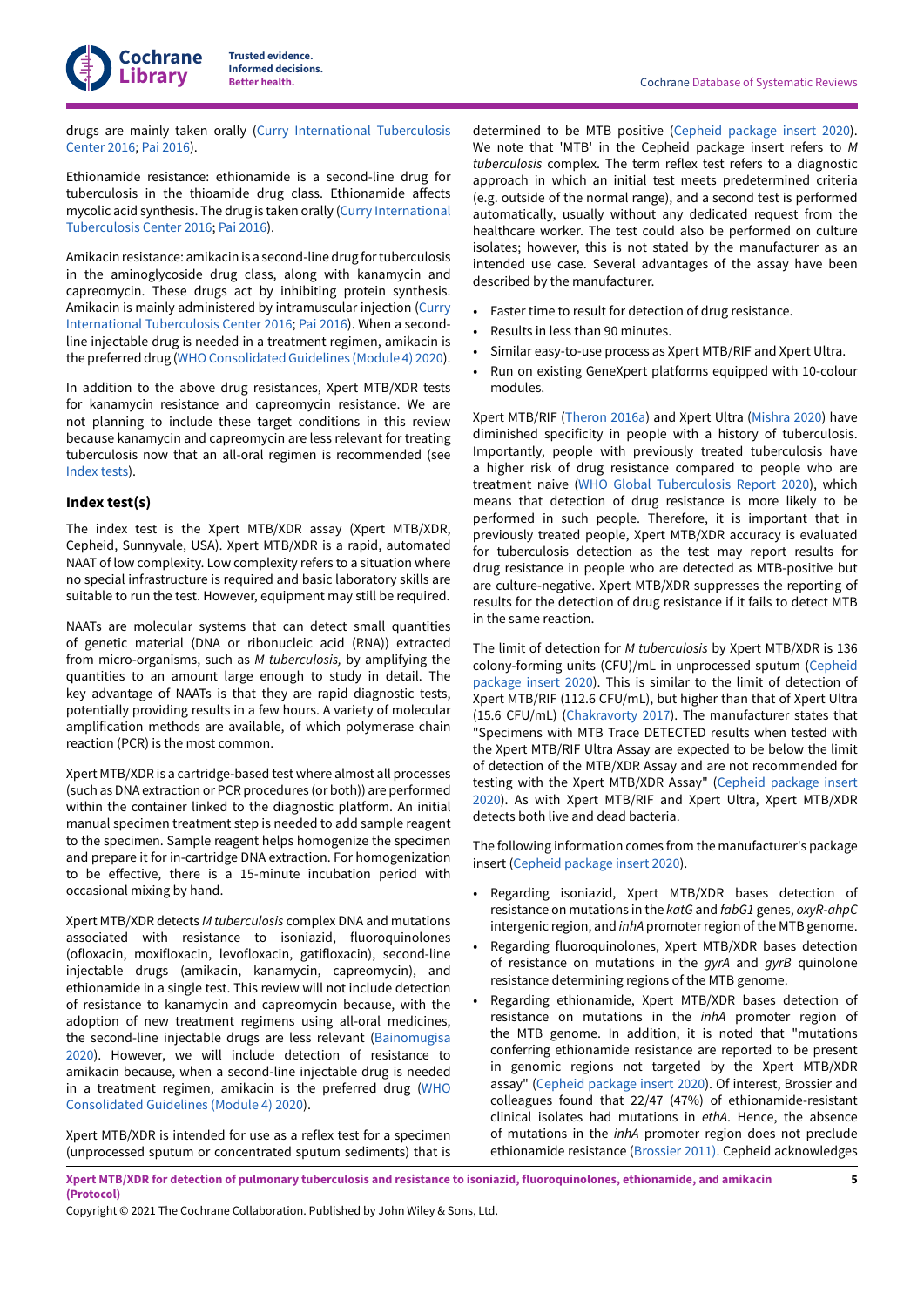

that reporting ethionamide resistance based only on the detection of mutations in the *inhA* promoter region is a known limitation that may limit sensitivity, though specificity may be unaffected.

• Regarding amikacin, Xpert MTB/XDR bases detection of resistance on mutations in the *rrs* region of the MTB genome.

#### **Interpretation of results for Xpert MTB/XDR**

Xpert MTB/XDR can report results as MTB NOT DETECTED or MTB DETECTED. If results are reported as MTB DETECTED, each drug is reported as resistance DETECTED or NOT DETECTED. If results are reported as MTB NOT DETECTED, or INVALID, ERROR, or NO RESULT, then no drug resistance results are reported ([Figure](#page-8-0) 1).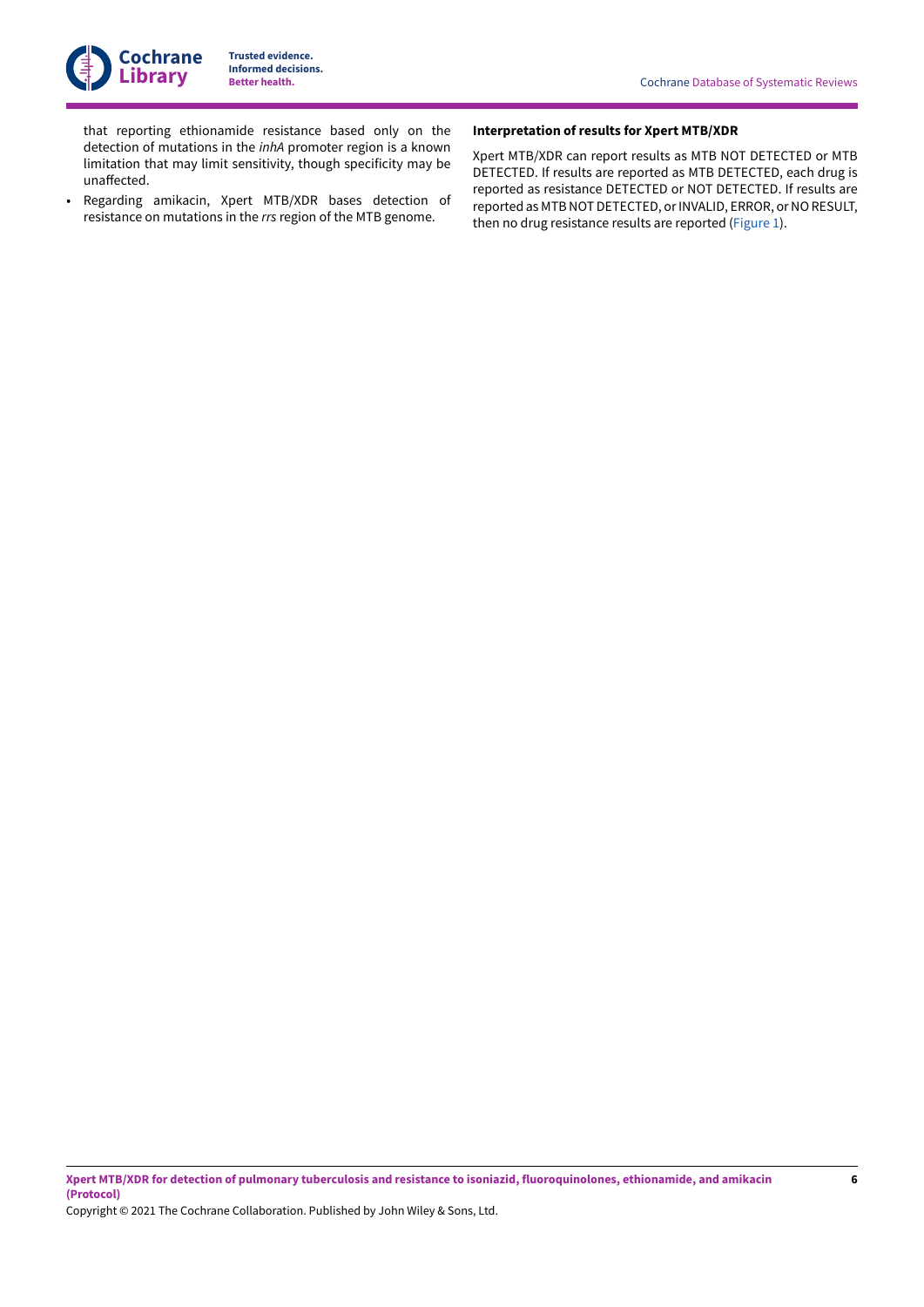

<span id="page-8-0"></span>Figure 1. Possible test results for each target in the Xpert MTB/XDR assay. Copyright © [2020] [Cepheid Inc]: **reproduced with permission.**

**aEthionamide will not provide an indeterminant by assay design.**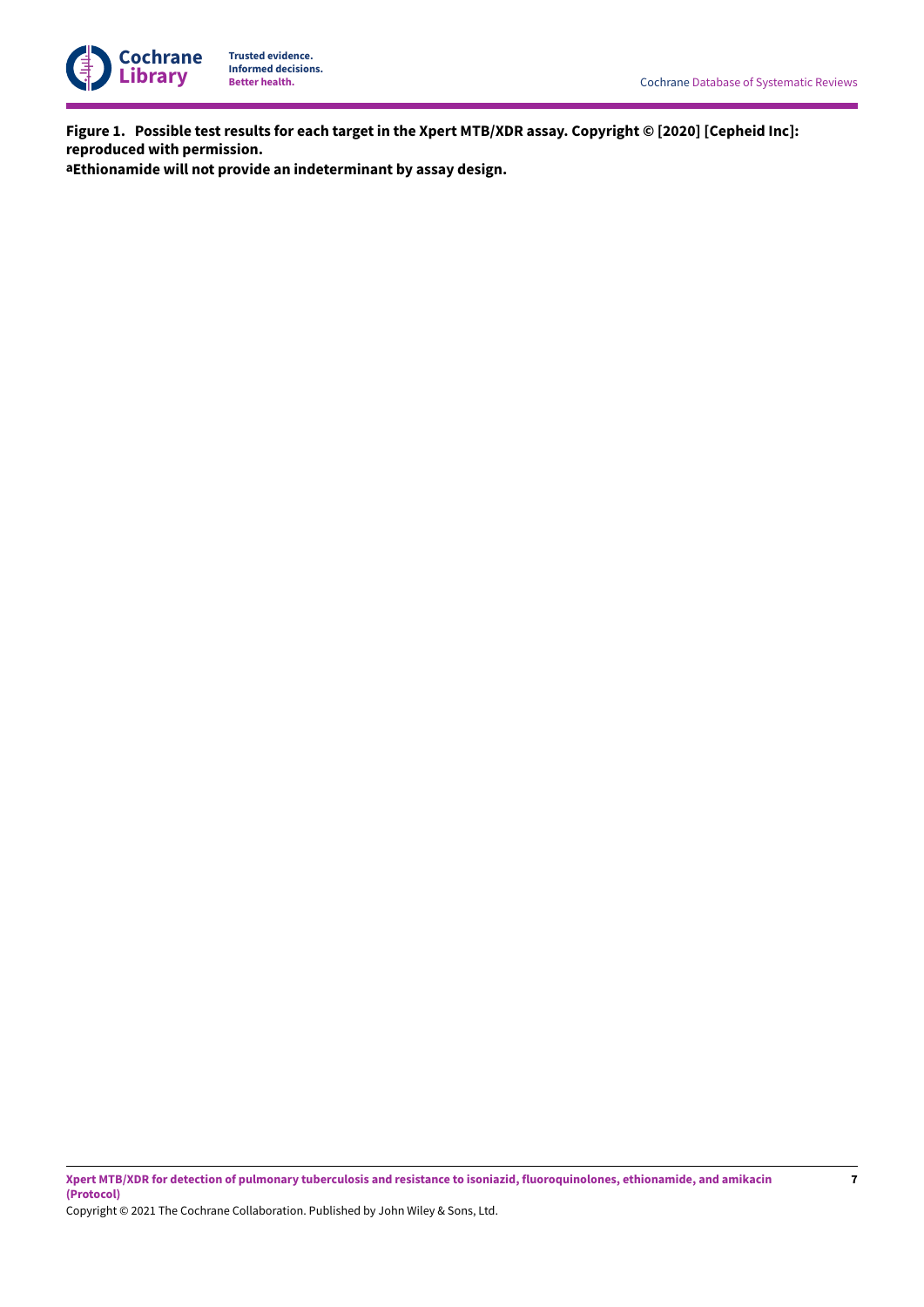

**AMK: amikacin; CAP: capreomycin; ETH: ethionamide; FLQ: fluoroquinolone; INH: isoniazid; KAN: kanamycin; MTB:** *Mycobacterium tuberculosis***.**

| <b>Drug Class</b>        | <b>Result Call</b>                  |  |  |
|--------------------------|-------------------------------------|--|--|
|                          | <b>INVALID/ERROR/NO RESULT</b>      |  |  |
| N/A                      | <b>MTB DETECTED</b>                 |  |  |
|                          | <b>MTB NOT DETECTED</b>             |  |  |
|                          | <b>Low INH Resistance DETECTED</b>  |  |  |
|                          | <b>INH Resistance DETECTED</b>      |  |  |
| <b>Isoniazid</b>         | <b>INH Resistance NOT DETECTED</b>  |  |  |
|                          | <b>INH Resistance INDETERMINATE</b> |  |  |
|                          | <b>Low FLQ Resistance DETECTED</b>  |  |  |
|                          | <b>FLQ Resistance DETECTED</b>      |  |  |
| <b>Fluoroquinolone</b>   | <b>FLQ Resistance NOT DETECTED</b>  |  |  |
|                          | <b>FLQ Resistance INDETERMINATE</b> |  |  |
|                          | <b>AMK Resistance DETECTED</b>      |  |  |
| <b>Amikacin</b>          | <b>AMK Resistance NOT DETECTED</b>  |  |  |
|                          | <b>AMK Resistance INDETERMINATE</b> |  |  |
|                          | <b>KAN Resistance DETECTED</b>      |  |  |
| Kanamycin                | <b>KAN Resistance NOT DETECTED</b>  |  |  |
|                          | <b>KAN Resistance INDETERMINATE</b> |  |  |
|                          | <b>CAP Resistance DETECTED</b>      |  |  |
| Capreomycin              | <b>CAP Resistance NOT DETECTED</b>  |  |  |
|                          | <b>CAP Resistance INDETERMINATE</b> |  |  |
|                          | <b>ETH Resistance DETECTED</b>      |  |  |
| Ethionamide <sup>a</sup> | <b>ETH Resistance NOT DETECTED</b>  |  |  |

Xpert MTB/XDR for detection of pulmonary tuberculosis and resistance to isoniazid, fluoroquinolones, ethionamide, and amikacin **(Protocol)**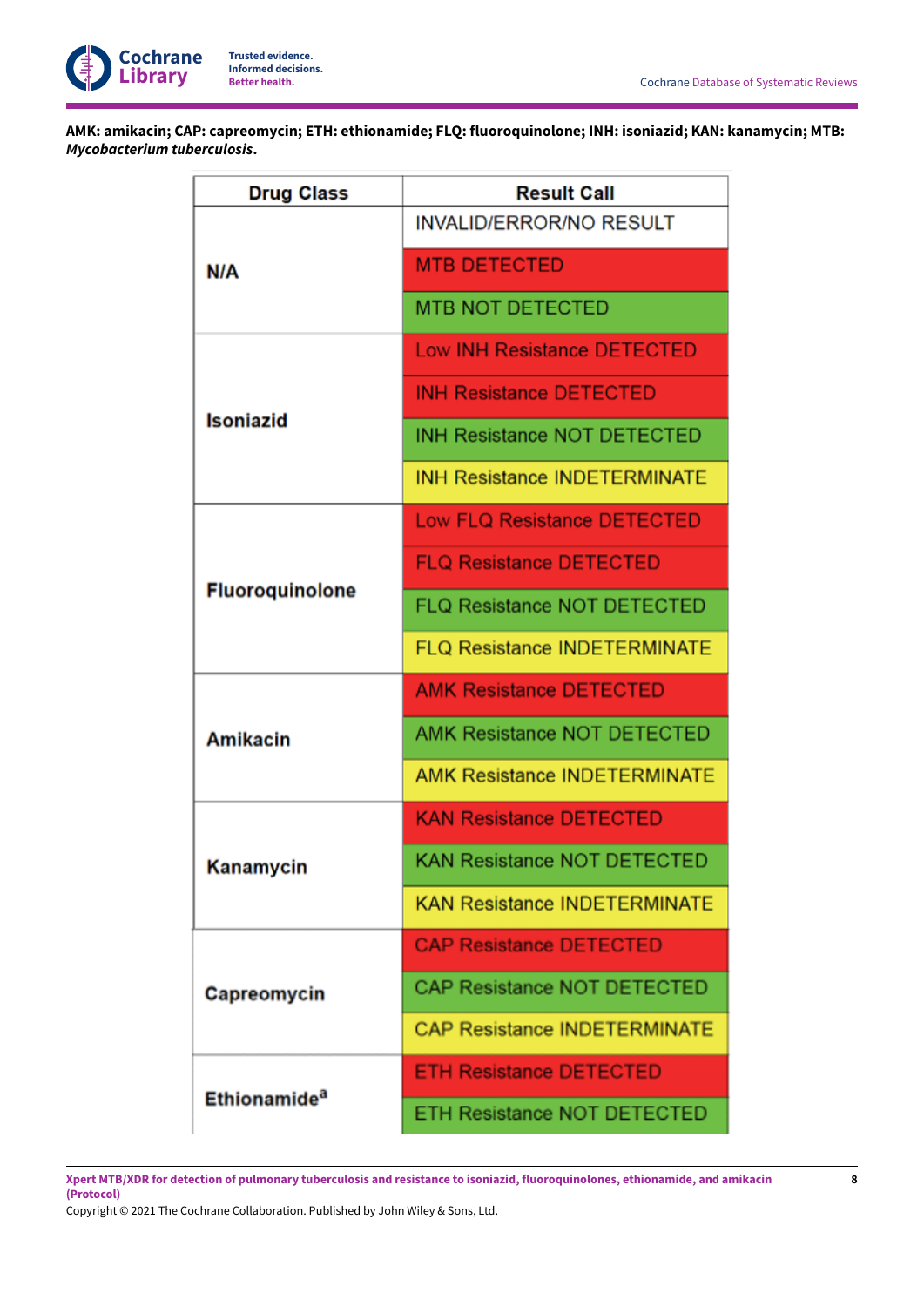

### **Clinical pathway**

[Figure](#page-10-0) 2 outlines several scenarios in the clinical pathway for positioning the Xpert MTB/XDR.



### <span id="page-10-0"></span>**Figure 2. Clinical pathway for Xpert MTB/XDR (index test)**

\*Direct testing is more rapid than indirect testing

\*\*Xpert MTB/XDR may still be used when rifampicin susceptibility is known to exist.

- Scenario A. Xpert MTB/XDR used for detection of pulmonary tuberculosis and drug resistance. The role of Xpert MTB/XDR would be replacement for WHO-recommended rapid molecular tests for tuberculosis, such as Xpert MTB/RIF, Xpert MTB/RIF Ultra, and Truenat MTB and MTB Plus assays.
- Scenario B. Xpert MTB/XDR used for detection of drug resistance in people newly diagnosed with pulmonary tuberculosis by another test and whose rifampicin susceptibility is unknown. The role of Xpert MTB/XDR would be replacement for phenotypic culture-based DST (pDST) in people diagnosed with tuberculosis irrespective of rifampicin resistance. pDST is the conventional method used to detect resistance to first- and second-line tuberculosis drugs.
- Scenario C. Xpert MTB/XDR used for detection of drug resistance in people newly diagnosed with pulmonary tuberculosis and rifampicin resistance by other tests (although less likely, it is possible that Xpert MTB/XDR may still be used even when known rifampicin susceptibility exists). The role of Xpert MTB/ XDR would be replacement for pDST in people diagnosed with tuberculosis and rifampicin resistance.
- Scenario D. Xpert MTB/XDR used for detection of drug resistance in people being treated for pulmonary tuberculosis. The role of Xpert MTB/XDR would be replacement for existing tests or used in combination with existing tests for treatment monitoring.

For scenarios B and C, although not typical, it is possible that pDST may be used after an Xpert MTB/XDR result. For example, a rifampicin-susceptible patient might receive pDST if isoniazid mono-resistance is still suspected.

For each scenario, we expect direct testing to be favoured over indirect testing; however, indirect testing remains possible if, for example, direct testing initially failed. In addition, we note that the timing of DST for rifampicin can be before, in parallel, or after Xpert MTB/XDR is applied.

The downstream consequences of testing include the following.

- True positive (TP): people would benefit from rapid diagnosis and early initiation of appropriate tuberculosis treatment.
- True negative (TN): people would be spared unnecessary treatment and would benefit from reassurance and pursuit of an alternative diagnosis.
- False positive (FP): people would likely experience anxiety, morbidity from additional testing, possible delays in further diagnostic evaluation, and prolonged and unnecessary treatment with a less effective second-line regimen that may have more adverse effects.
- False negative (FN): people would be at increased risk of morbidity and mortality, and there would be continued risk of community transmission of drug-resistant tuberculosis.

### **Alternative test(s)**

Alternative molecular methods for drug resistance include the commercial line probe assays, a category of genotypic (molecular) tests. These methods have considerable advantages for scaling up programmatic management and surveillance of drug-resistant tuberculosis, offering speed of diagnosis (one or two days), standardized testing, potential for high through-put, and fewer requirements for laboratory biosafety. Drawbacks are that line probe assays require skills and infrastructure only available in intermediate and central laboratories [\(Unitaid](#page-20-8) 2017).

Xpert MTB/XDR for detection of pulmonary tuberculosis and resistance to isoniazid, fluoroquinolones, ethionamide, and amikacin **(Protocol)**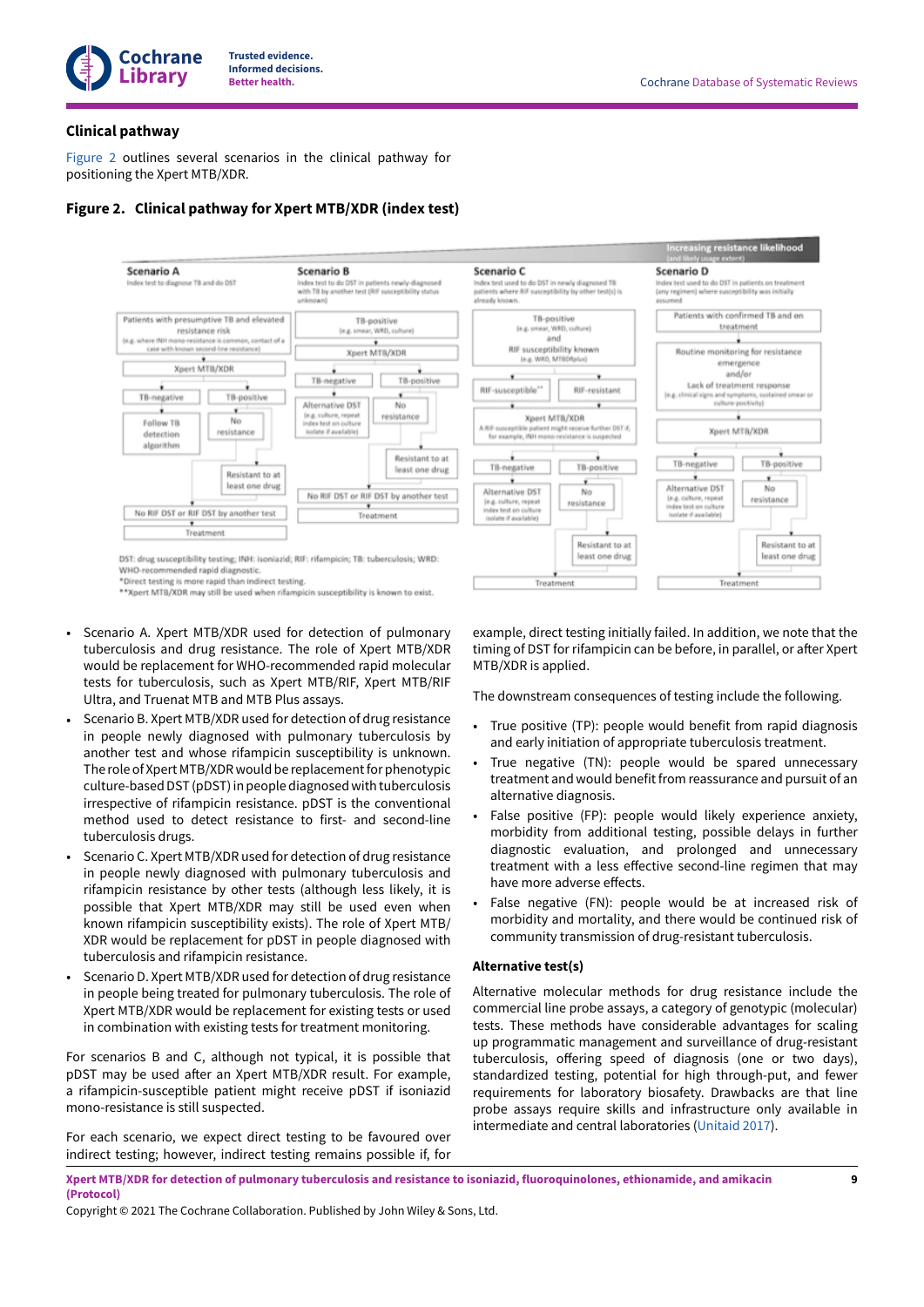Line probe assays for first-line drugs include GenoType MTBDR*plus* assay (MTBDR*plus*, Hain Lifescience, Nehren, Germany), and the Nipro NTM+MDRTB detection kit 2 (Nipro, Tokyo, Japan). These assays detect the presence of mutations associated with drug resistance to isoniazid and rifampicin. MTBDR*plus* is the most widely studied line probe assay. The WHO recommends that for people with a sputum smear-positive specimen or a culture isolate of *M tuberculosis* complex, commercial molecularline probe assays may be used as the initial test instead of pDST to detect resistance to rifampicin and isoniazid (conditional recommendation, moderate certainty in the evidence forthe test's accuracy)[\(WHOConsolidated](#page-20-7) [Guidelines \(Module 3\) 2020\)](#page-20-7).

Line probe assays for second-line drugs include GenoType MTBDR*sl* assay (MTBDR*sl*, Hain Lifescience, Nehren, Germany). MTBDR*sl* detects specific mutations associated with resistance to fluoroquinolones and second-line injectable drugs. MTBDR*sl* version 2.0 identifies the mutations detected by version 1.0 but does not detect any ethambutol mutations. The test may be performed on a culture isolate or a patient specimen, which eliminates delays associated with culture. Version 1.0 requires a smear-positive specimen, while version 2.0 may use a smear-positive or smear-negative specimen. The WHO recommends that for people with confirmed MDR-TB/rifampicinresistant tuberculosis, line probe assays for second-line drugs may be used as the initial test, instead of pDST, to detect resistance to fluoroquinolones (conditional recommendation; moderate certainty in the evidence for test accuracy for direct testing of sputum specimens; low certainty in the evidence for test accuracy for indirect testing of *M tuberculosis* cultures). And for people with confirmed MDR-TB/rifampicin-resistant tuberculosis, line probe assays for second-line drugs may be used as the initial test, instead of pDST, to detect resistance to the second-line injectable drugs (conditional recommendation; low certainty in the evidence for test accuracy for direct testing of sputum specimens; very low certainty in the evidence for test accuracy for indirect testing of *M tuberculosis* cultures) [\(WHO 2016](#page-20-9); WHO [Consolidated](#page-20-7) [Guidelines \(Module 3\) 2020\)](#page-20-7).

### **Rationale**

In December 2019, based on new evidence on the management of drug-resistant tuberculosis, the WHO issued recommendations that all people with MDR-TB or rifampicin-resistant tuberculosis, including those who are also resistant to fluoroquinolones, may benefit from effective all-oral treatment regimens, either shorter or longer. People with isoniazid mono-resistant tuberculosis may also benefit from modified regimens that included fluoroquinolones (WHO [Consolidated](#page-20-5) Guidelines (Module 4) 2020). Therefore, in people with tuberculosis and rifampicin-resistant tuberculosis it is critically important to perform additional resistance testing to at least isoniazid and the fluoroquinolones in order to guide treatment decisions. However, to ensure people who start new regimens have a high chance of successful treatment, susceptibilities to as many relevant drugs as possible should be diagnosed early.

The rationale for performing this Cochrane Review is to estimate the diagnostic accuracy of Xpert MTB/XDR, one assay in a new class of diagnostic tests. In 2020, we performed a systematic review to inform updated WHO guidelines on the use of NAATs (including Xpert MTB/XDR) to detect tuberculosis and drug-

resistant tuberculosis (WHO Rapid [Communication](#page-21-6) 2021). This Cochrane Review will expand on these efforts.

# <span id="page-11-0"></span>**O B J E C T I V E S**

To estimate the diagnostic accuracy of Xpert MTB/XDR for the detection of pulmonary tuberculosis in people with signs and symptoms of pulmonary tuberculosis.

To estimate the diagnostic accuracy of Xpert MTB/XDR for resistance to isoniazid, fluoroquinolones, ethionamide, and amikacin in people irrespective of rifampicin resistance and people with detected rifampicin resistance. In these populations, pulmonary tuberculosis will have been detected by Xpert MTB/XDR (as it is a reflex test). Such populations typically will have received prior testing verifying tuberculosis with another WHO-approved test.

### **Secondary objectives**

To compare the diagnostic accuracy of Xpert MTB/XDR by direct testing versus indirect testing (whereby Xpert MTB/XDR is performed on a *Mycobacterium tuberculosis* isolate grown from culture).

To investigate the effects of potential sources of heterogeneity on test accuracy.

For pulmonary tuberculosis, potential sources include HIV status, smear status, history of tuberculosis, treatment status (no treatment or currently on treatment), and treatment response status (culture conversion, yes or no).

For drug resistance, potential sources include the type of reference standard and history of tuberculosis treatment. In addition, for fluoroquinolone resistance, a potential source of heterogeneity is the specific drug (e.g. ofloxacin or moxifloxacin) used in the phenotypic culture-based DST (pDST) reference standard. We will also consider whether the WHO-recommended critical drug concentration was used for the pDST reference standard ([WHO](#page-20-0) Critical [Concentrations](#page-20-0) 2018; WHO Critical [Concentrations](#page-20-1) 2021).

Regarding previously treated people, these investigations are important questions for clinical practice. For tuberculosis detection, studies have highlighted the challenges in interpreting Xpert MTB/RIF-positive and Xpert Ultra-positive results in previously treated people ([Mishra](#page-19-0) 2020; [Theron](#page-20-2) 2016a). As mentioned, for detection of drug resistance, previous treatment may increase the likelihood of having drug resistance.

### <span id="page-11-1"></span>**M E T H O D S**

### **Criteria for considering studies for this review**

### **Types of studies**

We will include cross-sectional studies and cohort studies that assessed the diagnostic accuracy of Xpert MTB/XDR for both pulmonary tuberculosis and tuberculosis drug resistance, or tuberculosis drug resistance alone. We will include diagnostic accuracy studies in which cases and controls were sampled from a single source population (referred to as a single-gate design). We will exclude case-control studies where cases and controls were sampled from different populations (referred to as a twogate design). A two-gate design is prone to bias, particularly

Xpert MTB/XDR for detection of pulmonary tuberculosis and resistance to isoniazid, fluoroquinolones, ethionamide, and amikacin **(Protocol)**

Copyright © 2021 The Cochrane Collaboration. Published by John Wiley & Sons, Ltd.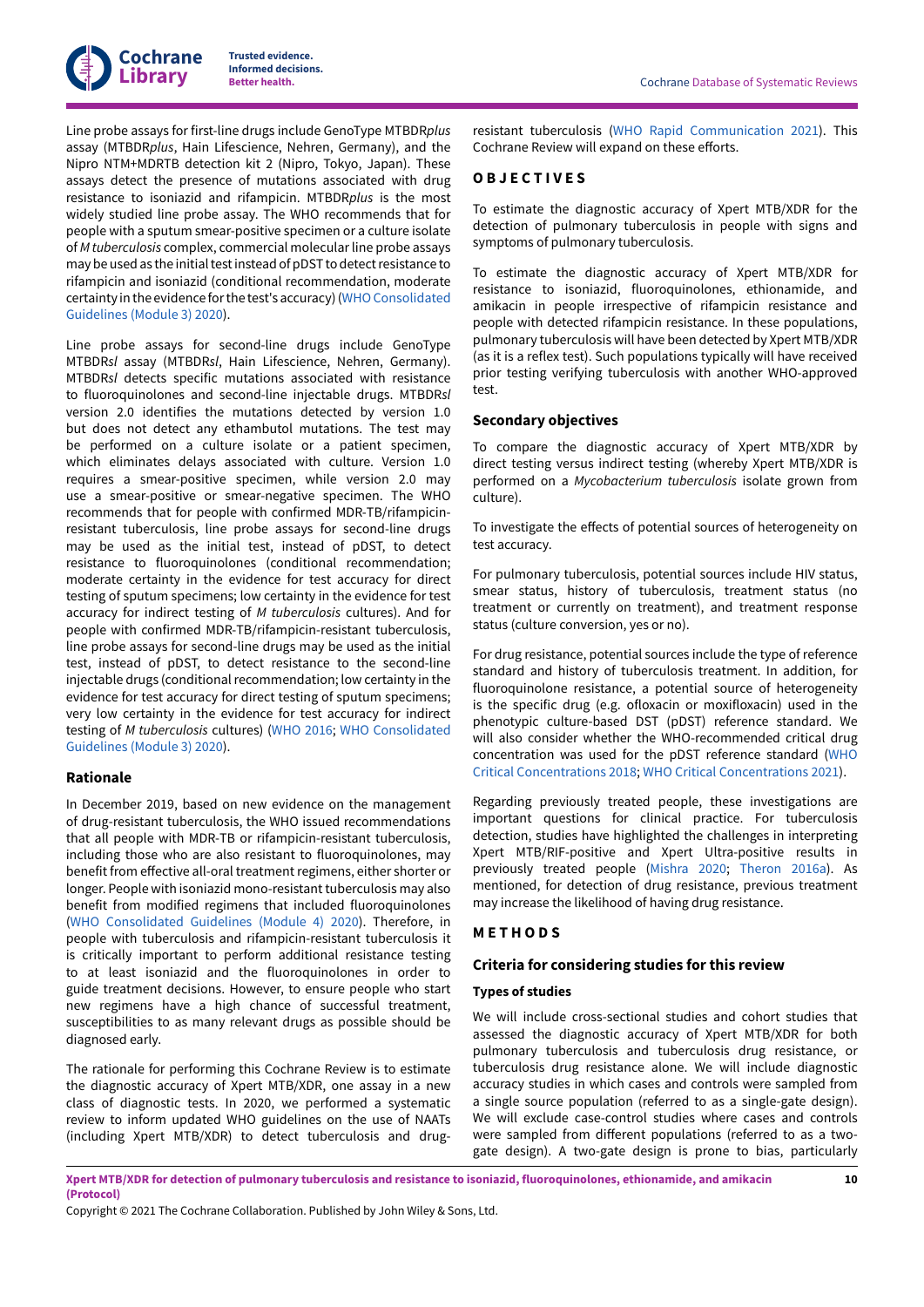

when a study enrols participants with severe disease and healthy participants without disease [\(Rutjes 2005\)](#page-19-8). We will only include studies that reported data comparing Xpert MTB/XDR to an acceptable reference standard (defined below) from which we could extract TP, FP, FN, and TN values.

The PICO format for formulating review questions (Participants, Intervention, Comparator, Outcome) is useful for questions on the impact or effectiveness of testing on patient-important outcomes. However, for diagnostic test accuracy reviews, we will use a modification that better fits test accuracy studies, that is, PIT (Participants, Index test(s), Target condition).

#### **Participants**

We will include adults (aged 15 years and older) with presumptive pulmonary tuberculosis. Presumptive tuberculosis refers to "a patient who presents with symptoms or signs suggestive of tuberculosis" (WHO [Definitions](#page-20-10) and Reporting 2020). In addition, we will include people with microbiologically diagnosed pulmonary tuberculosis, meaning people who have received prior testing verifying tuberculosis. Participants with pulmonary tuberculosiswill be includedwhether or notthey have documented rifampicin resistance (i.e. irrespective of rifampicin resistance or with detected rifampicin resistance). Regarding detected rifampicin resistance, in this case, people often receive investigation for resistance to isoniazid or any of the second-line tuberculosis drugs for selection of an appropriate drug regimen. Furthermore, DST for drugs other than rifampicin may be important in settings where isoniazid mono-resistance is frequent or a person has known contact with a rifampicin-susceptible case with second-line drug resistance.

We will include HIV-positive and HIV-negative people. Regarding tuberculosis treatment, we will include people who, at enrolment, did not report a history of tuberculosis treatment, reported a history of tuberculosis treatment, or were receiving tuberculosis treatment.

We will include studies that assessed the diagnostic accuracy of Xpert MTB/XDR using sputum (expectorated or induced) consistent with the intended use of the manufacturer, and studies from all types of health facilities and all laboratory levels (peripheral, intermediate, and central) from all countries.

#### <span id="page-12-0"></span>**Index tests**

The index test is Xpert MTB/XDR. Interpretation of results for Xpert MTB/XDR is shown in [Figure](#page-8-0) 1.

#### **Target conditions**

The target conditions are pulmonary tuberculosis and resistance to four tuberculosis drugs: isoniazid, fluoroquinolones, ethionamide, and amikacin.

We have included pulmonary tuberculosis as a target condition because some users may want to do the test to detect pulmonary tuberculosis, in particular, in areas where isoniazid monoresistance is also likely.

Regarding fluoroquinolone resistance, subcategories of this target condition include ofloxacin resistance, moxifloxacin resistance, levofloxacin resistance, and gatifloxacin resistance.

If we identify a study assessing kanamycin resistance, we willreport the results and note this addition in the 'Differences between protocol and review' section. We will not include streptomycin resistance as a target condition because Xpert MTB/XDR does not detect resistance to streptomycin. Of note, streptomycin DST is not routinely performed. Streptomycin is considered a second-line drug for tuberculosis. However, streptomycin is only used as a substitute for amikacin in the following situations: when amikacin is not available; when there is confirmed resistance to amikacin, but confirmed susceptibility to streptomycin; and when an alloral regimen cannot be constituted (WHO [Consolidated](#page-20-5) Guidelines [\(Module 4\) 2020](#page-20-5)).

We will report the detection of resistance to individual fluoroquinolone drugs (see Investigations of [heterogeneity\)](#page-16-0) when that drug was used for pDST because, although drugs within drug classes often have similar molecular properties, they are not perfectly cross-resistant. Molecular DST, also referred to as genotypic DST (gDST), cannot generally distinguish with high confidence resistance to individual drugs within a class, especially the fluoroquinolones, which have high cross-resistance owing to variants within the *gyrA* hotspot region [\(Zignol 2016](#page-21-7)).

#### **Reference standards**

#### *Detection of pulmonary tuberculosis*

The reference standard is solid or liquid mycobacterial culture or both.

- The presence of pulmonary tuberculosis is defined as a positive *M tuberculosis* culture.
- The absence of pulmonary tuberculosis is defined as a negative *M tuberculosis* culture.

### *Detection of tuberculosis drug resistance*

We include three reference standards, pDST, gDST, and a composite reference standard. These methods are used to determine whether *M tuberculosis* cells are susceptible or resistant to tuberculosis drugs.

- pDST alone.
	- The presence of drug resistance is defined as druga resistance detected by pDST.
	- The absence of drug resistance (referred to as being drug susceptible) is defined as drug<sup>a</sup> resistance not detected by pDST.
- gDST alone.
	- The presence of drug resistance is defined as druga resistance detected by gDST.
	- The absence of drug resistance is defined as drug<sup>a</sup> resistance not detected by gDST.
- Composite reference standard.
	- The presence of drug resistance is defined as druga resistance detected by either pDST or gDST.
	- The absence of drug resistance is defined as drug<sup>a</sup> resistance not detected by pDST and gDST.

aDrugs include isoniazid, fluoroquinolones, ethionamide, and amikacin.

Xpert MTB/XDR for detection of pulmonary tuberculosis and resistance to isoniazid, fluoroquinolones, ethionamide, and amikacin **(Protocol)**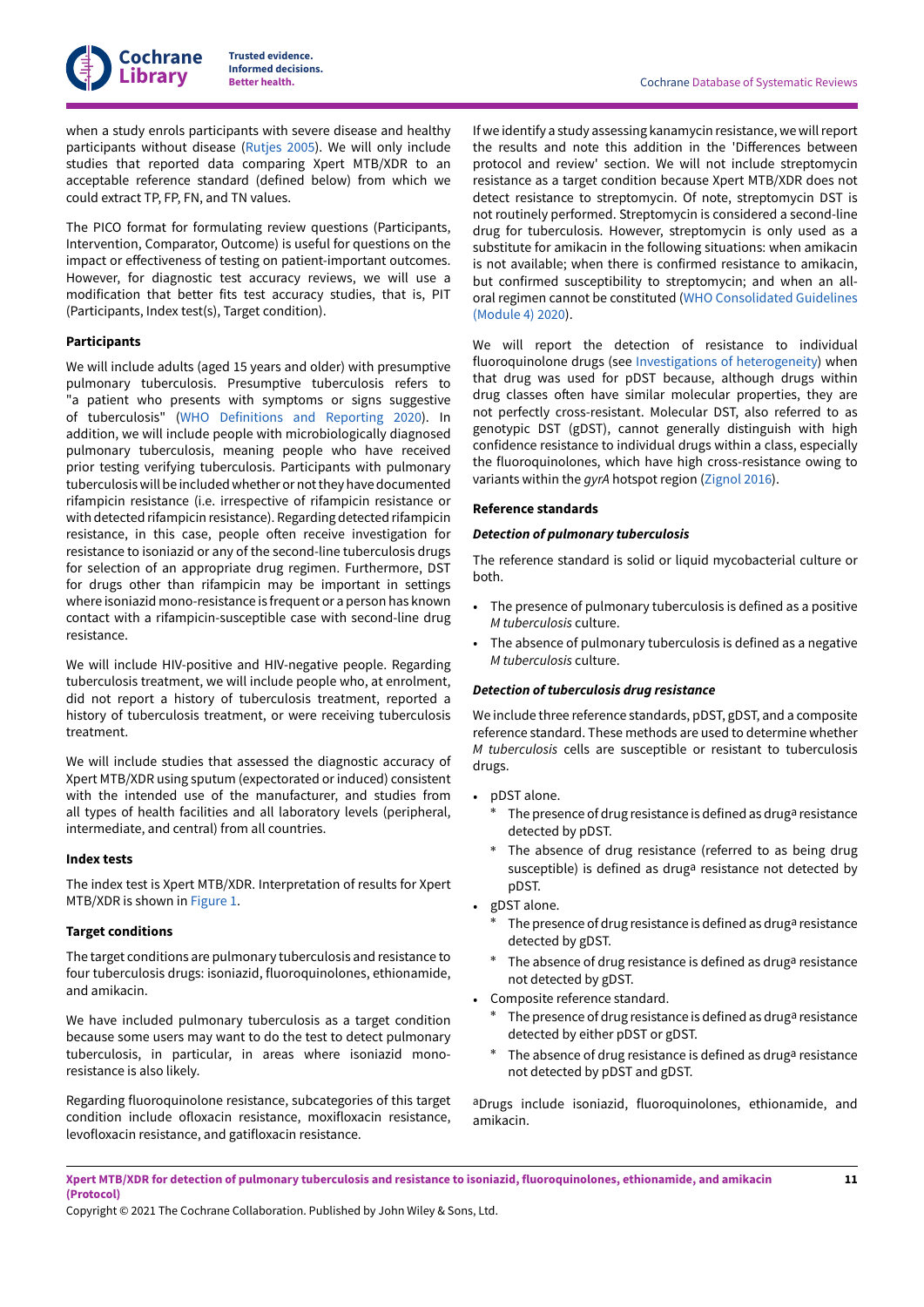RegardingpDST,pDST isperformedon*Mtuberculosis* cells (isolates) cultured from specimens and is the conventional method used to detect resistance to first- and second-line tuberculosis drugs. We will use pDST as the main reference standard for isoniazid resistance, fluoroquinolone resistance, and amikacin resistance.

Regarding gDST, we will use gDST as the main reference standard for ethionamide resistance because there is considerable overlap in the minimum inhibitory concentrations (MICs) of *M tuberculosis* isolates with and without resistance-causing variants and a pDST reference standard might not correctly classify the target condition.

gDST can be targeted to predefined loci or be genome-wide. Targeted gDST traditionally comprised the Sanger sequencing method, which is still used in research laboratories. However, Sanger sequencing is limited in the number of reads (about 100 reads) that can be attained (depth). Consequently, its ability to detect minority populations of resistant bacilli (which may still be detected by a pDST reference standard) is compromised ([Metcalfe](#page-19-9) [2017](#page-19-9)). Recent advances in targeted sequencing methods include SMOR (single molecule-overlapping reads; [Colman 2015](#page-18-13)) and Deeplex ([Jouet](#page-18-14) 2021), which are ultra-deep methods that sequence a target more than 1000 times. The deep sequencing methods therefore have greater resolution than the Sanger sequencing method. They also appear robust when performed on DNA extracted directly from a specimen (versus a culture isolate), especially if that specimen is rich in mycobacteria. As with any method that is targeted (limited to a certain number of loci for a drug), targeted gDST will miss phenotypic resistance causing mutations that occur outside of the target, simply because it is not designed to evaluate that region.

Genome-wide gDST typically refers to whole genome sequencing. Importantly, although whole genome sequencing could have been performed, some investigators might only use it in a manner equivalent to targeted sequencing of certain regions. For example, if whole genome sequencing coverage was poor in a region known to be important for resistance, but otherwise adequate in other regions important for resistance, whole genome sequencing will serve in this scenario as a limited form of targeted sequencing.

Importantly, culture, which is often used for pDST or to generate sufficient DNA for some gDST methods (such as whole genome sequencing), involves growing an inoculum in the absence of a drug. This could lead to resistant bacilli present in the original specimen diminishing below the limit of detection of the reference standard method due to competition with the other drug-susceptible bacilli in the inoculum and, potentially, any fitness costs associated with resistance. Fitness costs refer to reduced competitive ability (such as growth rate or virulence) when antibiotics are absent.

Regarding the composite reference standard, the classification rule is based on one of the two reference tests (pDST or gDST) being positive for drug resistance. Consequently, it is not necessary to perform a second reference test once the result of the first reference test is positive (resistant). Hence, the second reference standard is only necessary in people with a negative (susceptible) or failed test result (e.g. indeterminate, contaminated) on the first reference standard test ([Rutjes 2005\)](#page-19-8). The composite reference result will be considered drug susceptible when pDST reported drug susceptibility and gDST did not detect a drug-associated resistant mutation.

In QUADAS-2, we consider the reliability of these different reference standards for individual drugs [\(Heyckendorf](#page-18-15) 2018).

### **Search methods for identification of studies**

We will attempt to identify all relevant studies regardless of language or publication status (published, unpublished, in press, ongoing).

#### **Electronic searches**

We will search the following databases using the search terms and strategy described in [Appendix 2.](#page-23-0) We will limit our searches to 2015 onwards as Xpert MTB/XDR is a newly developed assay launched in July 2020.

- Cochrane Infectious Diseases Group Specialized Register.
- MEDLINE (Ovid).
- Embase (Ovid).
- Science Citation Index Expanded, Conference Proceedings Citation Index – Science (CPCI-S), and BIOSIS Previews; all three from the Web of Science.
- Scopus (Elsevier).
- Latin American Caribbean Health Sciences Literature (LILACS) (BIREME; lilacs.bvsalud.org/en/).

We will also search [ClinicalTrials.gov](http://ClinicalTrials.gov), the WHO International Clinical Trials Registry Platform (ICTRP; [www.who.int/trialsearch\)](http://www.who.int/trialsearch), and the International Standard Randomized Controlled Trials Number (ISRCTN) registry [\(www.isrctn.com/](http://www.isrctn.com/)) for trials in progress, and ProQuest Dissertations & Theses A&I for dissertations, using terms for tuberculosis and Xpert MTB/XDR.

#### **Searching other resources**

We will review reference lists of included articles and any relevant review articles identified through the above methods. We will also contact researchers at the Foundation for Innovative New Diagnostics (FIND), the WHO Global TB Programme, and other experts in the field of tuberculosis diagnostics for information on ongoing and unpublished studies.

#### **Data collection and analysis**

#### **Selection of studies**

We will use Covidence to manage the selection of studies [\(Covidence\)](#page-18-16). Two review authors will independently scrutinize titles and abstracts identified from literature searching to identify potentially eligible studies. We will retrieve the article of any citation identified by one of the review authors for full-text review. Then, two review authors will independently assess articles for inclusion using predefined inclusion and exclusion criteria. We will resolve disagreements by discussion with a third review author. We will record all studies excluded after full-text assessment and their reasons for exclusion in the characteristics of excluded studies table. We will illustrate the study selection process in a PRISMA diagram([Page](#page-19-10) 2021; [Salameh 2020\)](#page-19-11).Wewill collatemultiple reports of the same study, so that each study, rather than each report, is the unit of interest in the review.

#### <span id="page-13-0"></span>**Data extraction and management**

We will develop a standardized data extraction form and pilot the form using two included studies. We have developed a draft data

Xpert MTB/XDR for detection of pulmonary tuberculosis and resistance to isoniazid, fluoroquinolones, ethionamide, and amikacin **(Protocol)**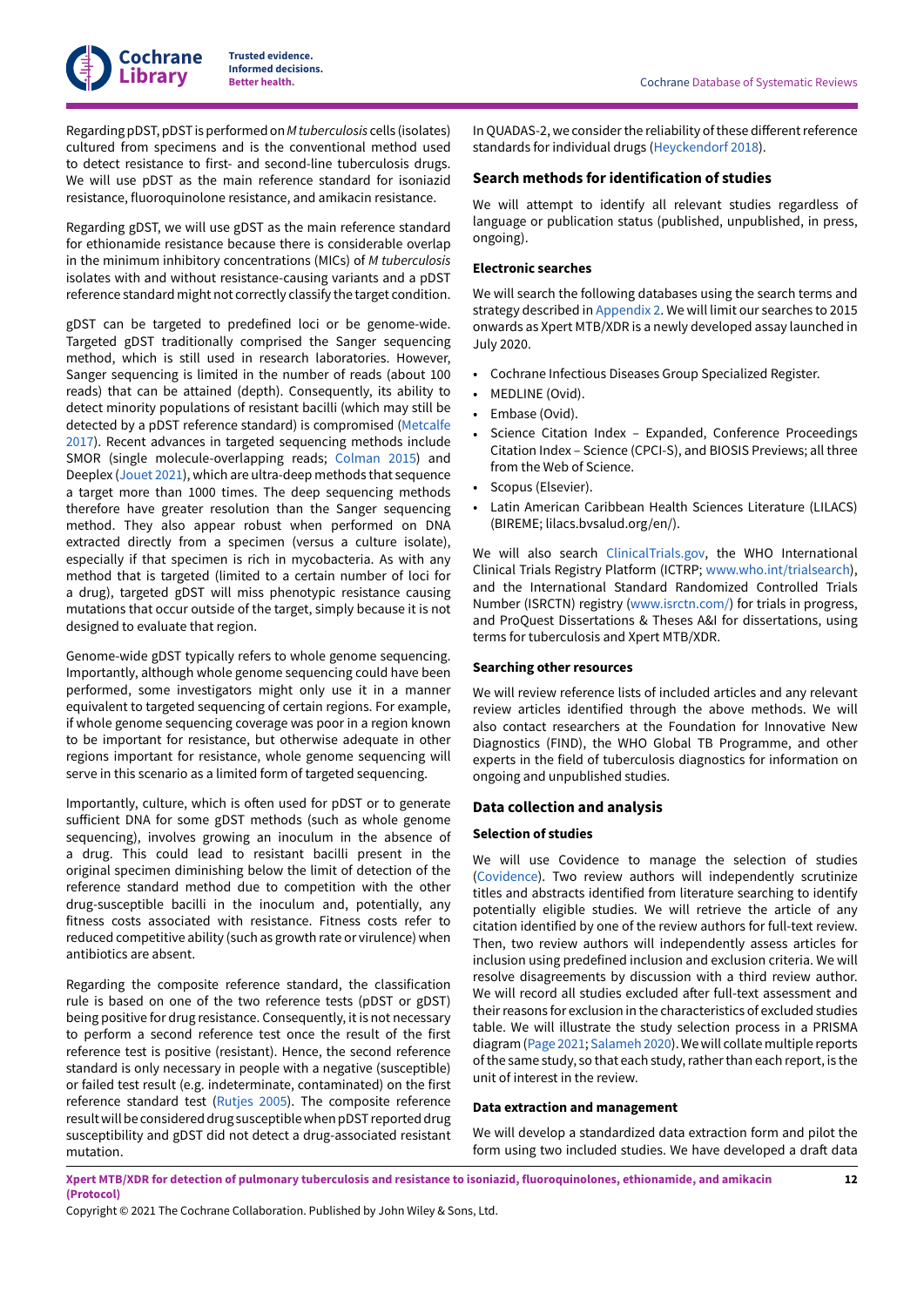extraction form based on experience with a previous Cochrane Review [\(Theron](#page-20-11) 2016b; [Appendix 3](#page-24-0)). Based upon the pilot, we will finalize the form. Using the finalized form, two review authors will independently extract data from the included studies. We will enter the extracted data into an Excel database on password-protected computers. Data will be secured in the Liverpool School of Tropical Medicine 'Archive' drives of Cochrane Infectious Diseases Group for future review updates.

We will extract the following information for each included study.

- Details of study: first author; publication year; country where testing was performed; specimen country origin; setting (primary care laboratory, hospital laboratory, reference laboratory); study design; manner of participant selection; number of participants enrolled; number of participants for whom results available.
- Characteristics of participants: age; HIV status; smear status; history of tuberculosis; treatment status; treatment conversion status.
- Target conditions.
- Reference standards.
- Details of specimen: type (such as expectorated or induced sputum or culture isolate); condition (fresh or frozen).
- Details of the conduction of the assay, whether performed on a sputum specimen (direct testing) or performed on the culture isolate grown from the patient specimen (indirect testing).
- Details of outcomes: the number of TP, FP, FN, and TN results.
- Whether the WHO-recommended critical drug concentration was used for the pDST reference standard (WHO [Critical](#page-20-0) [Concentrations](#page-20-0) 2018; WHO Critical [Concentrations](#page-20-1) 2021). We will use the currently recommended concentration for each drug to classify studies, not the recommended concentration at the time of the study.
- Inconclusive test results.

We will resolve any discrepancies by discussion with a third review author.

We will classify country income status as low-income, middleincome, or high-income, according to the World Bank List of Economies ([World Bank 2020](#page-21-8)). In addition, we will classify 'country' as being high burden or not high burden for tuberculosis, TB/HIV, or MDR-TB, according to the post-2015 era classification by the WHO (WHO Global [Tuberculosis](#page-21-2) Report 2020). A country may be classified as high burden for one, two, or all three of the high burden categories.

We will follow Cochrane policy, which states that "authors of primary studies will not extract data from their own study or studies. Instead, another author will extract these data, and check the interpretation against the study report and any available study registration details or protocol."

### **Assessment of methodological quality**

We will use the QUADAS-2 tool, tailored to this review, to assess the quality of the included studies ([Whiting 2011\)](#page-20-12). QUADAS-2 consists of four domains: patient selection, index test, reference standard, and flow and timing. We will assess all domains forrisks of bias and the first three domains for concerns regarding applicability. Two review authors will independently completeQUADAS-2 and resolve

disagreements through discussion, if needed, with a third review author. We will present the results of this quality assessment in text, tables, and graphs. We have developed signalling questions based on experience with a previous Cochrane Review ([Theron](#page-20-11) 2016b). The preliminary tool tailored to this review is in [Appendix 4.](#page-31-0)

We will assess studies for conflicts of interest using the Tool for Addressing Conflicts of Interest in Trials (TACIT) if this tool is available while we perform the review [\(Lundh](#page-19-12) 2020).

### <span id="page-14-0"></span>**Statistical analysis and data synthesis**

We will perform descriptive analyses for the results of the included studies using Stata [\(Stata\)](#page-20-13), and display key study characteristics in the characteristics of included studies table. We will plot estimates of the studies' observed sensitivities and specificities in forest plots with 95% confidence intervals (CIs) and in receiver operating characteristic (ROC) space using Review Manager 5 (Review [Manager](#page-19-13) 2020).

For pulmonary tuberculosis, where adequate data are available, we will combine data using meta-analysis by fitting a bivariate random-effects model [\(Chu 2006;](#page-18-17) [Macaskill](#page-19-14) 2010; [Reitsma](#page-19-15) 2005), using Stata with the metandi and meqrlogit commands [\(Stata\)](#page-20-13). Heterogeneity is to be expected in results of test accuracy studies; hence, we will use random-effects methods to provide an estimate of the averaged accuracy of Xpert MTB/XDR and to describe the variability in this effect ([Macaskill](#page-19-14) 2010). Specifically, the bivariate random-effects approach allows us to calculate the pooled estimates of sensitivity and specificity while accounting for: variation in sensitivity and specificity estimates within individual studies; correlation between sensitivity and specificity across studies; and variation in sensitivity and specificity between studies.

For drug resistance, for the primary objective (i.e. direct testing of clinical specimens)**,** we will take the following analytical approach. We will create analysis groups by stratifying the analyses by population (irrespective of rifampicin resistance or detected rifampicin resistance); target condition (drug resistance); and type of reference standard (pDST, gDST, and composite reference standard). For some drugs, where the variants associated with resistance are not well understood, pDST is considered a better reference standard against which to measure sensitivity and specificity. Conversely, for other drugs, gDST is considered a better reference standard owing to technical challenges with pDST. Generally, as Xpert MTB/XDR is a DNA-based (genotypic) test, when pDST rather than gDST is used as the reference standard, we expect sensitivity estimates to be reduced and specificity to be increased; however, we will evaluate this while performing the review.

Within each analysis group (e.g. Xpert MTB/XDR, irrespective of rifampicin resistance, isoniazid, pDST), we will plot estimates of the studies' observed sensitivities and specificities in forest plots with 95% CIs and in ROC space, including by type of reference standard, using Review Manager 5 (Review [Manager](#page-19-13) 2020). Where adequate data are available, we will combine data using metaanalysis by fitting a bivariate random-effects model (for the reasons explained above) ([Chu 2006](#page-18-17); [Macaskill](#page-19-14) 2010; [Reitsma](#page-19-15) 2005), using Stata with the metandi and meqrlogit commands [\(Stata](#page-20-13)). In situations with few studies or sparse data, we will perform metaanalysis where appropriate by reducing the bivariate model to two univariate random-effects logistic regression models by assuming no correlation between sensitivity and specificity [\(Takwoingi](#page-20-14) 2017).

Xpert MTB/XDR for detection of pulmonary tuberculosis and resistance to isoniazid, fluoroquinolones, ethionamide, and amikacin **(Protocol)**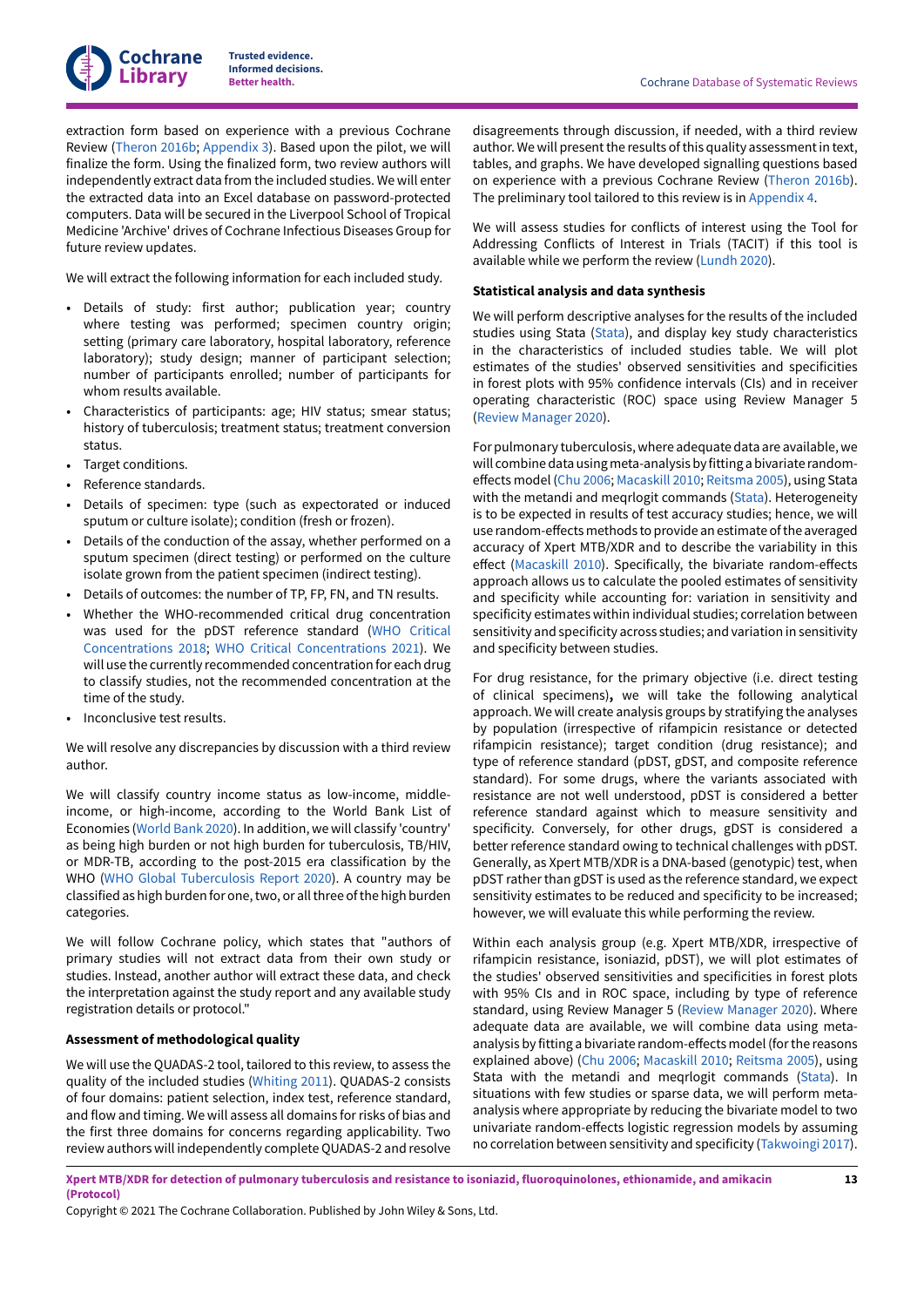

When we observe little or no heterogeneity on forest plots and summary receiver operating characteristic (SROC) plots, and the analyses consequently do not converge, we will further simplify the models into fixed-effect models by eliminating the randomeffects parameters for sensitivity or specificity, or both sensitivity and specificity ([Takwoingi](#page-20-14) 2017). In situations where all studies in a meta-analysis reported a sensitivity of 100% or specificity of 100%, we will use simple pooling by summing the numbers of TPs and total resistant cases to calculate sensitivity or the numbers of TNs and total susceptible cases to calculate specificity, as required. In these situations when needed, we will determine 95% CIs using the Newcombe-Wilson method ([Newcombe](#page-19-16) 1998). We will perform all analyses stratified by population and type of reference standard.

Regarding the fluoroquinolone drug class, we will estimate test accuracy for the drug class as a whole, as well as for the specific drugs (e.g. ofloxacin and moxifloxacin) within the drug class (see Investigations of [heterogeneity\)](#page-16-0). For the entire fluoroquinolone drug class, we will define fluoroquinoloneresistant or fluoroquinolone-susceptible against pDST where any fluoroquinolone drug is classified as being resistant or susceptible. We will use this approach because the fluoroquinolones have high cross-resistance owing to variants within the *gyrA* hotspot region [\(Zignol 2016\)](#page-21-7).

For multicentre studies, we anticipate that there may be variability in terms of how laboratory practices are carried out between different centres. For this reason, in the first instance, we will perform meta-analyses at centre level (i.e. treating each centre as a separate study), if data are available to take this approach. If we decide, based on our assessments of heterogeneity and methodological quality, that it is appropriate to include data from the multiple centres as one study, then we will perform a sensitivity analysis at the study level to investigate the impact of this analysis approach on our overall results.

A secondary objective is to compare the diagnostic accuracy of Xpert MTB/XDR by direct testing versus indirect testing (whereby Xpert MTB/XDR is run on an *M tuberculosis* isolate grown from culture). We will do this by adding a covariate for the type of testing to the model. We will assess the significance of the differences in sensitivity and specificity estimates between studies in which Xpert MTB/XDR was performed by direct testing or indirect testing by a likelihood ratio test comparing models with and without covariate terms. We will only perform comparative analyses for those studies that made direct comparisons between test evaluations with the same participants. Comparative studies are preferred to noncomparative studies when deriving evidence of diagnostic test accuracy [\(Takwoingi](#page-20-15) 2013).

We will also extract data on discrepant analysis, where in a given study, gene sequencing was applied only to resolve discordant Xpert MTB/XDR-pDST results. We will analyse these data separately in a narrative summary.

#### *Approach to inconclusive index test results*

A test result may be uninterpretable when the main diagnostic feature of the test result is invalid, missing, or obstructed [\(Shinkins](#page-20-16) [2013](#page-20-16)). Invalid inconclusive test results are caused by a property intrinsic to the test. Missing results mean no test result has been recorded though the participant ideally should have had a test result and been included in the study.

For Xpert MTB/XDR, the manufacturer defines two types of invalid inconclusive results, non-determinate and indeterminate.

A non-determinate Xpert MTB/XDR test result is one that results in an Error, Invalid, or No Result and can be due to an operator error, instrument, or cartridge issue (Cepheid [package](#page-18-10) insert 2020). These three options are automatically generated results (despite the one being called a "No Result") and the underlying reason for such a non-determinate is often not specified. The non-determinate Xpert MTB/XDR test results pertain only to the detection of tuberculosis.

An indeterminate Xpert MTB/XDR test result is one that indicates that resistance to a given drug could not definitively be detected based on the test's algorithm (Cepheid [package](#page-18-10) insert 2020). This means that, based on quality control criteria, the test was unable to confidently report this particular result and the software suppressed the reporting of this (there is no conclusive evidence that this failure of quality control criteria is more or less likely to occur in a true resistant or true susceptible sample). The same cartridge can be indeterminate for one drug but not another – for example if the probes binding to *gyrA* for the fluoroquinolone displayed aberrant behaviour (and is hence classified as indeterminate) but the other probes in the reaction for other targets behaved okay. The indeterminate Xpert MTB/XDR test results pertain only to the detection of drug resistance.

For both types of invalid inconclusive result (defined by the manufacturer), we will exclude these from our analyses of diagnostic test accuracy.

In addition, where data are available, we will report when Xpert MTB/XDR does not detect tuberculosis to begin with (missed cases).

We plan to summarize the data so that we can consider the frequency of inconclusive results (before and after a repeat test), and whether there were any imbalances in the frequency of inconclusive results between TPs and TNs. This will allow us to comment at the review stage on the likelihood of bias impacting our results. We will use the following approach to describe these different types of results.

### **Xpert MTB/XDR MTB NOT DETECTED**

Among specimens with pDST (reference standard) results available, we will determine the percentage that were Xpert MTB/XDR MTB NOT DETECTED. Among specimens with results reported as Xpert MTB/XDR MTB NOT DETECTED, we will further determine the percentage that were resistant or susceptible by the reference standard.

#### **Xpert MTB/XDR NON-DETERMINATE**

Among specimens initially tested, we will determine the percentage of Xpert MTB/XDR NON-DETERMINATE results and, of these, the number of ERROR, INVALID, and NO RESULT results. We will also determine the percentage of non-determinate results remaining following retesting.

#### **Xpert MTB/XDR INDETERMINATE**

Among specimens reporting Xpert MTB/XDR MTB DETECTED, we will determine the percentage that were Xpert MTB/XDR INDETERMINATE (drug resistance is only evaluated when MTB is detected). Among specimens with results reported as Xpert MTB/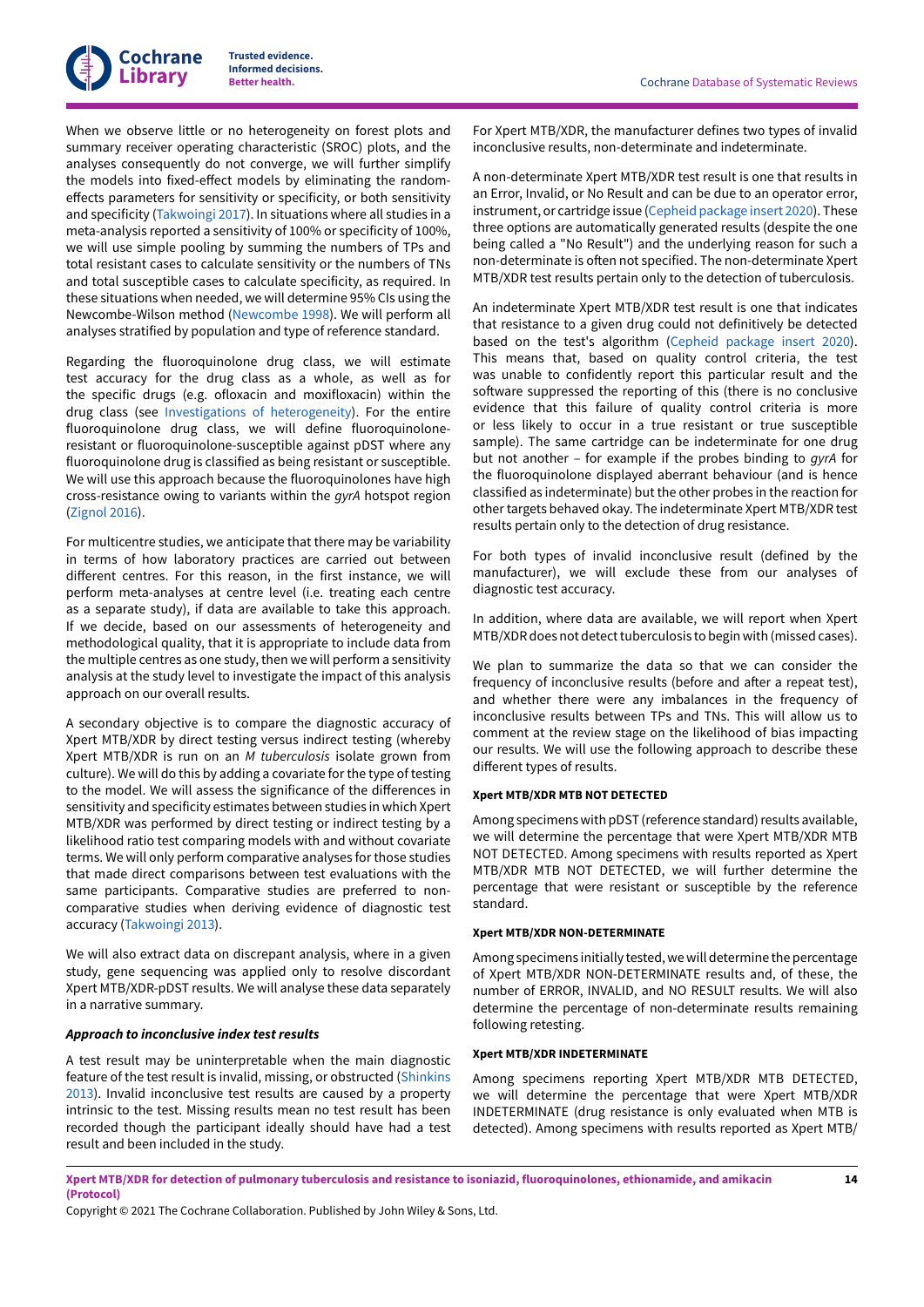XDR INDETERMINATE, we will further determine the percentage that were resistant or susceptible by the reference standard.

# <span id="page-16-0"></span>**Investigations of heterogeneity**

For each target condition,wewill investigate heterogeneity through visual examination of forest plots of sensitivity and specificity. Then, if sufficient studies are available, we will explore the possible influence of prespecified covariates by adding these covariates to the meta-analysis models described above. We will assess the significance of the difference in test accuracy according to each covariate by performing a likelihood ratio test comparing models with and without covariate terms.

For detection of pulmonary tuberculosis, we will investigate the following.

- HIV status, positive or negative.
- Smear status, positive or negative.
- History of tuberculosis, yes or no.
- Treatment status, no treatment or currently receiving treatment.
- Treatment response status, culture conversion, yes or no.

For detection of drug resistance, we will investigate the following.

- Smear status, positive or negative.
- The specific drug (e.g. ofloxacin or moxifloxacin) used in the pDST reference standard used to determine fluoroquinolone resistance.
- Was the WHO-recommended critical drug concentration used for the pDST reference standard (WHO Critical [Concentrations](#page-20-0) [2018;](#page-20-0) WHO Critical [Concentrations](#page-20-1) 2021), yes or no? As mentioned, we will use the currently recommended concentration for each drug to classify studies, not the recommended concentration at the time of the study (see [Data](#page-13-0) extraction and [management\)](#page-13-0).

All covariates will be categorical.

# **Sensitivity analyses**

For our primary analyses using the pDST reference standard, we will perform sensitivity analyses for QUADAS-2 items to explore whether the accuracy estimates were robust with respect to the methodological quality of the studies. We will include the following signalling questions.

- Was a consecutive or random sample of participants/specimens enrolled?
- Were the reference standard results interpreted without knowledge of the results of the index test results?
- Was the test applied in the manner recommended by the manufacturer (index test domain, low concern about applicability)?

We may also perform sensitivity analyses where we analyse data from multicentre studies as a single study (see [Statistical](#page-14-0) analysis and data [synthesis\)](#page-14-0).

# **Assessment of reporting bias**

We will not conduct formal assessment of publication bias using methods such as funnel plots or regression tests, because such

techniques have not been helpful for diagnostic test accuracy studies [\(Macaskill](#page-19-14) 2010).

# **Summary of findings and assessment of the certainty of the evidence**

We will assess the certainty of evidence using the GRADE approach for diagnostic studies ([Balshem 2011;](#page-18-18) [Schünemann 2008;](#page-19-17) [Schünemann 2016](#page-19-18)). As recommended, we will rate the certainty of evidence as high (not downgraded), moderate (downgraded by one level), low (downgraded by two levels), or very low (downgraded by more than two levels) based on five domains: risk of bias, indirectness, inconsistency, imprecision, and publication bias. For each outcome, the certainty of evidence will start as high when there are high-quality studies (cross-sectional or cohort studies) that enrolled participants with diagnostic uncertainty. If we find a reason for downgrading, we will use our judgement to classify the reason as either serious (downgraded by one level) or very serious (downgraded by two levels). At least two review authors will discuss judgements and apply GRADE using the following methods [\(GRADEpro](#page-18-19) GDT; [Schünemann 2020a;](#page-19-19) [Schünemann 2020b\)](#page-20-17).

- Risk of bias: we will use QUADAS-2 to assess risk of bias.
- Indirectness: we will assess indirectness in relation to the population (including disease spectrum), setting, intervention (index test), and outcomes (accuracy measures).We will also use prevalence of the target condition as a guide to whether there was indirectness in the population.
- Inconsistency: GRADE recommends downgrading for unexplained inconsistency in sensitivity and specificity estimates. We will carry out prespecified analyses to investigate potential sources of heterogeneity and downgrade when we cannot explain the inconsistency in the accuracy estimates.
- Imprecision: we will consider a precise estimate to be one that would allow a clinically meaningful decision. We will consider the width of the CI and ask ourselves, 'Would we make a different decision ifthe lower or upper boundary ofthe CIrepresented the truth?' In addition, we will determine projected ranges for TP, FN, TN, and FP for the prevalence of resistance to a given drug and make judgements on imprecision from these calculations.
- Publication bias: we will consider the comprehensiveness of the literature search and outreach to researchers in tuberculosis, the presence of only studies that produce precise estimates of high accuracy despite small sample size, and knowledge about studies that were conducted, but are not published.

We will present results in summary of findings tables for each target condition. A summary of findings table allows for presentation of the findings of the review in a clear, transparent, and structured format, as well as key information regarding the certainty of evidence. We will create summary of findings tables using GRADEpro ([GRADEpro](#page-18-19) GDT).

The summary of findings tables will include the following details.

- The review question and its components, population, (prior tests), setting, index test(s), and reference standard: pDST for isoniazid resistance, fluoroquinolone resistance, and amikacin resistance; and gDST for ethionamide resistance.
- Summary estimates of sensitivity and specificity and 95% CIs.
- The number of included studies and participants contributing to the estimates of sensitivity and specificity.

Xpert MTB/XDR for detection of pulmonary tuberculosis and resistance to isoniazid, fluoroquinolones, ethionamide, and amikacin **(Protocol)**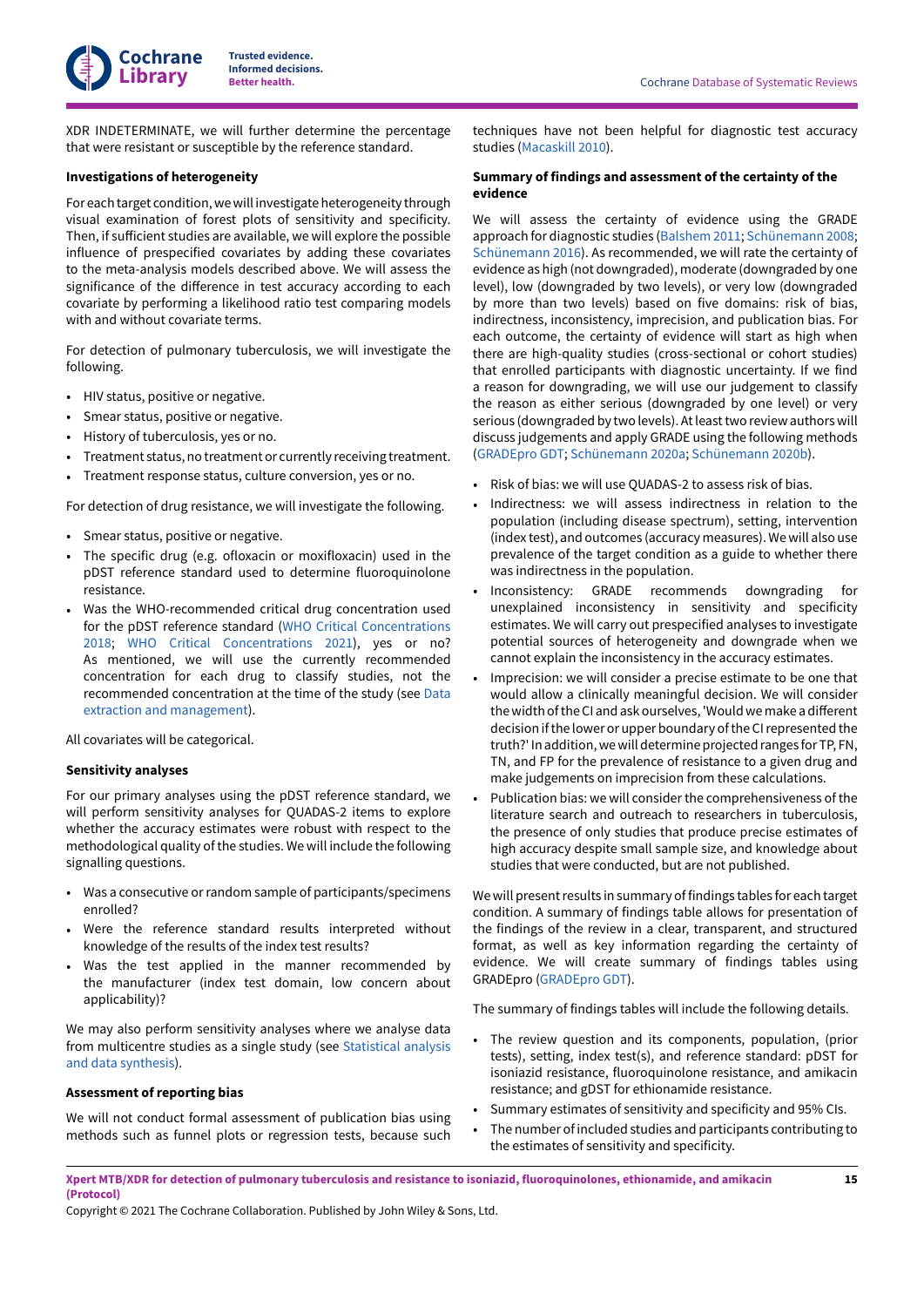

- Prevalences of the target condition with an explanation of why the prevalences have been chosen.
- An assessment of the certainty of the evidence (GRADE).
- Explanations for downgrading, as needed.

### <span id="page-17-0"></span>**A C K N O W L E D G E M E N T S**

The Cochrane Infectious Diseases Group (CIDG) Academic Editor is Dr Eleanor Ochodo, and the DTA Academic Editor is Professor Yemisi Takwoingi.

We are grateful to Vittoria Lutje, CIDG Information Specialist, for help with the search strategy.

The editorial base of Cochrane Infectious Diseases is funded by UK aid from the UK government for the benefit of low- and middle-income countries (project number 300342-104). The views expressed do not necessarily reflect the UK government's official policies.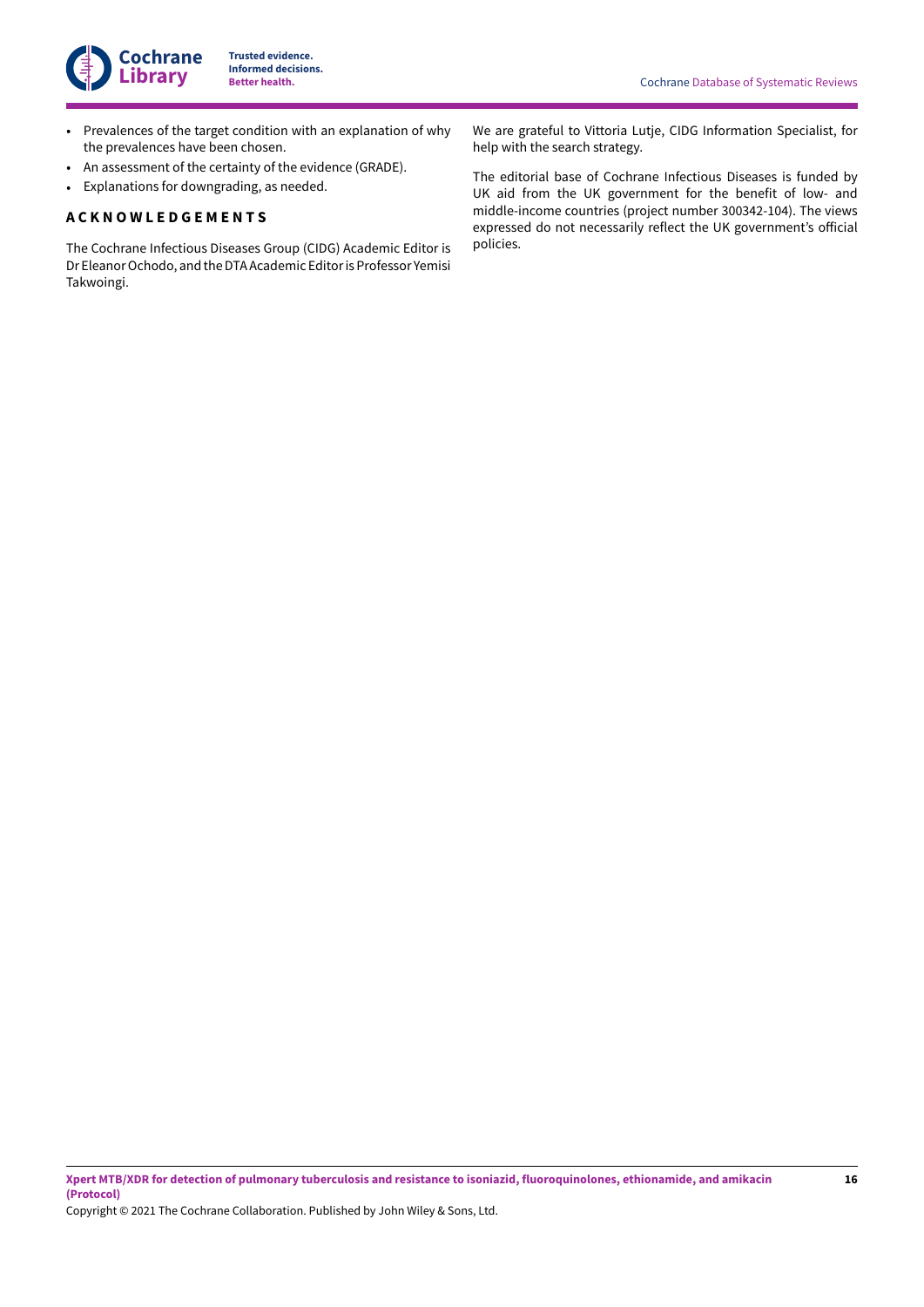

## **REFERENCES**

### <span id="page-18-0"></span>**Additional references**

#### <span id="page-18-9"></span>**Bainomugisa 2020**

Bainomugisa A, Gilpin C, Coulter C, Marais BJ. New Xpert MTB/ XDR: added value and future in the field. *European Respiratory Journal* 2020;**56**:2003616.

#### <span id="page-18-18"></span>**Balshem 2011**

Balshem H, Helfand M, Schünemann HJ, Oxman AD, Kunz R, Brozek J, et al. GRADE guidelines: 3. Rating the quality of evidence. *Journal of Clinical Epidemiology* 2011;**64**(4):401-6.

#### <span id="page-18-2"></span>**Bisimwa 2020**

Bisimwa BC, Nachega JB, Warren RM, Theron G, Metcalfe JZ, Shah M, et al. Xpert MTB/RIF-detected rifampicin resistance is a sub-optimal surrogate for multidrug resistant tuberculosis in Eastern Democratic Republic of the Congo: diagnostic and clinical implications. Clinical Infectious Diseases 2020 Jun 26 [Epub ahead of print]:ciaa873. [DOI: [10.1093/cid/ciaa873\]](https://doi.org/10.1093%2Fcid%2Fciaa873)

#### <span id="page-18-12"></span>**Brossier 2011**

Brossier F, Veziris N, Truffot-Pernot C, Jarlier V, Sougakoff W. Molecular investigation of resistance to the antituberculous drug ethionamide in multidrug-resistant clinical isolates of Mycobacterium tuberculosis. *Antimicrobial Agents and Chemotherapy* 2011;**55**(1):355-60.

#### <span id="page-18-10"></span>**Cepheid package insert 2020**

Cepheid. Xpert® MTB/XDR. GXMTB/XDR-10. Package insert 2020.

#### <span id="page-18-11"></span>**Chakravorty 2017**

Chakravorty S, Simmons AM, Rowneki M, Parmar H, Cao Y, Ryan J, et al. The new Xpert MTB/RIF Ultra: improving detection of Mycobacterium tuberculosis and resistance to rifampin in an assay suitable for point-of-care testing. *Molecular Biology* 2017;**8**(4):e00812-17.

#### <span id="page-18-8"></span>**Chitra 2020**

Chitra SR, Ramalakshmi N, Arunkumar S, Manimegalai P. A comprehensive review on DNA gyrase inhibitors. *Infectious Disorders Drug Targets* 2020;**20**(6):765-77.

#### <span id="page-18-17"></span>**Chu 2006**

Chu H, Cole SR. Bivariate meta-analysis of sensitivity and specificity with sparse data: a generalized linear mixed model approach. *Journal of Clinical Epidemiology* 2006;**59**(12):1331-2.

#### <span id="page-18-5"></span>**Churchyard 2019**

Churchyard GJ. A short regimen for rifampin-resistant tuberculosis. *New England Journal of Medicine* 2019, 2019;**380**(13):1279-80.

#### <span id="page-18-13"></span>**Colman 2015**

Colman RE, Schupp JM, Hicks ND, Smith DE, Buchhagen JL, Valafar F, et al. Detection of low-level mixed-population drug resistance in Mycobacterium tuberculosis using high fidelity amplicon sequencing. *PLOS One* 2015;**10**(5):e0126626.

### <span id="page-18-6"></span>**Conradie 2020**

Conradie F, Diacon AH, Ngubane N, Howell P, Everitt D, Crook AM, et al. Treatment of highly drug-resistant pulmonary tuberculosis. *New England Journal of Medicine* 2020;**382**(10):893-902.

#### <span id="page-18-16"></span>**Covidence [Computer program]**

Veritas Health Innovation Covidence. Melbourne, Australia: Veritas Health Innovation. Available at covidence.org.

### <span id="page-18-7"></span>**Curry International Tuberculosis Center 2016**

Curry International Tuberculosis Center and California Department of Public Health. Drug-resistant tuberculosis: a survival guide for clinicians, third edition, 2016. www.currytbcenter.ucsf.edu/products/cover-pages/drugresistant-tuberculosis-survival-guide-clinicians-3rd-edition (accessed 1 April 2021).

### <span id="page-18-3"></span>**Espinal 2000**

Espinal MA, Kim SJ, Suarez PG, Kam KM, Khomenko AG, Migliori GB, et al. Standard short-course chemotherapy for drugresistant tuberculosis: treatment outcomes in 6 countries. *JAMA* 2000;**283**(19):2537-45.

### <span id="page-18-4"></span>**Falzon 2013**

Falzon D, Gandhi N, Migliori GB, Sotgiu G, Cox HS, Holtz TH and the Collaborative Group for Meta-Analysis of Individual Patient Data in MDR-TB. Resistance to fluoroquinolones and second-line injectable drugs: impact on multi-drug resistant TB outcomes. *European Respiratory Journal* 2013;**42**(1):156-68.

### <span id="page-18-19"></span>**GRADEpro GDT [Computer program]**

McMaster University (developed by Evidence Prime) GRADEpro GDT. Version accessed 1 December 2020. Hamilton (ON): McMaster University (developed by Evidence Prime), 2020. Available at gradepro.org.

### <span id="page-18-15"></span>**Heyckendorf 2018**

Heyckendorf J, Andres S, Köser CU, Olaru ID, Schön T, Sturegård E, et al. What is resistance? Impact of phenotypic versus molecular drug resistance testing on therapy for multiand extensively drug-resistant tuberculosis. *Antimicrobial Agents and Chemotherapy* 2018;**62**(2):e01550-17.

#### <span id="page-18-14"></span>**Jouet 2021**

Jouet A, Gaudin C, Badalato N, Allix-Béguec C, Duthoy S, Ferré A, et al. Deep amplicon sequencing for culture-free prediction of susceptibility or resistance to 13 anti-tuberculous drugs. *European Respiratory Journal* 2021;**57**(3):2002338. [DOI: [10.1183/13993003.02338-2020\]](https://doi.org/10.1183%2F13993003.02338-2020)

### <span id="page-18-1"></span>**Liu 2019**

Liu Z, Dong H, Wu B, Zhang M, Zhu Y, Pang Y, et al. Is rifampin resistance a reliable predictive marker of multidrug-resistant tuberculosis in China: a meta-analysis of findings. *Journal of Infection* 2019;**79**(4):349-56.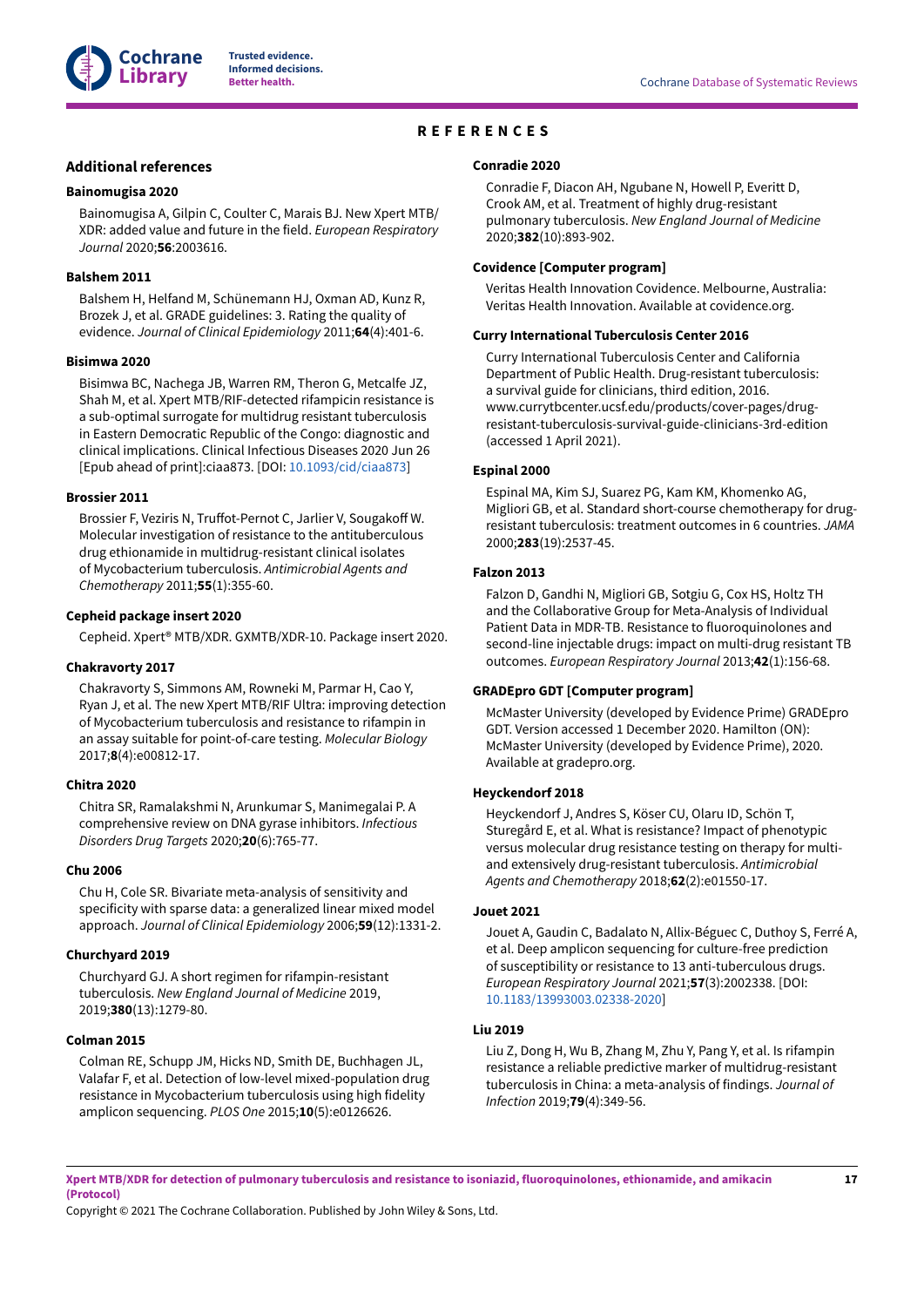

### <span id="page-19-12"></span>**Lundh 2020**

Lundh A, Boutron I, Stewart L, Hróbjartsson A. What to do with a clinical trial with conflicts of interest. *BMJ Evidence-based Medicine* 2020;**25**:157-8.

### <span id="page-19-14"></span>**Macaskill 2010**

Macaskill P, Gatsonis C, Deeks JJ, Harbord RM, Takwoingi Y. Chapter 10: Analysing and presenting results. In: Deeks JJ, Bossuyt PM, Gatsonis C, editor(s). Cochrane Handbook for Systematic Reviews of Diagnostic Test Accuracy Version 1.0. The Cochrane Collaboration, 2010. Available from: http:// srdta.cochrane.org/.

### <span id="page-19-9"></span>**Metcalfe 2017**

Metcalfe JZ, Streicher E, Theron G, Colman RE, Allender C, Lemmer D, et al. Cryptic microheteroresistance explains Mycobacterium tuberculosis phenotypic resistance. *American Journal of Respiratory and Critical Care Medicine* 2017;**196**(9):1191-201.

### <span id="page-19-0"></span>**Mishra 2020**

Mishra H, Reeve BW, Palmer Z, Caldwell J, Dolby T, Naidoo CC, et al. Xpert MTB/RIF Ultra and Xpert MTB/RIF for diagnosis of tuberculosis in an HIV-endemic setting with a high burden of previous tuberculosis: a two-cohort diagnostic accuracy study. *Lancet Respiratory Medicine* 2020;**8**(4):368-82.

### <span id="page-19-1"></span>**Naidoo 2017**

Naidoo P, Theron G, Rangaka MX, Chihota VN, Vaughan L, Brey ZO, et al. The South African tuberculosis care cascade: estimated losses and methodological challenges. *Journal of Infectious Diseases* 2017;**216**(7):S702-13.

### <span id="page-19-3"></span>**Nasiri 2018**

Nasiri MJ, Zamani S, Pormohammad A, Feizabadi MM, Aslani HR, Amin M, et al. The reliability of rifampicin resistance as a proxy for multidrug-resistant tuberculosis: a systematic review of studies from Iran. *European Journal of Clinical Microbiology & Infectious Diseases* 2018;**37**(1):9-14.

### <span id="page-19-16"></span>**Newcombe 1998**

Newcombe RG. Interval estimation for the difference between independent proportions: comparison of eleven methods. *Statistics in Medicine* 1998;**17**(8):873-90.

### <span id="page-19-4"></span>**NICD 2016**

National Institute for Communicable Diseases. South African tuberculosis drug resistance survey 2012-14, 2016. nicd.ac.za/ assets/files/K-12750%20NICD%20National%20Survey %20Report\_Dev\_V11-LR.pdf (accessed 17 September 2020).

### <span id="page-19-6"></span>**Nunn 2019**

Nunn AJ, Phillips PP, Meredith SK, Chiang CY, Conradie F, Dalai D, et al. A trial of a shorter regimen for rifampinresistant tuberculosis. *New England Journal of Medicine* 2019;**380**(13):1201-13. [DOI: [10.1056/NEJMoa1811867\]](https://doi.org/10.1056%2FNEJMoa1811867)

### <span id="page-19-2"></span>**O'Neill 2016**

O'Neill J. Tackling drug-resistant infections globally: final report and recommendations (UK Review on Antimicrobial Resistance)

**Beta Cochrane Database of Systematic Reviews** 

2016. amr-review.org/sites/default/files/160518\_Final %20paper\_with%20cover.pdf (accessed 26 September 2020).

### <span id="page-19-5"></span>**Orenstein 2009**

Orenstein E, Basu S, Shah NS, Andrews JR, Friedland GH, Moll AP, et al. Treatment outcomes among patients with multidrug resistant tuberculosis: systematic review and metaanalysis. *Lancet Infectious Diseases* 2009;**9**:153-61.

### <span id="page-19-10"></span>**Page 2021**

Page MJ, McKenzie JE, Bossuyt PM, Boutron I, Hoffmann TC, Mulrow CD, et al. The PRISMA 2020 statement: an updated guideline for reporting systematic reviews. *BMJ* 2021;**372**:n71. [DOI: [10.1371/journal.pmed1000097](https://doi.org/10.1371%2Fjournal.pmed1000097)]

### <span id="page-19-7"></span>**Pai 2016**

Pai M, Behr MA, Dowdy D, Dheda K, Divangahi M, Boehme CC, et al. Tuberculosis. *Nature Review Disease Primers* 2016;**2**:e16076.

### <span id="page-19-15"></span>**Reitsma 2005**

Reitsma JB, Glas AS, Rutjes AW, Scholten RJ, Bossuyt PM, Zwinderman AH. Bivariate analysis of sensitivity and specificity produces informative summary measures in diagnostic reviews. *Journal of Clinical Epidemiology* 2005;**58**(10):982-90.

### <span id="page-19-13"></span>**Review Manager 2020 [Computer program]**

The Nordic Cochrane Centre, The Cochrane Collaboration Review Manager (RevMan). Version 5.4. Copenhagen: The Nordic Cochrane Centre, The Cochrane Collaboration, 2020.

### <span id="page-19-8"></span>**Rutjes 2005**

Rutjes AW, Reitsma JB, Vandenbroucke JP, Glas AS, Bossuyt PM. Case-control and two-gate designs in diagnostic accuracy studies. Clinical Chemistry 2005;**51**(8):1335-41. [DOI: [10.3310/](https://doi.org/10.3310%2Fhta11500) [hta11500\]](https://doi.org/10.3310%2Fhta11500)

### <span id="page-19-11"></span>**Salameh 2020**

Salameh JP, Bossuyt PM, McGrath TA, Thombs BD, Hyde CJ, Macaskill P, et al. Preferred reporting items for systematic review and meta-analysis of diagnostic test accuracy studies (PRISMA-DTA): explanation, elaboration, and checklist. *BMJ* 2020;**370**:m2632.

### <span id="page-19-17"></span>**Schünemann 2008**

Schünemann HJ, Oxman AD, Brozek J, Glasziou P, Jaeschke R, Vist GE, et al. Grading quality of evidence and strength of recommendations for diagnostic tests and strategies. *BMJ* 2008;**336**(7653):1106-10.

### <span id="page-19-18"></span>**Schünemann 2016**

Schünemann HJ, Mustafa R, Brozek J, Santesso N, Alonso-Coello P, Guyatt G, et al, GRADE Working Group. GRADE guidelines: 16. GRADE evidence to decision frameworks for tests in clinical practice and public health. *Journal of Clinical Epidemiology* 2016;**76**:89-98. [DOI: [10.1016/](https://doi.org/10.1016%2Fj.jclinepi.2016.01.032) [j.jclinepi.2016.01.032](https://doi.org/10.1016%2Fj.jclinepi.2016.01.032)]

### <span id="page-19-19"></span>**Schünemann 2020a**

Schünemann HJ, Mustafa R, Brozek J, Steingart KR, Leeflang M, Murad MH, et al. GRADE guidelines: 21 part 1. Study design, risk of bias and indirectness in rating the certainty across a body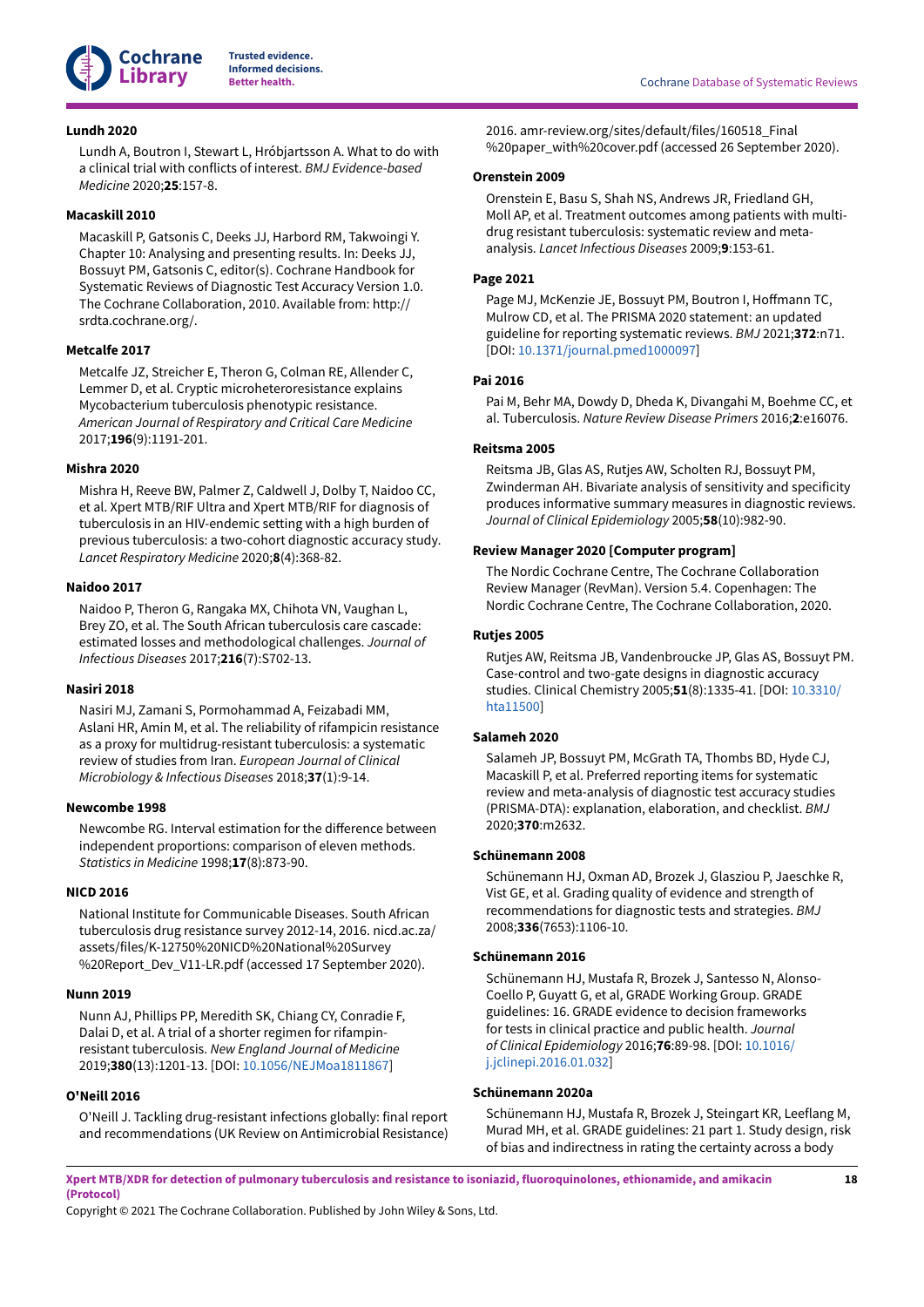

of evidence for test accuracy. *Journal of Clinical Epidemiology* 2020;**122**:129-41. [DOI: [10.1016/j.jclinepi.2019.12.020\]](https://doi.org/10.1016%2Fj.jclinepi.2019.12.020)

#### <span id="page-20-17"></span>**Schünemann 2020b**

Schünemann HJ, Mustafa R, Brozek J, Steingart KR, Leeflang M, Murad MH, et al. GRADE guidelines: 21 part 2. Inconsistency, imprecision, publication bias and other domains for rating the certainty of evidence for test accuracy and presenting it in evidence profiles and summary of findings tables. *Journal of Clinical Epidemiology* 2020;**122**:142-52. [DOI: [10.1016/](https://doi.org/10.1016%2Fj.jclinepi.2019.12.021) [j.jclinepi.2019.12.021](https://doi.org/10.1016%2Fj.jclinepi.2019.12.021)]

### <span id="page-20-16"></span>**Shinkins 2013**

Shinkins B, Thompson M, Mallett S, Perera R. Diagnostic accuracy studies: how to report and analyse inconclusive test results. *BMJ* 2013;**346**:f2778.

### <span id="page-20-13"></span>**Stata [Computer program]**

Stata Statistical Software Release 16. College Station, TX, USA: StataCorp, 2019.

### <span id="page-20-3"></span>**Subbaraman 2016**

Subbaraman R, Nathavitharana RR, Satyanarayana S, Pai M, Thomas BE, Chadha VK, et al. The tuberculosis cascade of care in India's public sector: a systematic review and meta-analysis. *PLOS Medicine* 2016;**13**(10):e1002149.

### <span id="page-20-15"></span>**Takwoingi 2013**

Takwoingi Y, Leeflang MM, Deeks JJ. Empirical evidence of the importance of comparative studies of diagnostic test accuracy. *Annals of Internal Medicine* 2013;**158**(7):544-54.

#### <span id="page-20-14"></span>**Takwoingi 2017**

Takwoingi Y, Guo B, Riley RD, Deeks JJ. Performance of methods for meta-analysis of diagnostic test accuracy with few studies or sparse data. *Statistical Methods in Medical Research* 2017;**26**(4):1896-911.

### <span id="page-20-2"></span>**Theron 2016a**

Theron G, Venter R, Calligaro G, Smith L, Limberis J, Meldau R, et al. Xpert MTB/RIF results in patients with previous tuberculosis: can we distinguish true from false positive results? *Clinical Infectious Diseases* 2016;**62**(8):995-1001.

### <span id="page-20-11"></span>**Theron 2016b**

Theron G, Peter J, Richardson M, Warren R, Dheda K, Steingart KR. GenoType® MTBDRsl assay for resistance to second-line anti-tuberculosis drugs. *Cochrane Database of Systematic Reviews* 2016, Issue 9. Art. No: CD010705. [DOI: [10.1002/14651858.CD010705.pub3](https://doi.org/10.1002%2F14651858.CD010705.pub3)]

### <span id="page-20-8"></span>**Unitaid 2017**

Boyle D. Tuberculosis Diagnostics Technology and Market Landscape. 5th edition. Vernier (Switzerland): World Health Organization Unitaid Secretariat, 2017.

### <span id="page-20-4"></span>**United Nations Sustainable Development Goals 2030**

United Nations General Assembly. Transforming our world: the 2030 agenda for sustainable development. Resolution adopted by the General Assembly on 25

September 2015. sustainabledevelopment.un.org/post2015/ transformingourworld (accessed 20 July 2020).

### <span id="page-20-6"></span>**Walker 2019**

Walker IF, Shi O, Hicks JP, Elsey H, Wei X, Menzies D, et al. Analysis of loss to follow-up in 4099 multidrug-resistant pulmonary tuberculosis patients. *European Respiratory Journal* 2019;**54**(1):1800353.

### <span id="page-20-12"></span>**Whiting 2011**

Whiting PF, Rutjes AW, Westwood ME, Mallett S, Deeks JJ, Reitsma JB, et al. QUADAS-2: a revised tool for the quality assessment of diagnostic accuracy studies. *Annals of Internal Medicine* 2011;**155**(8):529-36.

### <span id="page-20-9"></span>**WHO 2016**

World Health Organization. The use of molecular line probe assays for the detection of resistance to secondline antituberculosis, 2016. https://apps.who.int/iris/ handle/10665/246131 (accessed 21 June 2021).

#### <span id="page-20-7"></span>**WHO Consolidated Guidelines (Module 3) 2020**

World Health Organization. WHO consolidated guidelines on tuberculosis. Module 3: diagnosis – rapid diagnostics for tuberculosis detection, June 2020. who.int/publications/i/ item/who-consolidated-guidelines-on-tuberculosis-module-3 diagnosis---rapid-diagnostics-for-tuberculosis-detection (accessed 1 July 2020).

### <span id="page-20-5"></span>**WHO Consolidated Guidelines (Module 4) 2020**

World Health Organization. WHO consolidated guidelines on tuberculosis. Module 4: treatment – drug-resistant tuberculosis treatment, June 2020. who.int/publications/i/ item/9789240007048 (accessed 1 July 2020).

### <span id="page-20-0"></span>**WHO Critical Concentrations 2018**

World Health Organization. Technical report on critical concentrations for drug susceptibility testing of medicines used in the treatment of drug-resistant tuberculosis. (WHO/CDS/ TB/2018.5). Licence: CC BY-NC-SA 3.0 IGO. https://apps.who.int/ iris/handle/10665/260470 (accessed 21 June 2021).

#### <span id="page-20-1"></span>**WHO Critical Concentrations 2021**

World Health Organization. Technical Report on critical concentrations for drug susceptibility testing of isoniazid and the rifamycins (rifampicin, rifabutin and rifapentine) (WHO/ CDS/TB/2018.5). NonCommercial-ShareAlike 3.0 IGO licence (CC BY-NC-SA 3.0 IGO; https://creativecommons.org/licenses/ by-nc-sa/3.0/igo). who.int/publications/i/item/technicalreport-on-critical-concentrations-for-drugsusceptibility-testingof-isoniazid-and-therifamycins-(rifampicin-rifabutin-andrifapentine) (accessed 16 March 2021).

#### <span id="page-20-10"></span>**WHO Definitions and Reporting 2020**

World Health Organization. Definitions and reporting framework for tuberculosis – 2013 revision (updated December 2014 and January 2020). https://apps.who.int/iris/bitstream/ handle/10665/79199/9789241505345\_eng.pdf (accessed 21 June 2021).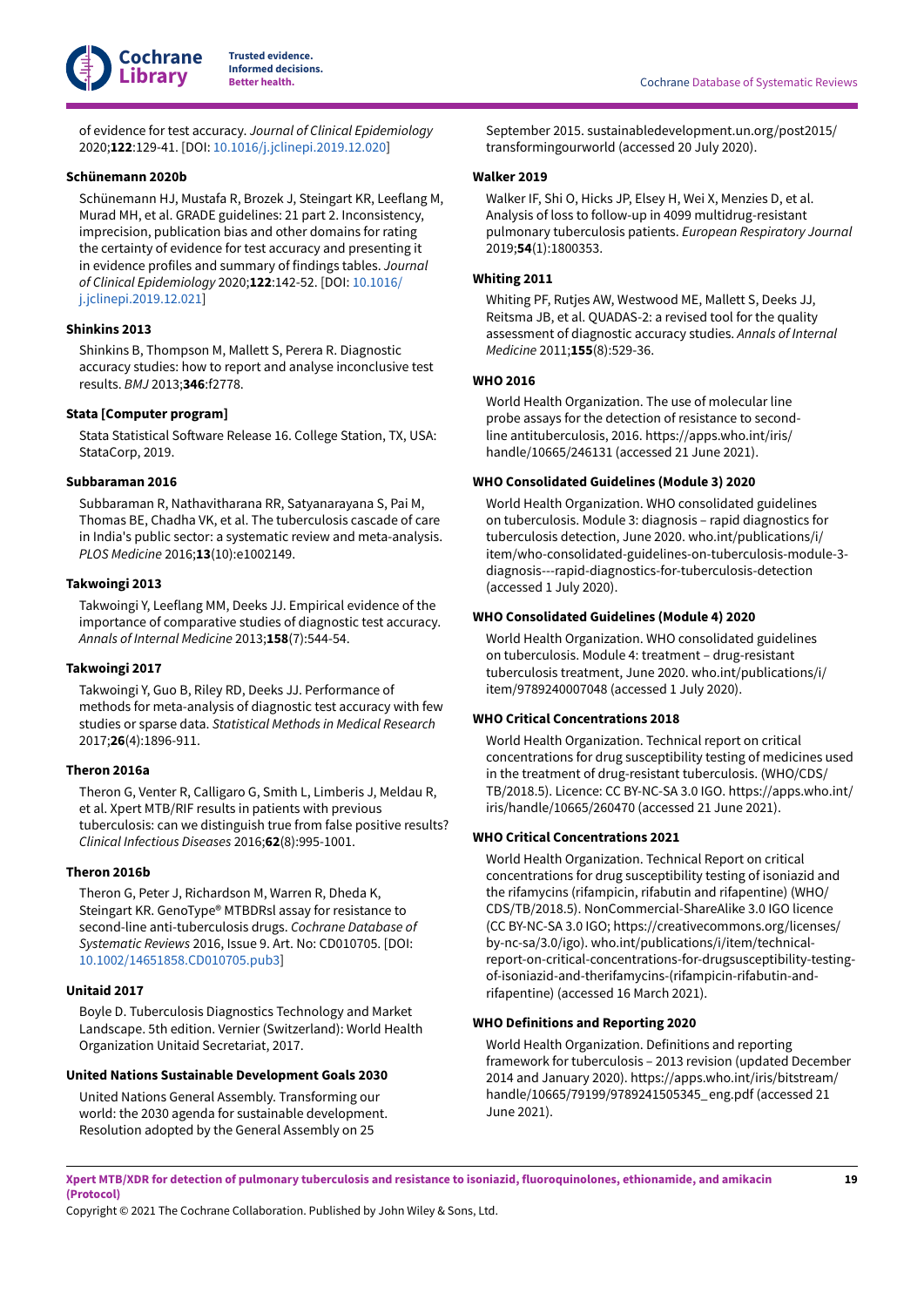

### <span id="page-21-3"></span>**WHO End TB 2015**

World Health Organization. The END TB strategy, 2015. apps.who.int/iris/bitstream/handle/10665/331326/WHO-HTM-TB-2015.19-eng.pdf (accessed 29 March 2020).

#### <span id="page-21-4"></span>**WHO Extensively Drug-Resistant Tuberculosis 2021**

World Health Organization. Meeting report of the WHO expert consultation on the definition of extensively drug-resistant tuberculosis, 27-29 October 2020; CC BY-NC-SA 3.0 IGO. who.int/ publications/i/item/meeting-report-of-the-who-expertconsultation-on-the-definition-of-extensively-drug-resistanttuberculosis (accessed 27 January 2021).

#### <span id="page-21-2"></span>**WHO Global Tuberculosis Report 2020**

World Health Organization. Global tuberculosis report 2020. who.int/tb/publications/global\_report/en/ (accessed 19 October 2020).

#### <span id="page-21-5"></span>**WHO Rapid Communication 2019**

World Health Organization. Rapid communication: key changes to treatment of drug-resistant tuberculosis. Geneva: World Health Organization; 2019 (WHO/CDS/TB/2019.26). Licence: CC BY-NC-SA 3.0 IGO. www.who.int/tb/publications/2019/WHO\_

### <span id="page-21-0"></span>**A P P E N D I C E S**

### <span id="page-21-1"></span>**Appendix 1. Glossary of terms related to drug resistance testing**

#### **Amplification**

Amplification is replication of a DNA fragment to generate copies. Both the original and the newly synthesized copies can be described as the amplicons.

### **Codon**

A codon is a sequence of three DNA or ribonucleic acid (RNA) bases that corresponds to a specific amino acid or a signal to start or stop transcription or translation. The DNA in coding regions of the genome is read in groups of three bases (A, G, C, T).

#### **Critical concentration**

The critical concentration of a tuberculosis agent has been adopted and modified from international convention. The critical concentration is defined as the lowest concentration of a tuberculosis agent in vitro that will inhibit the growth of 99% of phenotypically wild type strains of *M tuberculosis* complex.

### **Culture isolate**

Culture isolate refers to *M tuberculosis* cells from a clinical specimen that have been grown. For tuberculosis diagnosis, a volume of the clinical specimen is processed and incubated under conditions that promote *M tuberculosis* growth. The cells that are grown are referred to a culture isolate.

#### **DNA sequencing**

DNA sequencing is a process to determine the nucleotide (A, G, C, T) sequence of fragments of DNA. By comparison of DNA sequences from distinct tuberculosis isolates, variations known as mutations can be identified. Some mutations in *M tuberculosis* are known to be associated with drug resistance.

### **Drug susceptibility testing**

Drug susceptibility tests determine whether *M tuberculosis* cells are susceptible orresistantto antibiotics. Testing may be undertaken using phenotypic or genotypic analyses.

#### *eis promoter*

Xpert MTB/XDR for detection of pulmonary tuberculosis and resistance to isoniazid, fluoroquinolones, ethionamide, and amikacin **(Protocol)**

Copyright © 2021 The Cochrane Collaboration. Published by John Wiley & Sons, Ltd.

#### <span id="page-21-6"></span>**WHO Rapid Communication 2021**

World Health Organization. Update on the use of nucleic acid amplification tests to detect TB and drug-resistant TB: rapid communication. Geneva: World Health Organization; 2021. Licence: CC BY-NC-SA 3.0 IGO. www.who.int/publications/i/ item/update-on-the-use-of-nucleic-acid-amplification-teststo-detect-tb-and-drug-resistant-tb-rapid-communication (accessed 15 April 2021).

### <span id="page-21-8"></span>**World Bank 2020**

World Bank. World Bank List of Economies. datahelpdesk.worldbank.org/knowledgebase/articles/906519 world-bank-country-and-lending-groups (accessed 18 November 2020).

### <span id="page-21-7"></span>**Zignol 2016**

Zignol M, Dean AS, Alikhanova N, Andres S, Cabibbe AM, Cirillo DM, et al. Population-based resistance of Mycobacterium tuberculosis isolates to pyrazinamide and fluoroquinolones: results from a multicountry surveillance project. *Lancet Infectious Diseases* 2016;**16**(10):1185-92.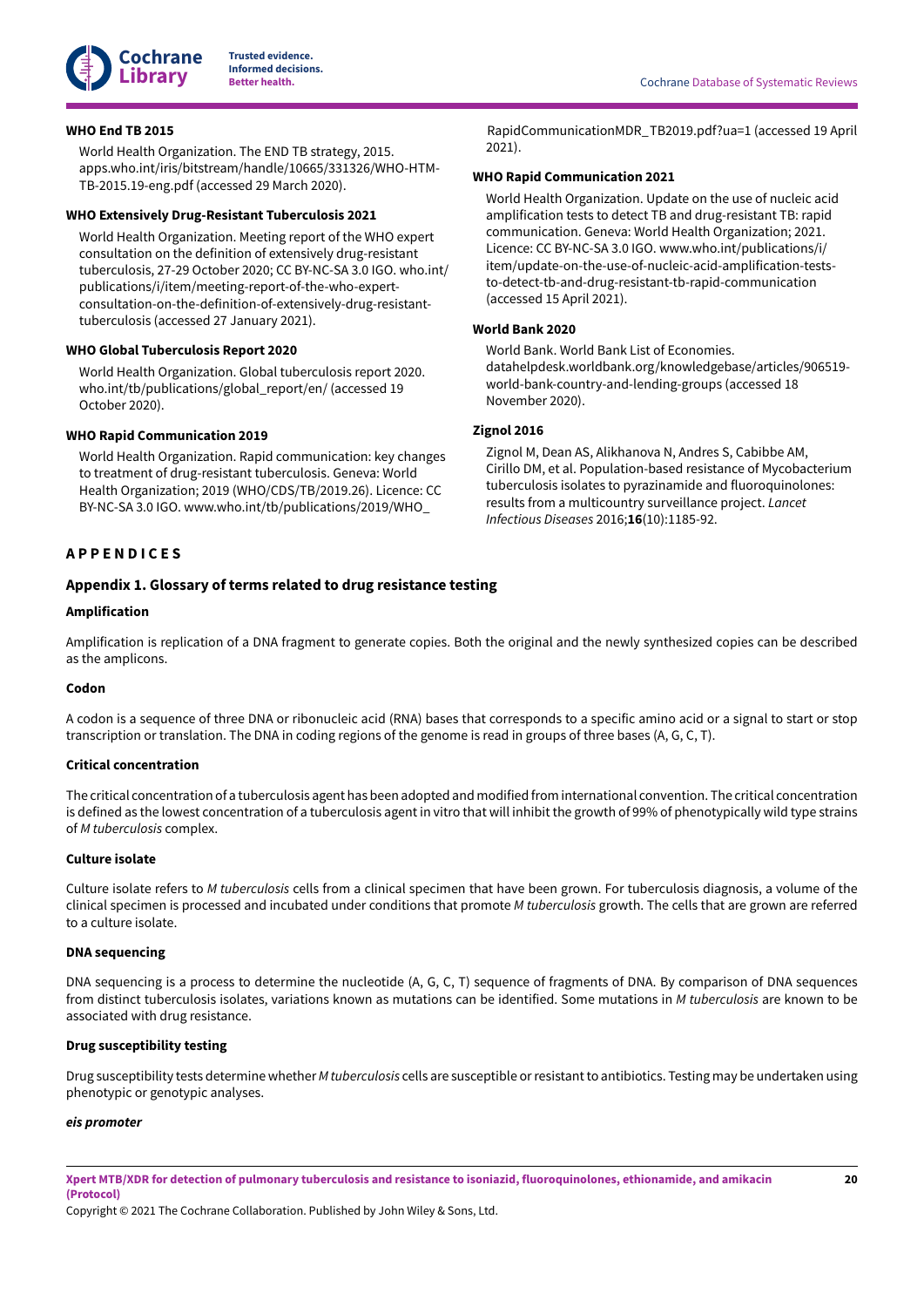

Gene target included in the Xpert MTB/XDR test to detect mutations that confer resistance to second-line injectable drugs, amikacin and kanamycin.

### *fabG1*

Gene target included in the Xpert MTB/XDR test to detect mutations that confer resistance to isoniazid.

### **Genotypic drug susceptibility testing (gDST)**

Genotypic testing involves detecting predetermined mutations in DNA that are known to make the organism resistant to a drug. When mutations causing drug resistance are unknown, genotypic DST is not useful.

### *gyrA*

Gene target included in the Xpert MTB/XDR test to detect mutations that confer resistance to fluoroquinolones.

### *gyrB*

Gene target included in the Xpert MTB/XDR test to detect mutations that confer resistance to fluoroquinolones.

#### **Heteroresistance**

Heteroresistance is defined as resistance to certain antibiotics in a subset of a larger microbial population that is generally considered susceptible to these antibiotics according to traditional phenotypic drug susceptibility testing.

### **Indeterminate test result**

An indeterminate Xpert MTB/XDR test result is one that indicates that resistance to a given drug could not definitively be detected based on the test's algorithm.

### *inhA* **promoter**

Gene targetincluded in the Xpert MTB/XDR testto detect MTB and resistance to isoniazid and ethionamide. Mutations in the *inhA* promoter region of TB are known to confer low-level resistance to isoniazid and high-level cross-resistance to ethionamide.

#### **Intergenic region**

Is a region of DNA sequence located between genes and a subset of non-coding DNA. Some intergenic regions act to control coding regions (genes) nearby.

### *katG*

Gene target included in the Xpert MTB/XDR test to detect mutations that confer resistance to isoniazid.

#### **Locus**

A locus is the position of a genetic feature in the DNA sequence, like a genetic street address. Loci are standardized between genomes by reference to a common reference genome, such as H37Rv for *M tuberculosis*.

### **Microbiologically confirmed**

Refers to a biological specimen that is positive by culture or a World Health Organization-recommended rapid molecular test, such as Xpert MTB/RIF, Xpert Ultra, or Truenat MTB.

#### **Mutation**

A mutation is a change in a DNA sequence. Mutations can result from DNA copying mistakes made during cell division, exposure to ionizing radiation, exposure to chemicals called mutagens, or infection by viruses.

#### **Non-determinate test result**

A non-determinate Xpert MTB/XDR test result is one that results in an Error, Invalid, or No Result and can be due to an operator error, instrument, or cartridge issue.

#### *oxyR-ahpC* **intergenic region**

Gene targets included in the Xpert MTB/XDR test to detect mutations that confer resistance to isoniazid.

Xpert MTB/XDR for detection of pulmonary tuberculosis and resistance to isoniazid, fluoroquinolones, ethionamide, and amikacin **(Protocol)**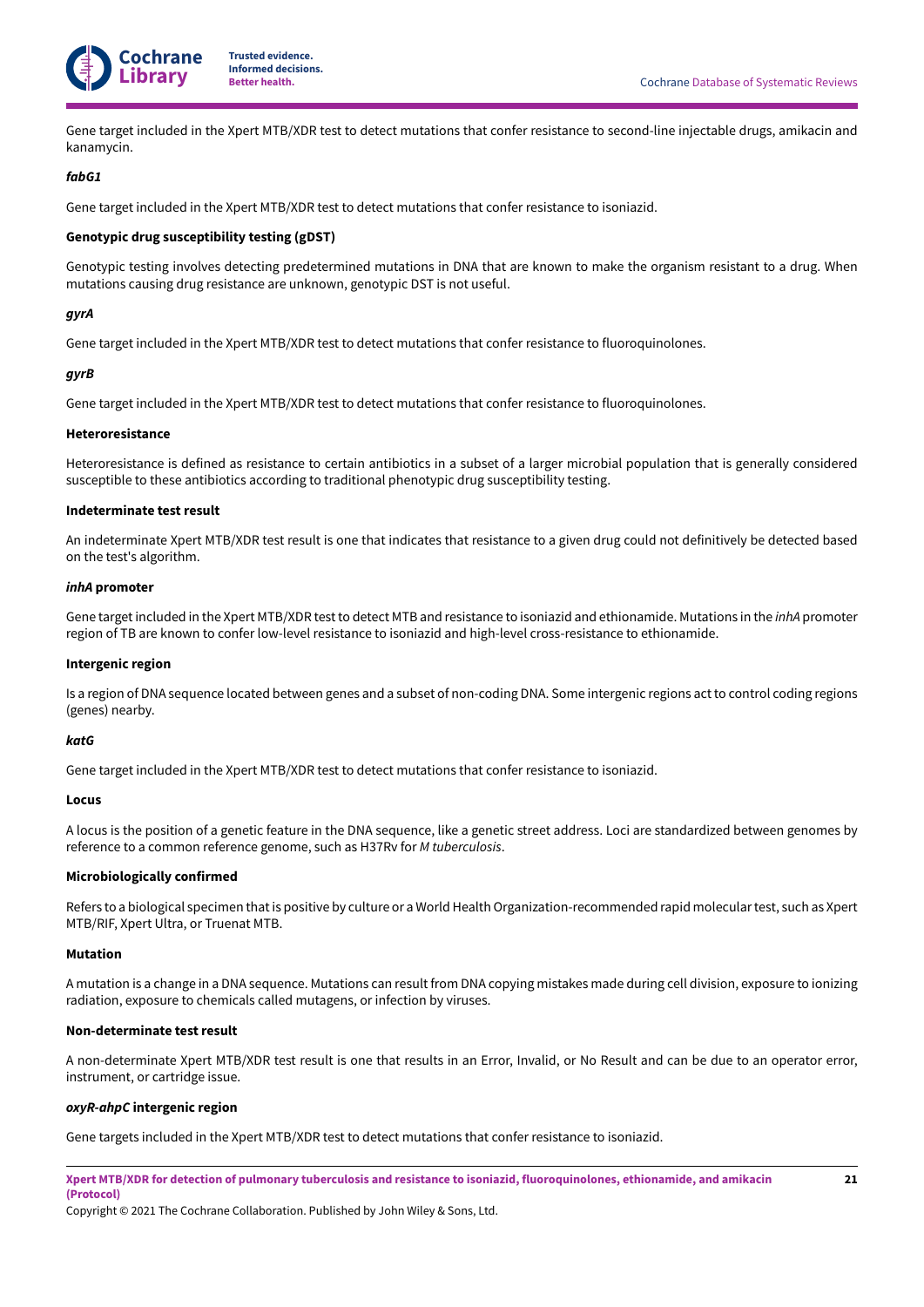

### **Phenotypic drug susceptibility testing (pDST)**

Phenotypic testing requires growth of *M tuberculosis* in the presence of antibiotics at a specific concentration that will inhibit the growth of a susceptible organism or have no impact on growth of a resistant organism.

### **Presumptive tuberculosis**

Presumptive tuberculosis refers to "a patient who presents with symptoms or signs suggestive of tuberculosis" [\(WHO Definitions and](#page-20-10) [Reporting](#page-20-10) 2020).

### **Promoter region**

A promoter region is a sequence of DNA where the transcriptional machinery binds before transcribing the DNA into RNA that may then be translated into an amino acid sequence.

#### **Reflex test**

The term reflex test refers to a diagnostic approach in which an initial test meets predetermined criteria (e.g. outside of the normal range), and a second test is performed automatically, usually without a request from the health care worker. For example, a urinalysis may be followed by a culture (reflex test) if in the urine, the presence of nitrites is detected or the number of white blood cells is increased suggesting an infection. In the context of tuberculosis, culture may be used as a reflex test in a person living with HIV who has a Xpert MTB/RIF Ultranegative result.

#### **Resistance-determining region**

A region of the *M tuberculosis* genome where mutations commonly cause resistance to a specific drug.

#### *rrs*

Gene target included in the Xpert MTB/XDR test to detect mutations that confer resistance to second-line injectable drugs, amikacin, kanamycin, and capreomycin.

#### **Sanger sequencing**

Technique for DNA sequencing based upon the selective incorporation of chain-terminating dideoxynucleotides by DNA polymerase during in vitro DNA replication, also known as 'the chain termination method.'

#### **Targeted gene sequencing**

The process for detecting predetermined mutations in DNA or genomic regions.

#### **Whole genome sequencing (WGS)**

The process of determining the complete genome sequence for a given organism at one time through next-generation sequencing methods. This method can determine the order of most nucleotides in a given genome and detect any variations relative to a reference genome using bioinformatics analyses.

### <span id="page-23-0"></span>**Appendix 2. Detailed search strategy**

Database: Ovid MEDLINE(R) and Epub Ahead of Print, In-Process & Other Non-Indexed Citations, Daily and Versions(R) <2015 to present>

Search strategy:

--------------------------------------------------------------------------------

1 Extensively Drug-Resistant Tuberculosis/ or Tuberculosis, Multidrug-Resistant/ or Tuberculosis, Pulmonary/ or Mycobacterium Tuberculosis/

2 (tuberculosis adj3 (lung or pulmonary)).mp. or

3 (tuberculosis adj3 respiratory).mp.

4.(tuberculosis adj3 (drug resistan\* or multidrug resistan\* or mdr or xdr)).mp.

5 (isoniazid adj3 resistance or isoniazid adj3 resistant).mp.

6 (Ethionamide adj3 resistance) or (ethionamide adj3 resistant).mp

Xpert MTB/XDR for detection of pulmonary tuberculosis and resistance to isoniazid, fluoroquinolones, ethionamide, and amikacin **(Protocol)**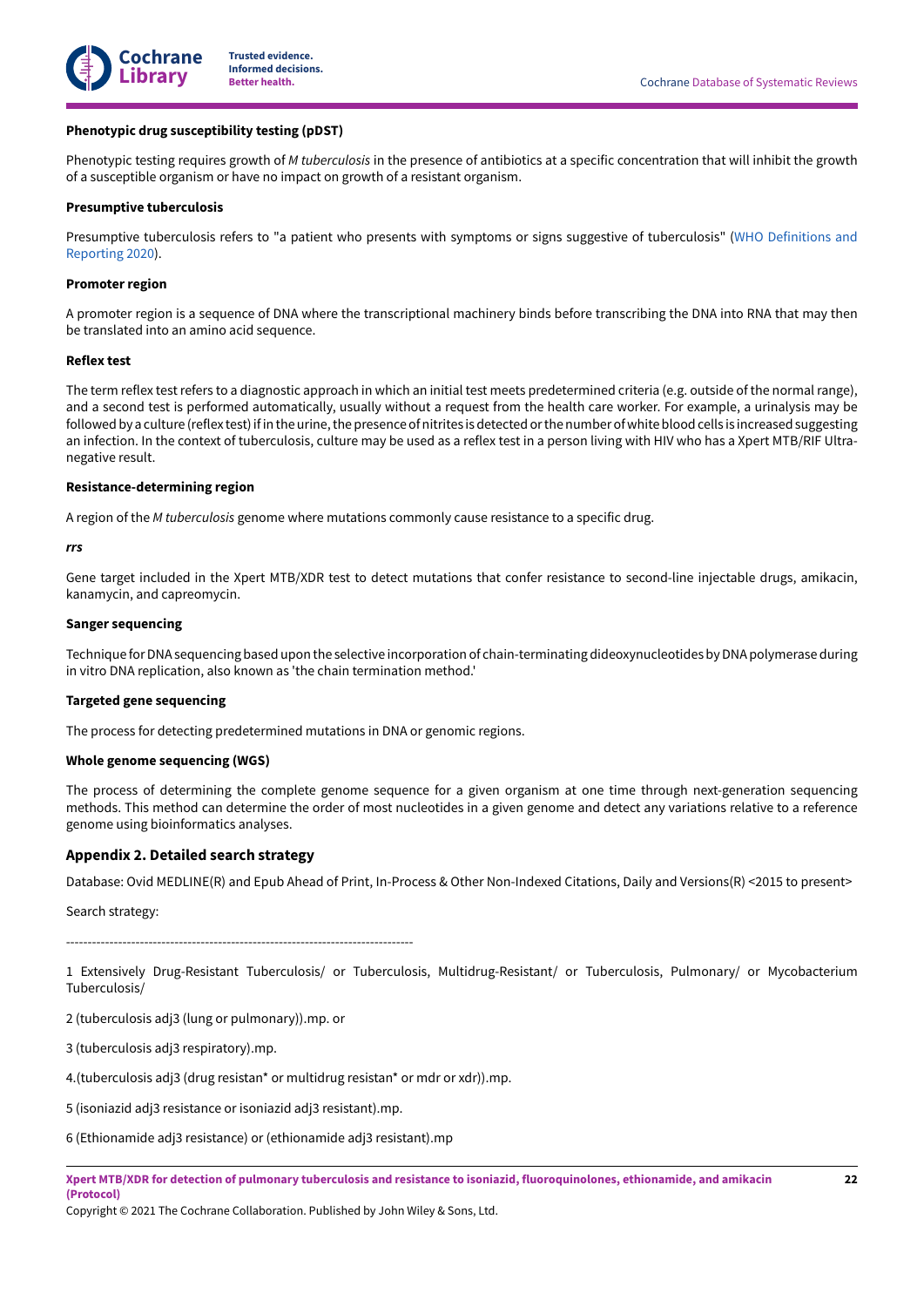

- 7 (Amikacin adj3 resistance) or (amikacin adj3 resistant).mp
- 8 ((Fluoroquinolone adj3 resistance) or (Fluoroquinolone adj3 resistant)).mp.
- 9 (Second-line injectable drug adj3 resistance).mp.
- 10 (Second-line injectable drug adj3 resistant).mp.
- 11 ((SLID adj3 resistance) or (SLID adj3 resistant)).mp.
- 12 (MDR-TB or XDR-TB).mp.
- 13 ((isoniazid or fluoroquinolone or "second-line injectable drug" or SLID) adj3 (monoresist\* or mono-resist\*).mp.
- 14 1 or 2 or 3 or 4 or 5 or 6 or 7 or 8 or 9 or 10 or 11 or 12 or 13
- 15 (cartridge adj3 test\*).mp.
- 16 cartridge\*.ab. or cartridge\*.ti.
- 17 (Molbio or Truenat or Cepheid or Xpert\* or Bioneer or Hain).mp.
- 18 Genexpert\*.mp.
- 19 exp Point-of-Care Systems/
- 20 drug susceptibility test\*.mp. or drug resistance test\*.mp or (rapid adj3 (detect\* or test\* or diagnos\*)).mp. or (poc or poct or "point of care").mp.
- 21 15 or 16 or 17 or 18 or 19 or 20
- 22 14 and 21
- 23 limit 22 to yr="2015 -Current"

This is the preliminary search strategy for MEDLINE (Ovid). We will adapt it for other electronic databases and report all search strategies in full in the final version of the review.

### <span id="page-24-0"></span>**Appendix 3. Data extraction form**

| Study                          |                                                                                                                                      |
|--------------------------------|--------------------------------------------------------------------------------------------------------------------------------------|
| Name of data extractor         | $1 - SP$                                                                                                                             |
|                                | $2 - KRS$                                                                                                                            |
|                                | 3 - other, specify GT, MdV, GD                                                                                                       |
| First author                   |                                                                                                                                      |
| Corresponding author and email |                                                                                                                                      |
| Was author contacted?          | $1 - yes$                                                                                                                            |
|                                | $2 - no$                                                                                                                             |
|                                | If yes, dates(s)                                                                                                                     |
| Title of paper                 |                                                                                                                                      |
| Year (of publication)          |                                                                                                                                      |
| Year (study start date)        |                                                                                                                                      |
|                                | Xpert MTB/XDR for detection of pulmonary tuberculosis and resistance to isoniazid, fluoroquinolones, ethionamide, and amikacin<br>23 |

Xpert MTB/XDR for detection of pulmonary tuberculosis and resistance to isoniazid, fluoroquinolones, ethionamide, and amikacin **(Protocol)**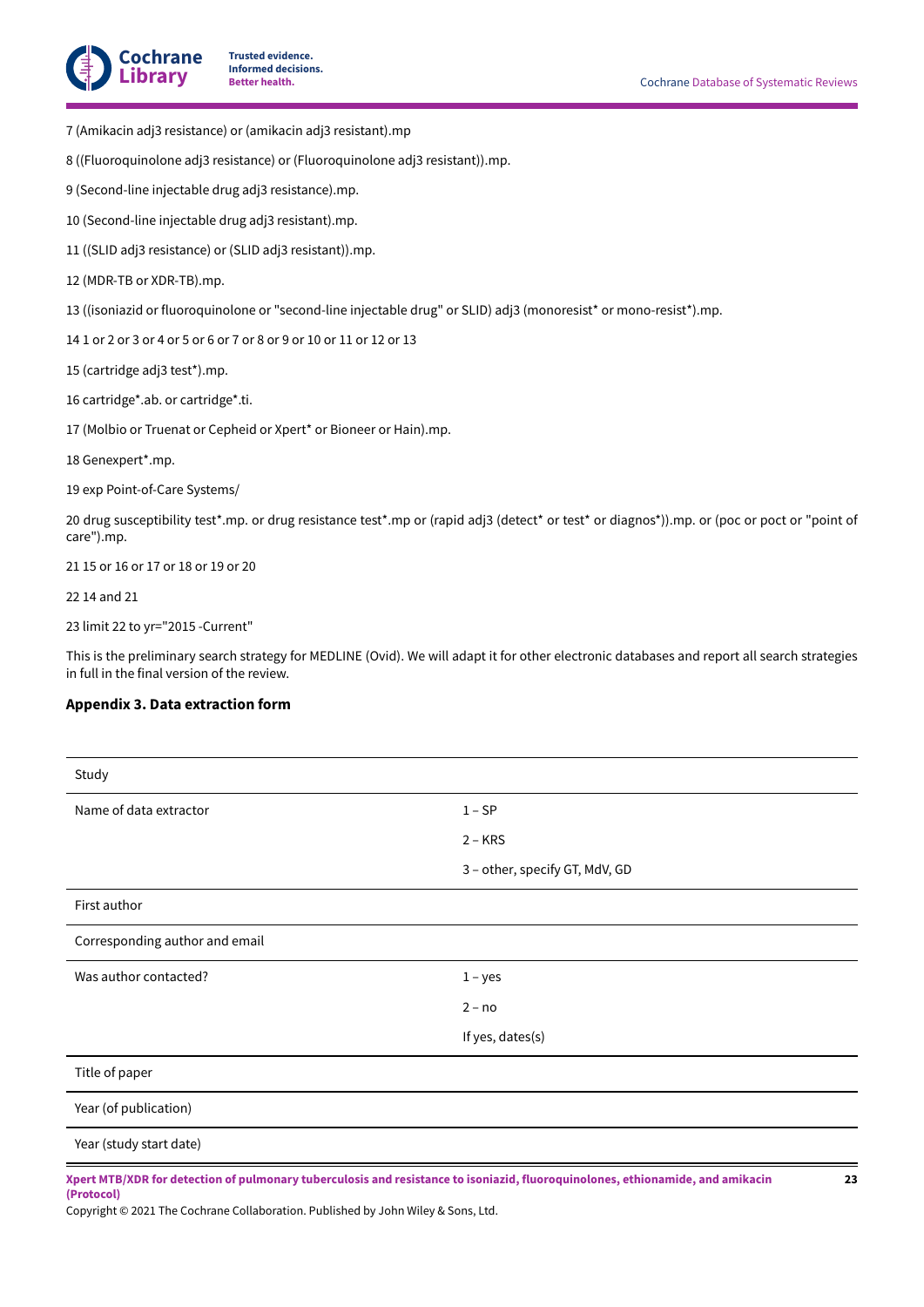

| (Continued)                                                                      |                                                                             |
|----------------------------------------------------------------------------------|-----------------------------------------------------------------------------|
| Language                                                                         | $1 -$ English                                                               |
|                                                                                  | $2$ – other                                                                 |
|                                                                                  | If other, specify:                                                          |
| Was the study conducted without industry sponsorship?                            | $1 - yes$                                                                   |
|                                                                                  | $2 - no$                                                                    |
|                                                                                  | 9 - unknown/not reported                                                    |
| If industry sponsorship was present, select one item from the<br>list            | Answers ordered from least to most industry involvement                     |
|                                                                                  | 1 - donation of test for use in study                                       |
|                                                                                  | 2 - test at a special preferred price                                       |
|                                                                                  | 3 - receipt of educational support, grants, or speaking fees                |
|                                                                                  | 4 - financial relationship - author is employee/consultant/stock-<br>holder |
|                                                                                  | 5 - involvement in design, analysis, or manuscript production               |
| Study addresses question A (detection of isoniazid only), B (de-                 | $1 - A$                                                                     |
| tection of second-line only), (detection of both isoniazid and<br>second-line) C | $2 - B$                                                                     |
|                                                                                  | $3 - C$                                                                     |
|                                                                                  | Circle as many options as required                                          |
| What was the aim of this study in authors' own words?                            |                                                                             |
| Country of laboratory where test was run                                         |                                                                             |
|                                                                                  |                                                                             |
| World Bank Classification of laboratory country                                  | $1 - low$                                                                   |
|                                                                                  | $2 - middle$                                                                |
|                                                                                  | $3 - high$                                                                  |
|                                                                                  | $8$ – other                                                                 |
| Laboratory setting; describe as written in the paper                             | 1 - primary care laboratory                                                 |
|                                                                                  | 2 - intermediate-level laboratory                                           |
|                                                                                  | 3 - central-level laboratory                                                |
|                                                                                  | 8 - other, specify                                                          |
|                                                                                  | 9 - unknown/not reported                                                    |
| Study design                                                                     | 1 - cross-sectional                                                         |
|                                                                                  | $2$ – cohort                                                                |
|                                                                                  | 3 - single gate diagnostic study                                            |

Xpert MTB/XDR for detection of pulmonary tuberculosis and resistance to isoniazid, fluoroquinolones, ethionamide, and amikacin **(Protocol)**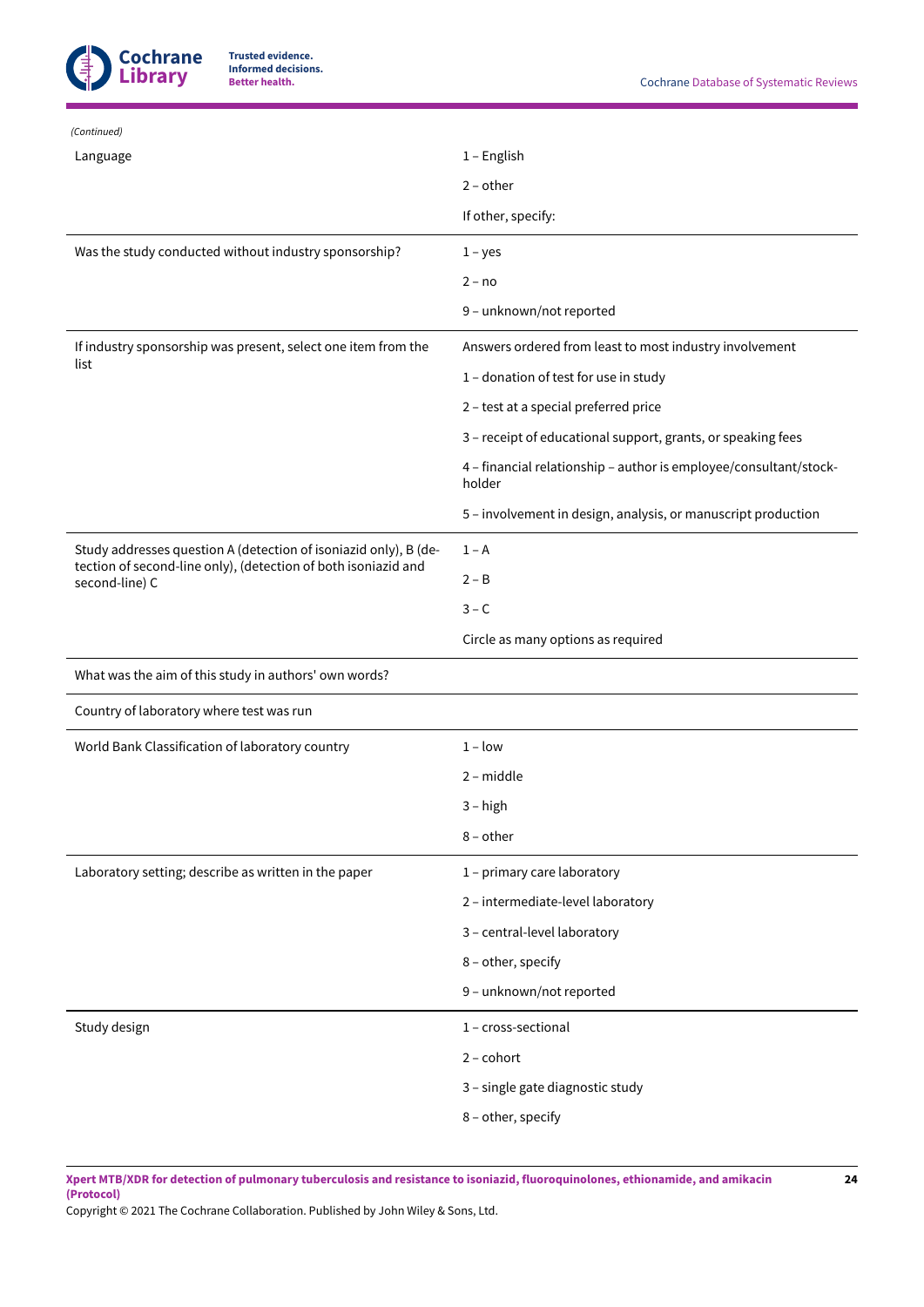

| (Continued)                        |                                                             |                          |
|------------------------------------|-------------------------------------------------------------|--------------------------|
|                                    |                                                             | 9 - unknown/not reported |
| Participant selection              |                                                             | $1$ – consecutive        |
|                                    |                                                             | $2$ – random             |
|                                    |                                                             | 3 - convenience          |
|                                    |                                                             | 8 - other, specify       |
|                                    |                                                             | 9 - unknown/not reported |
| Direction of study data collection |                                                             | 1 - prospective          |
|                                    |                                                             | 2 - retrospective        |
|                                    |                                                             | $3 - both$               |
|                                    |                                                             | 9 - unknown/not reported |
| Comments about study design        |                                                             |                          |
|                                    | Number after screening by exclusion and inclusion criteria  | 9 - unknown/not reported |
|                                    | Number included in analysis (# screened - # exclusions)     | 9 - unknown/not reported |
|                                    | Did the study include specimens and/or culture isolates for | $1$ – specimens          |
| testing?                           |                                                             | $2$ – isolates           |
|                                    |                                                             | $3 - both$               |
|                                    |                                                             | 9 - unknown/not reported |
| Characteristics of participants    |                                                             |                          |
| Age                                | mean SD                                                     |                          |
|                                    | median IQR                                                  |                          |
|                                    | range                                                       |                          |
|                                    | 9 - unknown/not reported                                    |                          |
| Gender                             | male                                                        |                          |
|                                    | female                                                      |                          |
|                                    | total                                                       |                          |
|                                    | # females/total (%)                                         |                          |
|                                    | 9 - unknown/not reported                                    |                          |
| <b>HIV status</b>                  | positive                                                    |                          |
|                                    | negative                                                    |                          |
|                                    | unknown                                                     |                          |
|                                    | total                                                       |                          |
|                                    | # HIV positive/total (%)                                    |                          |

Xpert MTB/XDR for detection of pulmonary tuberculosis and resistance to isoniazid, fluoroquinolones, ethionamide, and amikacin **(Protocol)**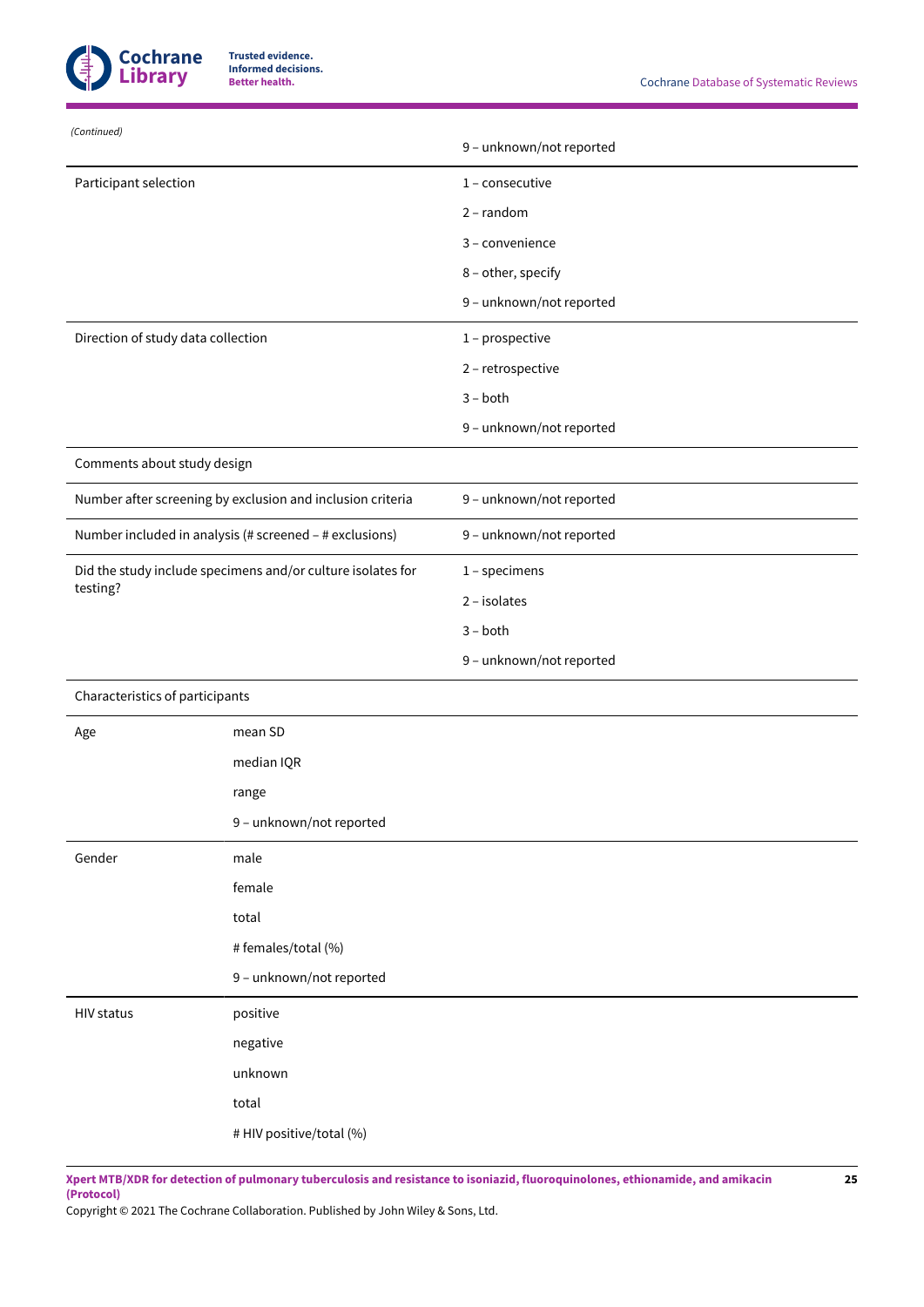

| (Continued)            | 9 - unknown/not reported                  |
|------------------------|-------------------------------------------|
| Previous tuberculosis  | yes                                       |
|                        | no                                        |
|                        | unknown                                   |
|                        | total                                     |
|                        | # previous tuberculosis/total (%) =       |
|                        | 9 - unknown/not reported                  |
| Type of partici-       | 1 - presumptive tuberculosis              |
| pants/specimens tested | 2 – irrespective of rifampicin resistance |
|                        | 3 - with detected rifampicin resistance   |
|                        | 8 - other, specify:                       |
|                        | 9 - unknown/not reported                  |

### Reference standards

1 – pDST

2 – gDST

```
3 – composite
```
The composite reference standard is pDST and gDST, where at least one component test is positive.

| Isoniazid        | 1 - pDST (specify type and critical concentrations)                  |
|------------------|----------------------------------------------------------------------|
|                  | 2 - sequencing of the katG, inhA promoter, and fabG1 gene            |
|                  | 3 - both 1 and 2 in all specimens (specify culture information in 1) |
|                  | 9-unknown/not reported                                               |
|                  | 1a - MGIT, LJ, other                                                 |
|                  | 1b - isoniazid critical concentration                                |
|                  | MGIT - 0.1 WHO concentration                                         |
|                  | LJ - 0.2 WHO concentration                                           |
| Fluoroquinolones | 1 - pDST (specify type and critical concentrations)                  |
|                  | 2 - sequencing of the gyrA and gyrB gene                             |
|                  | 3 - both 1 and 2 in all specimens (specify culture info in 1)        |
|                  | 9 - unknown/not reported                                             |
|                  | 1a - MGIT, LJ, other                                                 |
|                  | 1b - drugs used for this class and critical concentration            |
|                  | Levofloxacin                                                         |
|                  | MGIT - 1.0 WHO concentration                                         |
|                  |                                                                      |

Xpert MTB/XDR for detection of pulmonary tuberculosis and resistance to isoniazid, fluoroquinolones, ethionamide, and amikacin **(Protocol)**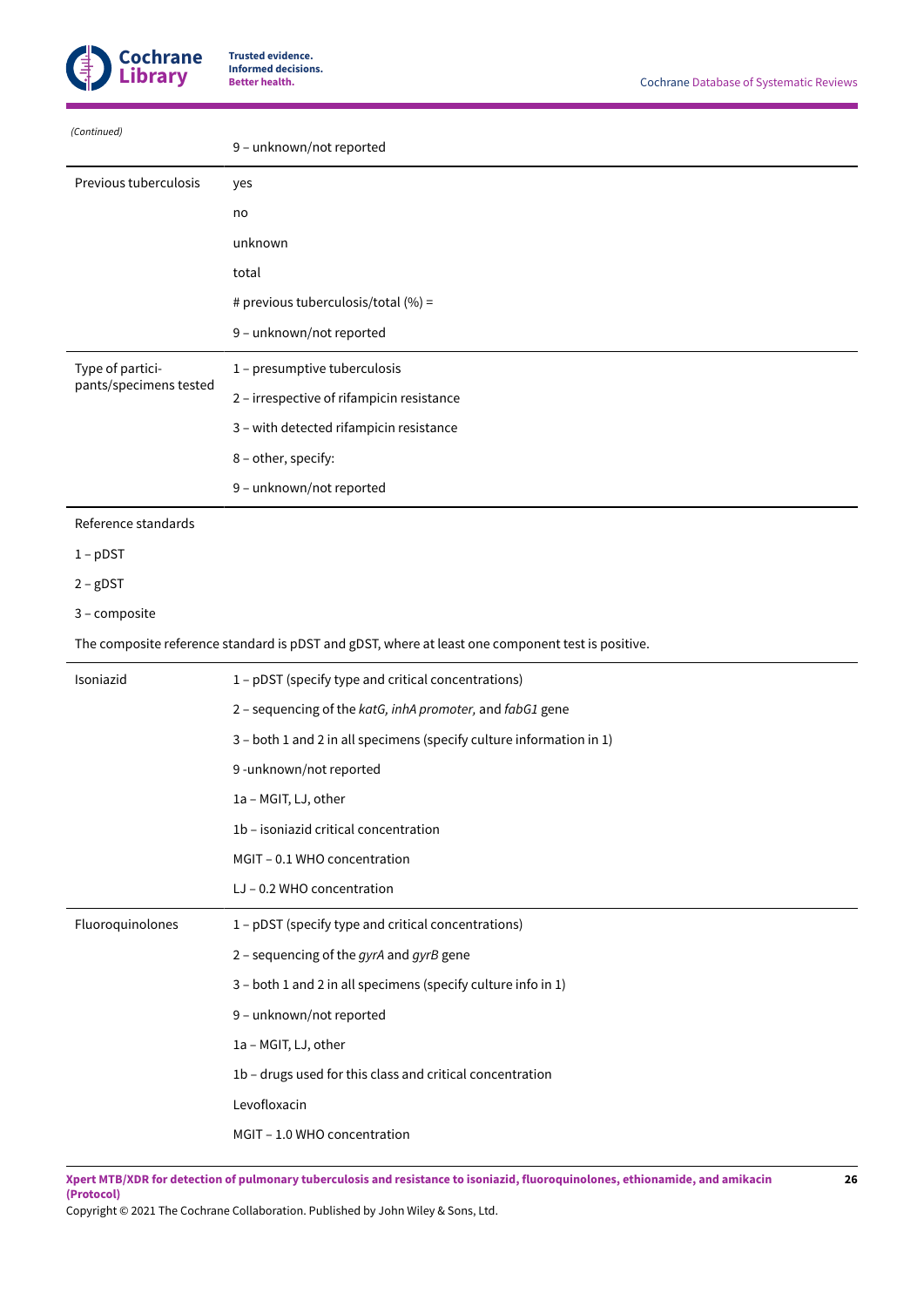

| (Continued)             | LJ - 2.0 WHO concentration                                           |
|-------------------------|----------------------------------------------------------------------|
|                         | Moxifloxacin (critical concentration)                                |
|                         | MGIT - 0.25 WHO concentration                                        |
|                         | LJ - 1.0 WHO concentration                                           |
|                         | Moxifloxacin (clinical breakpoint)                                   |
|                         | 7H10 - 2.0 WHO concentration                                         |
|                         | MGIT - 1.0 WHO concentration                                         |
| Ethionamide             | 1 - pDST (specify type and critical concentrations)                  |
|                         | 2 - sequencing of the inhA promoter gene                             |
|                         | 3 - both 1 and 2 in all specimens (specify culture information in 1) |
|                         | 9 - unknown/not reported                                             |
|                         | 1a - MGIT, LJ, other                                                 |
|                         | 1b - ethionamide critical concentration                              |
|                         | MGIT - 5.0 WHO concentration                                         |
|                         | LJ-40.0 WHO concentration                                            |
| Amikacin                | 1 - pDST (specify type and critical concentrations)                  |
|                         | 2 - sequencing of the rrs gene                                       |
|                         | 3 - both 1 and 2 in all specimens (specify culture info in 1)        |
|                         | 9 - unknown/not reported                                             |
|                         | 1a - MGIT, LJ, other                                                 |
|                         | 1b - amikacin critical concentration                                 |
|                         | MGIT - 1.0 WHO concentration                                         |
|                         | LJ-30.0 WHO concentration                                            |
| <b>Test information</b> |                                                                      |
| Was microscopy used?    | $1 - yes$                                                            |
|                         | $2 - no$                                                             |
|                         | 9 - unknown/not reported                                             |
| Smear status of speci-  | positive                                                             |
| mens (if applicable)    | negative                                                             |
|                         | unknown                                                              |
|                         | total                                                                |
| Specimen information    |                                                                      |
|                         |                                                                      |

Xpert MTB/XDR for detection of pulmonary tuberculosis and resistance to isoniazid, fluoroquinolones, ethionamide, and amikacin **(Protocol)**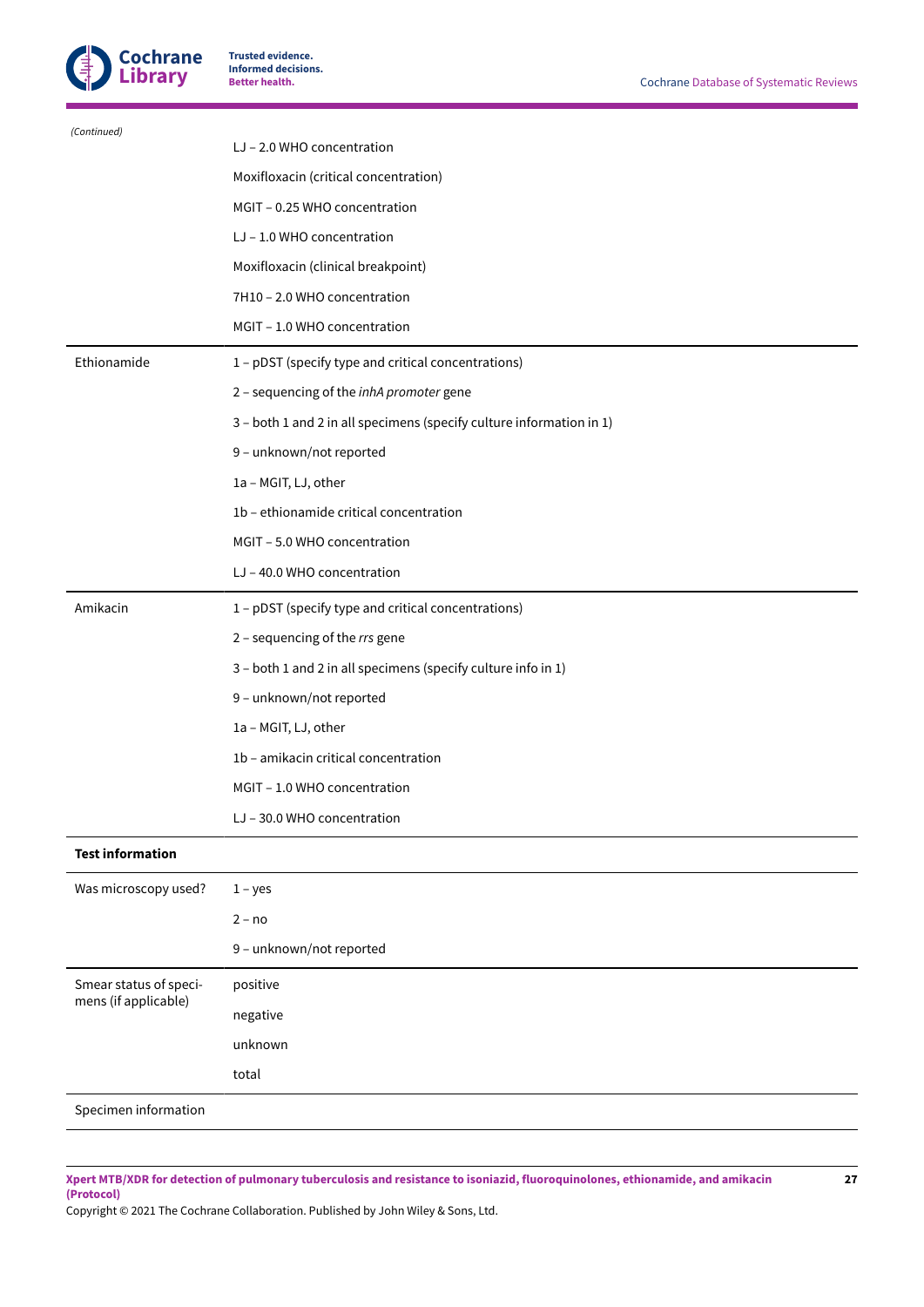

| (Continued)                                                   |                                                                                               |  |  |
|---------------------------------------------------------------|-----------------------------------------------------------------------------------------------|--|--|
| Type of specimen (may include expectorated sputum) if test    | 1 - all expectorated                                                                          |  |  |
| performed directly on a specimen                              | 2 - all induced                                                                               |  |  |
|                                                               | 3 - both types                                                                                |  |  |
|                                                               | $8$ – other                                                                                   |  |  |
|                                                               | 9 - unknown/not reported                                                                      |  |  |
|                                                               | describe                                                                                      |  |  |
| Were results for Xpert MTB/XDR and culture obtained using the | $1 - yes$                                                                                     |  |  |
| same specimen?                                                | $2 - no$                                                                                      |  |  |
|                                                               | 3 - not applicable                                                                            |  |  |
|                                                               | 9 - unknown/not reported                                                                      |  |  |
| Pretreatment processing procedure if performed for Xpert      | $1 - none$                                                                                    |  |  |
| MTB/XDR specimen                                              | 2 - NALC-NaOH                                                                                 |  |  |
|                                                               | 3 - NaOH (Petroff)                                                                            |  |  |
|                                                               | $8$ – other                                                                                   |  |  |
|                                                               | 9 - unknown/not reported                                                                      |  |  |
| For Xpert MTB/XDR specimen, what was the condition of the     | $1$ – fresh                                                                                   |  |  |
| specimen when tested?                                         | 2 - frozen                                                                                    |  |  |
|                                                               | $3 - both$                                                                                    |  |  |
|                                                               | 9 - unknown/not reported                                                                      |  |  |
| If fresh, specify:                                            | 1 - tested after storage at room temperature or refrigerated within<br>48 hours of collection |  |  |
|                                                               | 2 - tested after storage at room temperature or refrigerated > 48<br>hours after collection   |  |  |
|                                                               | 9 - unknown/not reported                                                                      |  |  |
| If frozen, specify:                                           | 1 - tested after frozen < 1 year of storage                                                   |  |  |
|                                                               | $2$ - tested frozen $\geq 1$ year storage                                                     |  |  |
|                                                               | 9 - unknown/not reported                                                                      |  |  |
| Proportion contaminated cultures, if provided:                | $=$ # of contaminated cultures                                                                |  |  |
|                                                               | total # cultures performed                                                                    |  |  |
|                                                               | 9 - unknown/not reported                                                                      |  |  |
| Proportion inconclusive sequencing results, if provided (does | $=$ # of inconclusive sequencing                                                              |  |  |
| not apply to discrepant analysis)                             | total # sequencing performed                                                                  |  |  |
|                                                               | 9 - unknown/not reported                                                                      |  |  |

Xpert MTB/XDR for detection of pulmonary tuberculosis and resistance to isoniazid, fluoroquinolones, ethionamide, and amikacin **(Protocol)**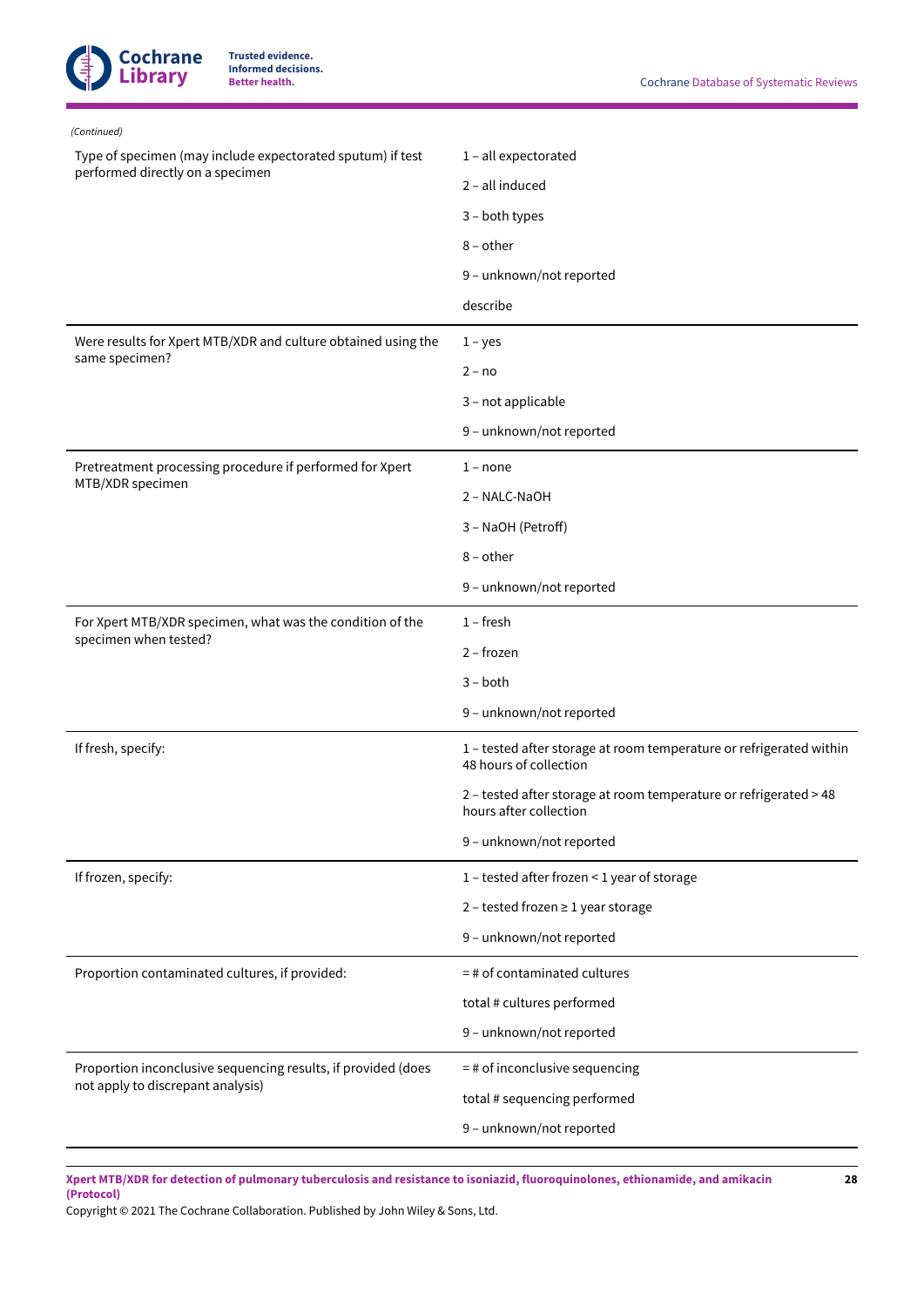

| (Continued)                                |                                            |  |
|--------------------------------------------|--------------------------------------------|--|
| Were patient-important outcomes evaluated? | $1 - yes$                                  |  |
|                                            | $2 - no$                                   |  |
|                                            | 9 - unknown/not reported                   |  |
| Time to diagnosis and                      | Isoniazid                                  |  |
| Time to report                             | Fluoroquinolone                            |  |
|                                            | Ethionamide                                |  |
|                                            | Amikacin                                   |  |
|                                            | 9 - unknown                                |  |
|                                            | (45 days (27-122 days) for liquid culture) |  |
| Time to treatment initiation               | Isoniazid                                  |  |
|                                            | Fluoroquinolone                            |  |
|                                            | Ethionamide                                |  |
|                                            | Amikacin                                   |  |
|                                            | 9 - unknown                                |  |

Tables

| TB detection         |          | Culture |    |       |
|----------------------|----------|---------|----|-------|
|                      |          | Yes     | No | Total |
| Xpert MTB/XDR Result | Positive |         |    |       |
|                      | Negative |         |    |       |
|                      | Total    |         |    |       |

### Isoniazid resistance, direct testing, in people irrespective of rifampicin resistance

| Isoniazid, all       |          | pDST |    |       |
|----------------------|----------|------|----|-------|
|                      |          | Yes  | No | Total |
| Xpert MTB/XDR Result | Positive |      |    |       |
|                      | Negative |      |    |       |
|                      | Total    |      |    |       |

Xpert MTB/XDR for detection of pulmonary tuberculosis and resistance to isoniazid, fluoroquinolones, ethionamide, and amikacin **(Protocol)**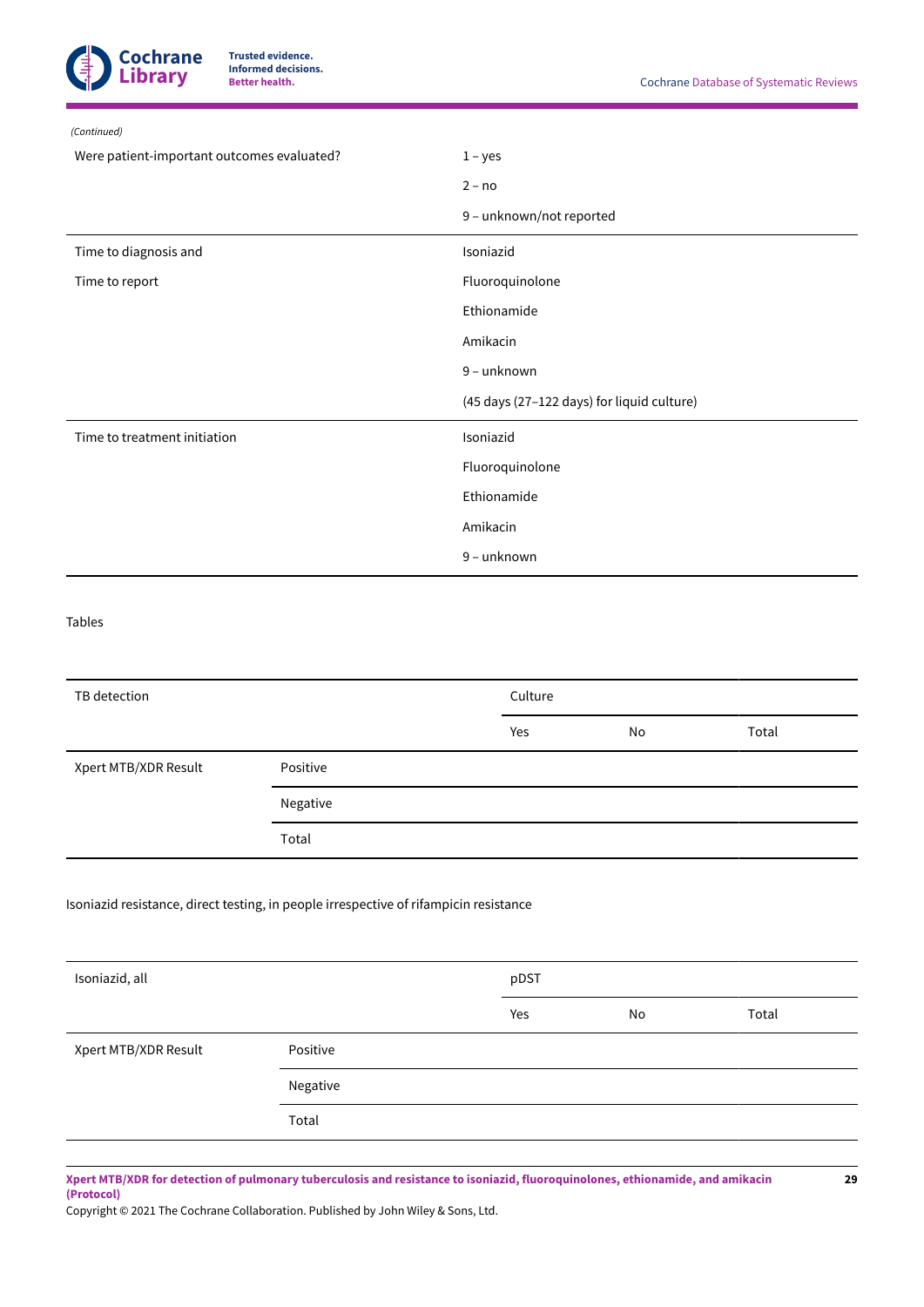

| Isoniazid, smear positive |          | pDST |    |       |  |
|---------------------------|----------|------|----|-------|--|
|                           |          | Yes  | No | Total |  |
| Xpert MTB/XDR Result      | Positive |      |    |       |  |
|                           | Negative |      |    |       |  |
|                           | Total    |      |    |       |  |
|                           |          |      |    |       |  |
|                           |          |      |    |       |  |
| Isoniazid, smear negative |          | pDST |    |       |  |
|                           |          | Yes  | No | Total |  |
| Xpert MTB/XDR Result      | Positive |      |    |       |  |
|                           | Negative |      |    |       |  |
|                           | Total    |      |    |       |  |

### *Add tables as needed*

Abbreviations: gDST: genotypic drug susceptibility testing; IQR: interquartile range; LJ: Löwenstein Jensen; MGIT: Mycobacteria Growth Indicator Tube; pDST: phenotypic drug susceptibility testing; SD: standard deviation; WHO: World Health Organization.

### <span id="page-31-0"></span>**Appendix 4. QUADAS-2 tailored to the review**

### **Domain 1: patient selection**

### *Detection of tuberculosis*

Risk of bias: could the selection of patients have introduced bias?

*Signalling question 1: was a consecutive or random sample of patients enrolled?*

We will answer yes if the study enrolled a consecutive or random sample of eligible participants; no if the study selected participants by convenience; and unclear if the study did not report the manner of participant selection or we could not determine this.

*Signalling question 2: was a case-control design avoided?*

We will answer yes for all studies.

*Signalling question 3: did the study avoid inappropriate exclusions?*

We will answer yes if the study included both smear-positive and smear-negative participants; no if the study included primarily or exclusively smear-positive or smear-negative participants; and unclearif we could not determine this. If, atthe time of specimen collection, the participant was receiving any type of tuberculosis treatment and if culture reference standard was used, we will answer no because the bactericidal action of antibiotics can cause negative culture and positive polymerase chain reaction (PCR) results.

*Applicability: are there concerns that the included participants and setting do not match the review question?*

We will answerlow concern if participants were evaluated as outpatients (with either expectorated orinduced sputum) in local hospitals or primary care centres. We will answer high concern if participants were evaluated exclusively as inpatients in tertiary care centres. We will answer unclear concern if the clinical setting was not reported or there was insufficient information to make a decision. We will also answer

Xpert MTB/XDR for detection of pulmonary tuberculosis and resistance to isoniazid, fluoroquinolones, ethionamide, and amikacin **(Protocol)**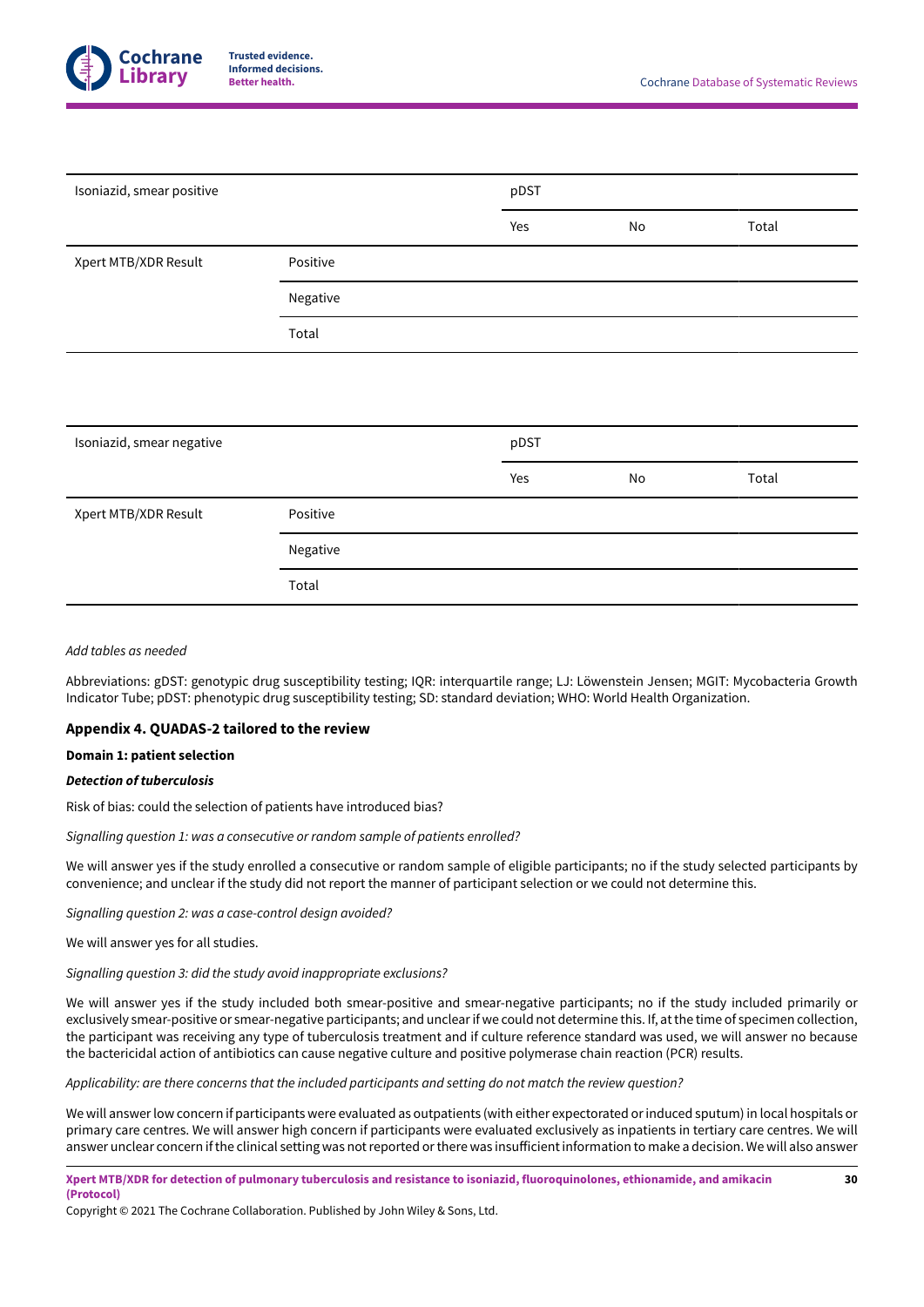

unclear concern if testing was performed at a central-level laboratory and the clinical setting was not reported if, for example, it was difficult to determine whether the laboratory provided services mainly to very sick people or people with a broader clinical spectrum of illness.

#### *Detection of drug resistance*

Risk of bias: could the selection of participants have introduced bias?

*Signalling question 1: was a consecutive or random sample of participants enrolled?*

We will answer the same as for detection of tuberculosis.

*Signalling question 2: was a case-control design avoided?*

We will answer yes if the study enrolled people with tuberculosis with suspected or sufficiently high pretest probability (per World Health Organization guidelines) for resistance to isoniazid, second-line drugs, or both isoniazid and second-line drugs; no if the study enrolled people with tuberculosis with confirmed previously known resistance to the drug in question; and unclear for all other scenarios or if it was not clearly reported. We consider that accuracy studies may have a cross-sectional design even when the reference standard is performed before the index test if both cases and controls are sampled from a single source population.

*Signalling question 3: did the study avoid inappropriate exclusions?*

We will answer yes for people who were previously treated for tuberculosis. We will answer no if people who were previously treated were excluded. People previously tested for tuberculosis have a higher risk of having drug resistance and are likely to be the target population for initial use of Xpert MTB/XDR. If people with samples known to be heteroresistant (a mix of susceptible and resistant tuberculosis strains in the specimen) were excluded, which is particularly relevant for the fluoroquinolones, we will answer no. We will answer unclear if we could not determine this.

*Applicability: are there concerns that the included participants and setting do not match the review question?*

We will judge low concern if the selected clinical specimens or isolates matched the review question, which reflects the way the test will be used in practice. We will judge high concern if the selected specimens or isolates did not represent those for whom the test will be used in practice, such as in people who do not require investigation for resistance to the drugs in question. We will judge unclear concern if we could not determine this.

#### **Domain 2: index test**

#### *Detection of tuberculosis*

Risk of bias: could the conduct or interpretation of the index test have introduced bias?

Signalling question 1: were the index test results interpreted without knowledge of the results of the reference standard?

We will answer yes for all studies since Xpert MTB/XDR results are automatically generated and the user is provided with printable test results, thus, avoiding subjective interpretation.

*Signalling question 2: if a threshold was used, was it prespecified?*

We will answer yes for all studies.

Applicability: are there concerns that the index test, its conduct, or its interpretation differ from the review question?

Variations in test technology, execution, or interpretation may affect estimates of the diagnostic accuracy of a test. We will judge the study of low concern for applicability if the test was performed as recommended by the manufacturer. We will judge the study of high concern if the test was applied differently than recommended by the manufacturer, for example, if the test was applied to pooled sputa. We will judge the study of unclear concern if we could not determine this.

#### *Detection of drug resistance*

Risk of bias: could the conduct or interpretation of the index test have introduced bias?

Signalling question 1: were the index test results interpreted without knowledge of the results of the reference standard?

We will answer yes for all studies since Xpert MTB/XDR results are automatically generated and the user is provided with printable test results, thus, avoiding subjective interpretation.

*Signalling question 2: if a threshold was used, was it prespecified?*

We will answer yes for all studies.

Xpert MTB/XDR for detection of pulmonary tuberculosis and resistance to isoniazid, fluoroquinolones, ethionamide, and amikacin **(Protocol)**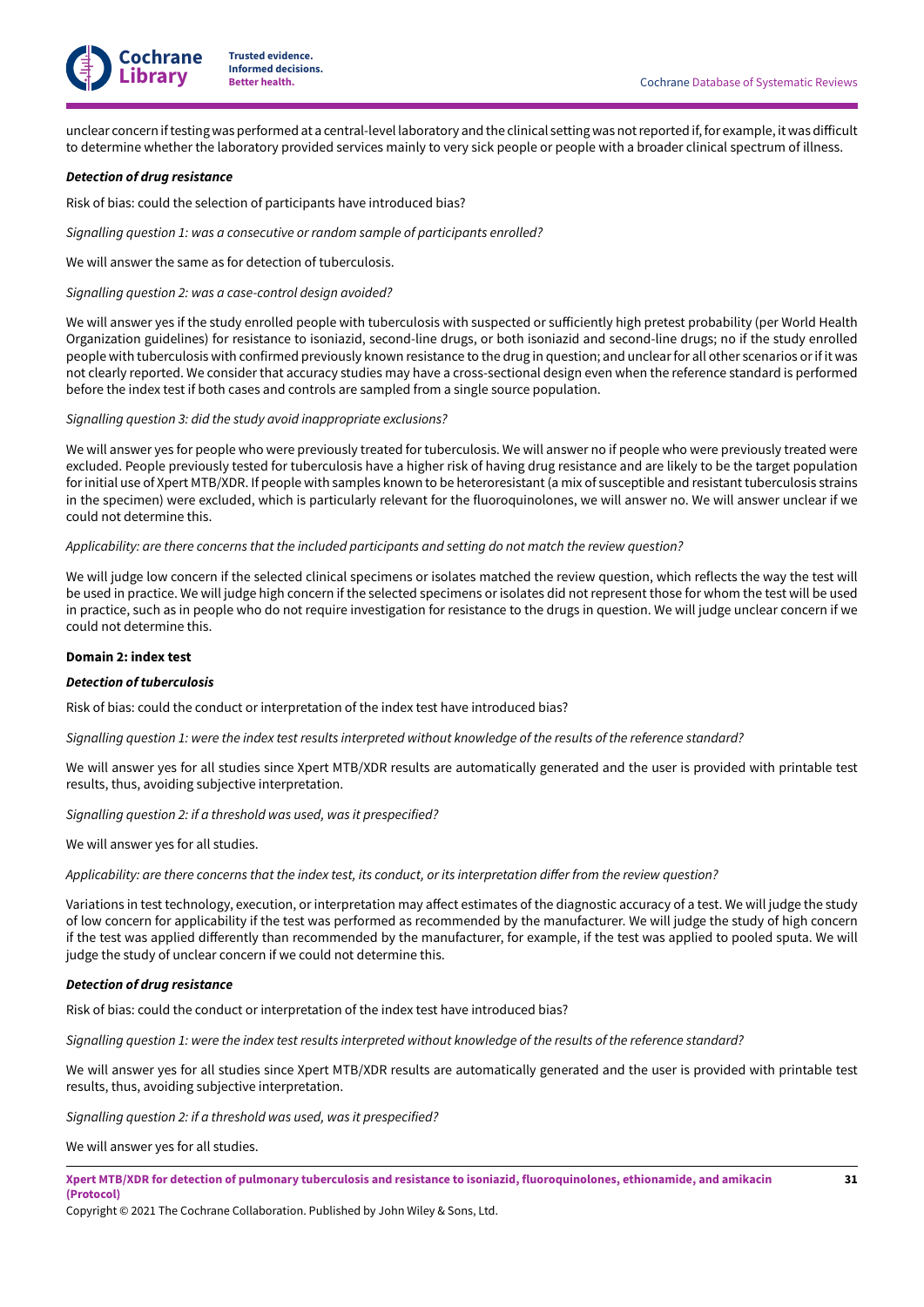Applicability: are there concerns that the index test, its conduct, or its interpretation differ from the review question?

Same judgements as for detection of tuberculosis.

### **Domain 3: reference standard**

### *Detection of tuberculosis*

Risk of bias: could the reference standard, its conduct, or its interpretation have introduced bias?

*Signalling question 1: is the reference standard likely to correctly classify the target condition?*

We will answer yes for all studies because a microbiological reference standard for *M tuberculosis* is a criterion for inclusion in the review.

Signalling question 2: were the reference standard results interpreted without knowledge of the results of the index test?

We will answer yes if the reference test provided an automated result (e.g. MGIT 960), blinding was explicitly stated, or it was clear that the reference standard was performed at a separate laboratory or performed by different people (or both). We will answer no if the study stated that the reference standard result was interpreted with knowledge of the Xpert MTB/XDR test result. We will answer unclear if we could not determine this.

Applicability: are there concerns that the target condition as defined by the reference standard does not match the question?

We will answer high concern if a type of culture was not used as part of the reference standard, because studies that include only DNA-based tests do not directly measure live *M tuberculosis*. We will answer low concern if culture was performed. We will answer unclear concern if we could not determine this.

### *Detection of drug resistance*

*Risk of bias: could the reference standard, its conduct, or its interpretation have introduced bias?*

*Signalling question 1: is the reference standard likely to correctly classify the target condition?*

We will answer these questions for each target condition separately by reference standard as follows.

| <b>Drug</b>           | pDST                                                                                                               | gDST using targeted se-<br>quencing                                                                                                                                                            | Composite<br>(pDST and<br>gDST using<br>targeted se-<br>quencing) | gDST using whole genome<br>sequencing)                                                                                                                                                 | Composite<br>(pDST and<br>gDST us-<br>ing whole<br>genome se-<br>quencing) |
|-----------------------|--------------------------------------------------------------------------------------------------------------------|------------------------------------------------------------------------------------------------------------------------------------------------------------------------------------------------|-------------------------------------------------------------------|----------------------------------------------------------------------------------------------------------------------------------------------------------------------------------------|----------------------------------------------------------------------------|
| Isoniazid             | Yes*                                                                                                               | Unclear if few loci were<br>investigated, and yes,<br>if all relevant loci were<br>analysed<br>Loci required for yes: katG,<br>inhA promoter, oxyR-ah-<br>$pC$ intergenic region, and<br>fabG1 | Yes                                                               | Unclear if few loci were in-<br>vestigated, and yes, if all<br>relevant loci were analysed<br>Loci required for yes: katG,<br>inhA promoter, oxyR-ahpC<br>intergenic region, and fabG1 | Yes                                                                        |
| Fluoro-<br>quinolones | Yes, will depend<br>on critical concen-<br>tration used for<br>moxifloxacina                                       | Yes<br>Loci required for yes: <i>qyrA</i><br>and <i>qyrB</i>                                                                                                                                   | Yes                                                               | Yes<br>Loci required for yes: <i>qyrA</i><br>and <i>gyrB</i>                                                                                                                           | Yes                                                                        |
| Ethionamide           | No, there is con-<br>siderable over-<br>lap in the MICs<br>of M tuberculo-<br>sis isolates with<br>and without re- | Unclear if few loci were<br>investigated, and yes,<br>if all relevant loci were<br>analysed                                                                                                    | Unclear                                                           | Unclear if few loci were in-<br>vestigated, and yes, if all<br>relevant loci were analysed<br>Loci required for yes: ethA,<br>ethR, and inhA promoter                                  | Unclear                                                                    |

Xpert MTB/XDR for detection of pulmonary tuberculosis and resistance to isoniazid, fluoroquinolones, ethionamide, and amikacin **(Protocol)**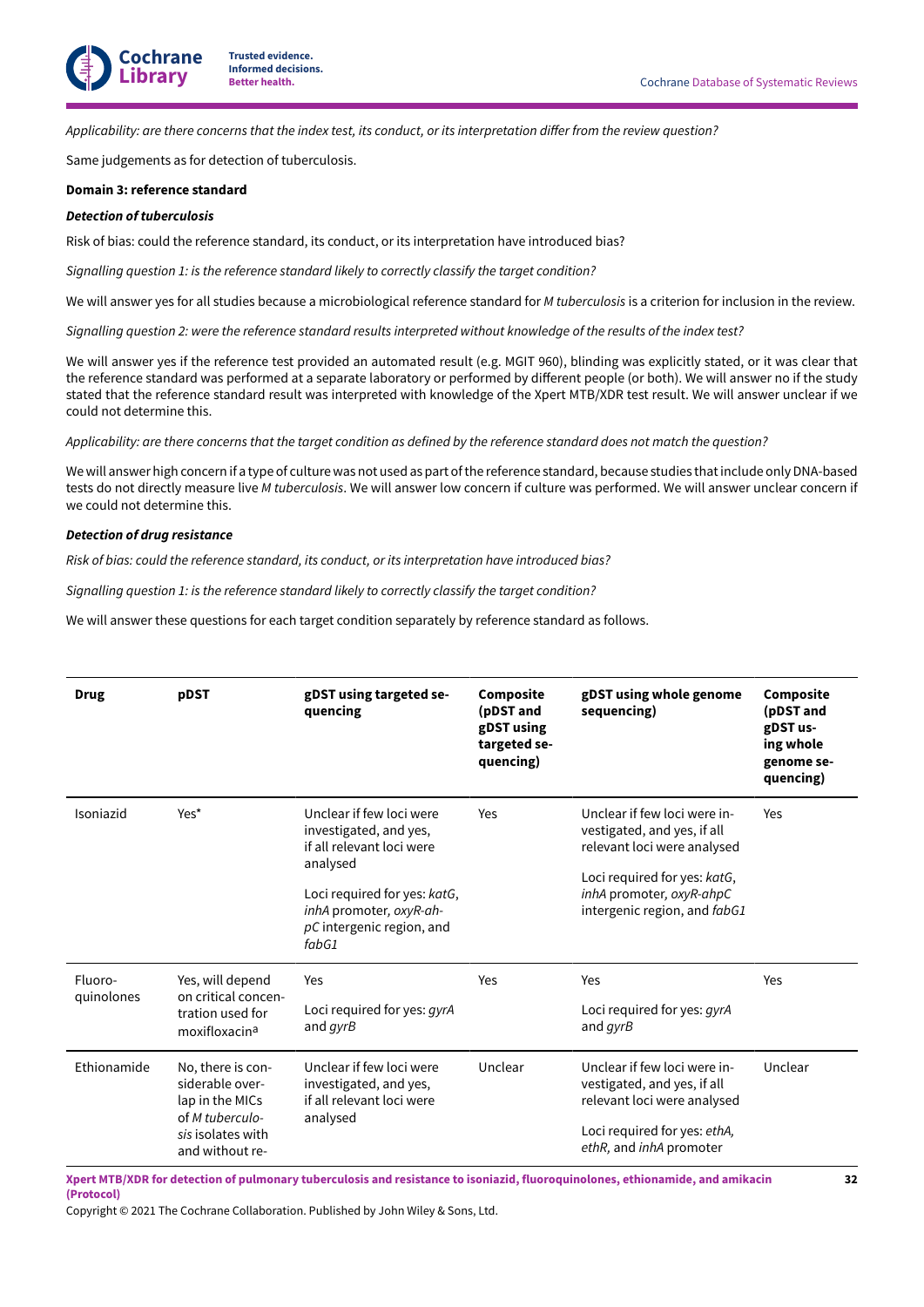|             | <b>Cochrane</b><br><b>Trusted evidence.</b><br><b>Informed decisions.</b><br><b>Library</b><br><b>Better health.</b>                                               |                                                                                                                  |     | <b>Cochrane Database of Systematic Reviews</b>      |     |
|-------------|--------------------------------------------------------------------------------------------------------------------------------------------------------------------|------------------------------------------------------------------------------------------------------------------|-----|-----------------------------------------------------|-----|
| (Continued) | sistance-caus-<br>ing variants. This<br>means there is<br>considerable over-<br>lap in the distribu-<br>tion of MICs for re-<br>sistant and wild-<br>type isolates | Loci required for yes: ethA,<br>ethR, and inhA promoter<br>No if only the <i>inhA</i> promot-<br>er was analysed |     | No if only the <i>inhA</i> promoter<br>was analyzed |     |
| Amikacin    | Yes*                                                                                                                                                               | Yes, if all relevant loci were<br>analysed                                                                       | Yes | Yes, if all relevant loci were<br>analysed          | Yes |
|             |                                                                                                                                                                    | Loci required for yes: rrs<br>and eis promoter                                                                   |     | Loci required for yes: rrs<br>and eis promoter      |     |

Abbreviations: gDST: genotypic drug susceptibility testing; MIC: minimum inhibitory concentration; pDST: phenotypic drug susceptibility testing.

aWe will use the currently recommended World Health Organization critical concentrations as a benchmark for judging risk of bias [\(Appendix 5\)](#page-35-0). For *M tuberculosis*, the antimicrobial susceptibility testing critical concentration is defined as the lowest concentration of an anti-tuberculosis agent in vitro that will inhibit the growth of 99% of phenotypically wild type strains of *M tuberculosis* complex ([WHO](#page-20-0) Critical [Concentrations](#page-20-0) 2018; WHO Critical [Concentrations](#page-20-1) 2021).

### Signalling question 2: were the reference standard results interpreted without knowledge of the results of index test?

For pDST, we will answer yes if the reference test provided an automated result (e.g. if liquid culture was used as in MGIT 960 DST), blinding was explicitly stated, or it was clear that the reference test was performed at a separate laboratory, or performed by different people, or both. Of note, pDST on solid media is not automated. We will answer no if the study stated that the reference standard result was interpreted with knowledge of the Xpert MTB/XDR test result. We will answer unclear if we could not determine this. For gDST, we will answer yes for all studies since the results for the reference standard are automated.

We added the following signalling question.

### Signalling question 3: were the index test and reference standard performed using the same material (clinical specimen or sediment, or culture *isolate)?*

Phenotypic DST (pDST) and genotypic DST (gDST) for reference standard testing can be performed on an isolate that has undergone (potentially multiple rounds) of culture in drug-free media. This may lead to the depletion of resistant strains present in the original specimen (which would have been used for the Xpert MTB/XDR testing if direct testing was performed) and cause discrepant results. We think this is an important question as it addresses heteroresistance, which often explains discordance between genotypic and phenotypic results.

For direct testing of a clinical specimen by Xpert MTB/XDR: we will answer yes if the reference test was performed directly on the same clinical specimen; no if the reference standard was performed on a culture isolate; and unclear if we could not determine this. For indirect testing of a culture isolate by Xpert MTB/XDR: we will answer yes if the reference test was performed on the same culture isolate (e.g. indirect sequencing); no if the reference standard was performed on a different culture isolate, or specimen; and unclear if we could not determine this.

### Applicability: are there concerns that the target condition as defined by the reference standard does not match the question?

We will judge applicability of low concern for all studies because specimens to be subsequently tested for drug resistance will have already been identified as *M tuberculosis* complex positive*.*

### **Domain 4: flow and timing**

### *Detection of tuberculosis*

Risk of bias: could the patient flow have introduced bias?

*Signalling question 1: was there an appropriate interval between the index test and reference standard?*

In most studies, we expect the reference standard to be performed at the same time as Xpert MTB/XDR. However, in some studies, the reference standard may have been performed on a different sample collected at an earlier time. This case applies to some culture isolates,

Xpert MTB/XDR for detection of pulmonary tuberculosis and resistance to isoniazid, fluoroquinolones, ethionamide, and amikacin **(Protocol)**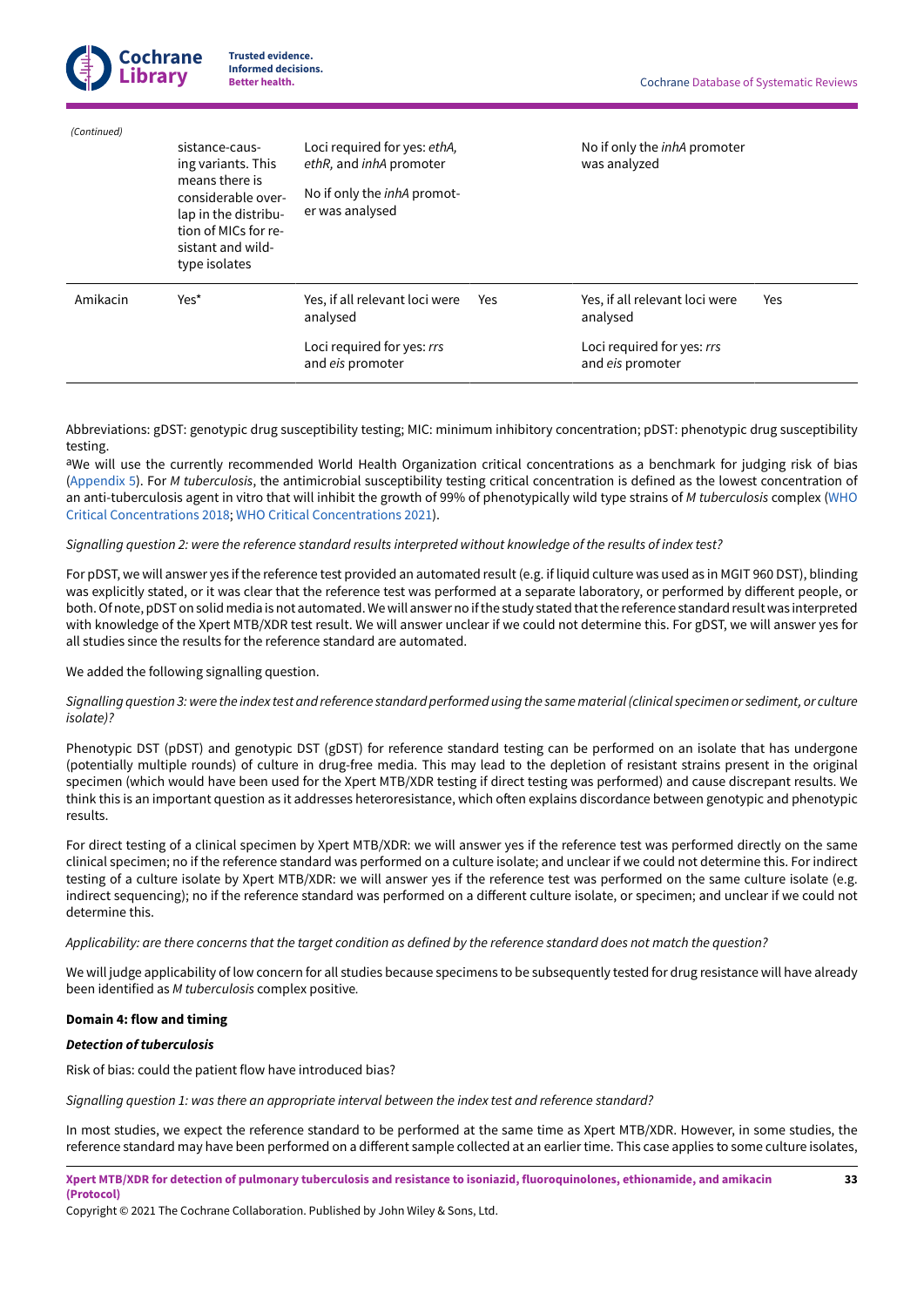

whose drug susceptibility profile might have been confirmed before Xpert MTB/XDR was available. We will answer yes if Xpert MTB/XDR and the reference standard were performed at the same time or were separated by less than 14 days. We will answer no if Xpert MTB/XDR and the reference standard were not performed at the same time and were separated by 14 days or more. As people suspected of secondline drug resistance are often receiving treatment for tuberculosis, it is possible that variation in the microbial population of specimens collected at different time points may occur. We will answer unclear if we could not determine this.

#### *Signalling question 2: did all patients receive the same reference standard?*

We will answer yes ifthe reference standard was applied to all participants or a random sample of participants, no ifthe reference standard was only applied to a selective group of participants, and unclear if it was not stated in the paper or if the authors failed to answer this question.

### *Signalling question 3: were all patients included in the analysis?*

We will determine the answer to this question by comparing the number of participants enrolled with the number of participants included in the 2×2 tables. We will note if the study authors reported the number of inconclusive test results. We will answer yes if the number of participants enrolled was clearly stated and corresponded to the number presented in the analysis or if exclusions were adequately described. We will answer no if there were participants missing or excluded from the analysis and there was no explanation given. We will answer unclear if insufficient information was given to assess whether participants were excluded from the analysis.

### *Detection of drug resistance*

We will answer the same as for detection of tuberculosis.

Judgements for risk of bias assessments for a given domain.

- If we answer all signalling questions for a domain yes, then we will judge risk of bias as low.
- If we answer all or most signalling questions for a domain no, then we will judge risk of bias as high.
- If we answer only one signalling question for a domain no, we will discuss further the risk of bias judgement.
- If we answer all or most signalling questions for a domain unclear, then we will judge risk of bias as unclear.
- If we answer only one signalling question for a domain unclear, we will discuss further the risk of bias judgement for the domain.

# <span id="page-35-0"></span>**Appendix 5. Critical concentrations and clinical breakpoints for medicines recommended for the treatment of rifampicin-resistant and multidrug-resistant tuberculosis**

| <b>Drug groups</b>       | <b>Drug</b>       | IJ   | <b>7H10</b> | 7H11 | <b>MGIT</b> |
|--------------------------|-------------------|------|-------------|------|-------------|
| First-line drugs         | Isoniazid         | 0.2  | 0.2         | 0.2  | 0.1         |
| Fluoroquinolones         | Levofloxacin (CC) | 2.0  | 1.0         |      | 1.0         |
|                          | Moxifloxacin (CC) | 1.0  | 0.5         | 0.5  | 0.25        |
|                          | Moxifloxacin (CB) |      | 2.0         |      | 1.0         |
|                          | Gatifloxacin (CC) | 0.5  |             |      | 0.25        |
| Second-line injectable   | Amikacin          | 30.0 | 2.0         |      | 1.0         |
| agents                   | Capreomycin       | 40.0 | 4.0         |      | 2.5         |
|                          | Kanamycin         | 30.0 | 4.0         |      | 2.5         |
| Other second-line agents | Ethionamide       | 40.0 | 5.0         | 10   | 5.0         |

Table adapted from WHO Critical [Concentrations](#page-20-0) 2018 and WHO Critical [Concentrations](#page-20-1) 2021.

All concentrations are in mg/L and apply to the proportion method with 1% as the critical proportion. Unless otherwise stated, they are critical concentrations (CCs), as opposed to clinical breakpoints (CBs). The clinical breakpoint is used to guide individual clinical decisions in patient treatment.

Xpert MTB/XDR for detection of pulmonary tuberculosis and resistance to isoniazid, fluoroquinolones, ethionamide, and amikacin **(Protocol)**